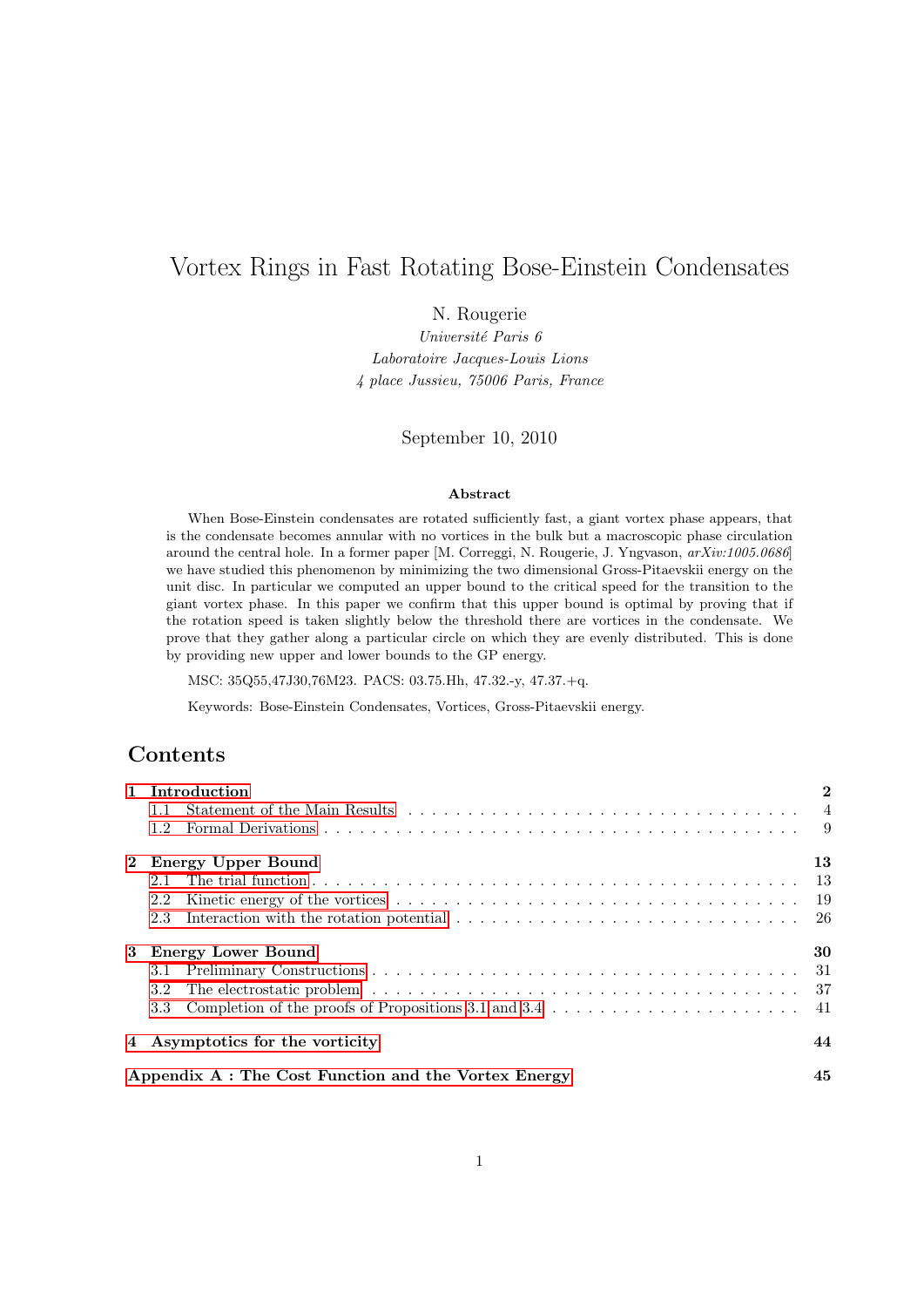| Appendix B: Summary of notation |  |
|---------------------------------|--|
|                                 |  |
|                                 |  |
|                                 |  |
|                                 |  |

## <span id="page-1-0"></span>1 Introduction

A Bose gas trapped in a magnetic potential exhibits the remarkable property that, at sufficiently low temperatures, a macroscopic fraction of the atoms are in the same quantum state. This phenomenon is referred to as *Bose Einstein Condensation* and has been first observed experimentally by the Jila and MIT groups in 1995 (2001 Nobel prize in physics attributed to Cornell, Wieman and Ketterle). Particularly interesting experiments consist in creating a BEC by cooling atomic gases in a magnetic trap, and setting the trap into rotation. Indeed, a BEC is a superfluid and responds to rotation by the nucleation of quantized vortices. There is a rich literature on this subject, both in physics and in mathematics. We refer the reader to [\[A,](#page-51-1) [Fe1\]](#page-52-0) for extensive lists of references.

When dealing with rotating BECs, a strong distinction has to be made according to the type of trapping potential that is being used. If the potential is harmonic, there exists a critical speed at which the centrifugal forces overcome the trapping force and drive the gas out of the trap. By contrast, in the experiments of [\[BSSD,](#page-52-1) [SBCD\]](#page-53-0), a blue-detuned laser is applied to the condensate, resulting in a stronger confinement that prevents such a behavior. To illustrate the difference, let us recall briefly what is observed or expected when rotating a BEC at increasing speeds.

If the trapping potential is harmonic, as in most experiments, the gas set into rotation nucleates more and more vortices as the rotation speed is increased. Eventually, when vortices become densely packed in the condensate, they form a hexagonal lattice, called Abrikosov lattice by analogy with the physics of type II superconductors (see [\[A,](#page-51-1) Chapter 5] for a mathematical study of this phenomenon). If the rotation is very close to the limiting speed set by the confinement it is believed that the gas will enter a regime where the atoms are strongly correlated. Such a phenomenon has not yet been observed, see [\[Co\]](#page-52-2) for a review of the physical literature on this subject and [\[LS\]](#page-53-1) for recent mathematical results.

If the trapping potential increases faster than the square of the distance from the center of the trap, it is theoretically possible to explore regimes of arbitrary rotation rates, as first noted in [\[Fe2\]](#page-52-3). For a potential of this type, variational arguments have been proposed in [\[FB\]](#page-52-4) to support the following picture : three successive phase transitions should occur when increasing the rotation speed, at which the ground state and its vortex structure change drastically. For slow rotation speeds, there are no vortices and the condensate is at rest in the rotating frame. When reaching a first critical speed, vortices start to appear in the condensate and organize themselves in order to minimize their repulsion. This leads to a vortex-lattice state where a dense hexagonal lattice of vortices is observed. There is then a second critical speed where the centrifugal force dips a hole in the center of the condensate. This results in a vortex-lattice-plus-hole state where the condensate is annular and still supports a dense lattice of vortices. When the third critical speed, that will be our main interest in this paper, is reached, vortices are expected to retreat from the annular bulk of the BEC. There should however remain a macroscopic phase circulation (circular superflow) in the annulus. These phenomena have motivated numerous theoretical and numerical studies [\[FJS,](#page-52-5) [FZ,](#page-52-6) [KB,](#page-53-2) [KF,](#page-53-3) [KTU\]](#page-53-4). In particular, it is observed numerically (see e.g. [\[FJS\]](#page-52-5)) that in the transition regime between the vortex-lattice-plus-hole state and the giant vortex state, an other phase appears which displays a single vortex circle around the central hole.

In this paper we aim at providing an estimate of the third critical speed in the limit where the coupling constant measuring the inter-atomic interactions tends to infinity (Thomas-Fermi regime). More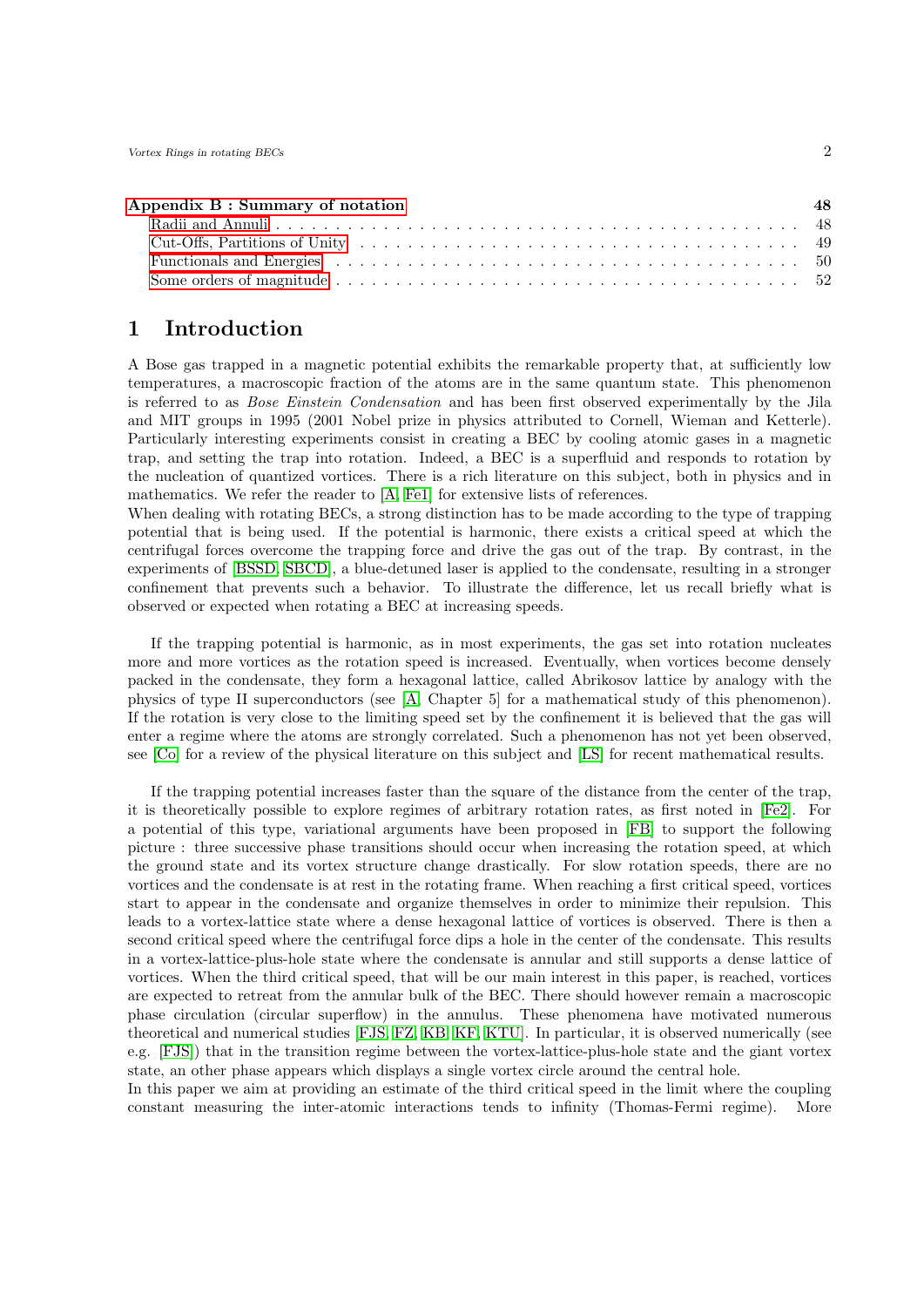precisely we build on the results of [\[CRY\]](#page-52-7) where a rigorous upper bound to the critical speed has been obtained and aim at proving the corresponding lower bound. We also want to prove rigorously that when the rotation speed is close but below the critical speed, a circle of vortices is present in the annular bulk of the condensate.

Our setting is the same as in [\[CDY1,](#page-52-8) [CY,](#page-52-9) [CRY\]](#page-52-7) : we consider the Gross-Pitaevskii energy for a Bose-Einstein condensate in a two-dimensional 'flat' trap, i.e. a potential equal to 0 in the unit disc  $\beta$ and  $+\infty$  outside, leading to a problem posed on the unit disc. Formally this is the limit as  $s \to +\infty$  of a homogeneous trap of the form  $V(r) = r^s$  (see [\[CDY2\]](#page-52-10)). In the rotating frame, the energy reads

$$
\mathcal{E}^{\rm GP}[\Psi] := \int_{\mathcal{B}} \left| \left( \nabla - i\Omega x^{\perp} \right) \Psi \right|^2 - \Omega^2 r^2 |\Psi|^2 + \varepsilon^{-2} |\Psi|^4, \tag{1.1}
$$

and it should be minimized under the mass constraint

<span id="page-2-1"></span><span id="page-2-0"></span>
$$
\int_{\mathcal{B}} |\Psi|^2 = 1. \tag{1.2}
$$

The terms in the energy have the following interpretation. The first one is the kinetic energy, including the contribution of Coriolis forces due to the transformation to the rotating frame. The second term takes into account the centrifugal force while the third one models the interactions between the atoms. We denote by  $E^{\text{GP}}$  and  $\Psi^{\text{GP}}$  respectively the ground-state energy and a ground state (a priori not unique) of [\(1.1\)](#page-2-0)

$$
E^{\rm GP} := \inf_{\int_{\mathcal{B}} |\Psi|^2 = 1} \mathcal{E}^{\rm GP}[\Psi] = \mathcal{E}^{\rm GP}[\Psi^{\rm GP}]. \tag{1.3}
$$

Any GP minimizer satisfies the Euler-Lagrange equation

$$
-\left(\nabla - i\Omega x^{\perp}\right)^2 \Psi^{\rm GP} - \Omega^2 r^2 \Psi^{\rm GP} + 2\varepsilon^{-2} \left|\Psi^{\rm GP}\right|^2 \Psi^{\rm GP} = \mu^{\rm GP} \Psi^{\rm GP},\tag{1.4}
$$

where  $\mu^{\text{GP}}$  is the chemical potential associated with the mass constraint [\(1.2\)](#page-2-1).

To evaluate the critical speed for the appearance of the giant vortex we consider the asymptotic behavior of  $\Psi^{\text{GP}}$  and  $E^{\text{GP}}$  as  $\varepsilon \to 0$ . For  $|\log \varepsilon| \ll \Omega \ll \frac{1}{\varepsilon^2 |\log \varepsilon|}$  it has been proved [\[CY\]](#page-52-9) that many vortices are present and evenly distributed in the bulk of the condensate. Also the critical speed for the condensate to develop a hole (second critical speed in the above terminology) is estimated. It behaves as  $\Omega \sim \Omega_h \varepsilon^{-1}$ where  $\Omega_h$  is a fixed constant.

In a recent work  $[CRY]$  (see also  $[R]$  where a related problem is treated) we have proved that if

<span id="page-2-2"></span>
$$
\Omega = \frac{\Omega_0}{\varepsilon^2 |\log \varepsilon|} \tag{1.5}
$$

where  $\Omega_0$  is a fixed constant chosen above the critical value  $(3\pi)^{-1}$  then the support of any GP minimizer is essentially vortex free. We have thus confirmed that a transition occurs in the regime where  $\Omega$  scales as [\(1.5\)](#page-2-2) from a vortex lattice plus hole state (as described in [\[CY\]](#page-52-9)) to a pure giant vortex state. We have also provided an upper bound to the critical speed at which the transition is expected to occur :

$$
\Omega_{\rm GV} \le \frac{1}{3\pi\varepsilon^2 |\log\varepsilon|}.\tag{1.6}
$$

In the present paper we aim at providing the corresponding lower bound. Namely, we want to show that if

$$
\Omega < \frac{1}{3\pi\varepsilon^2|\log\varepsilon|} \tag{1.7}
$$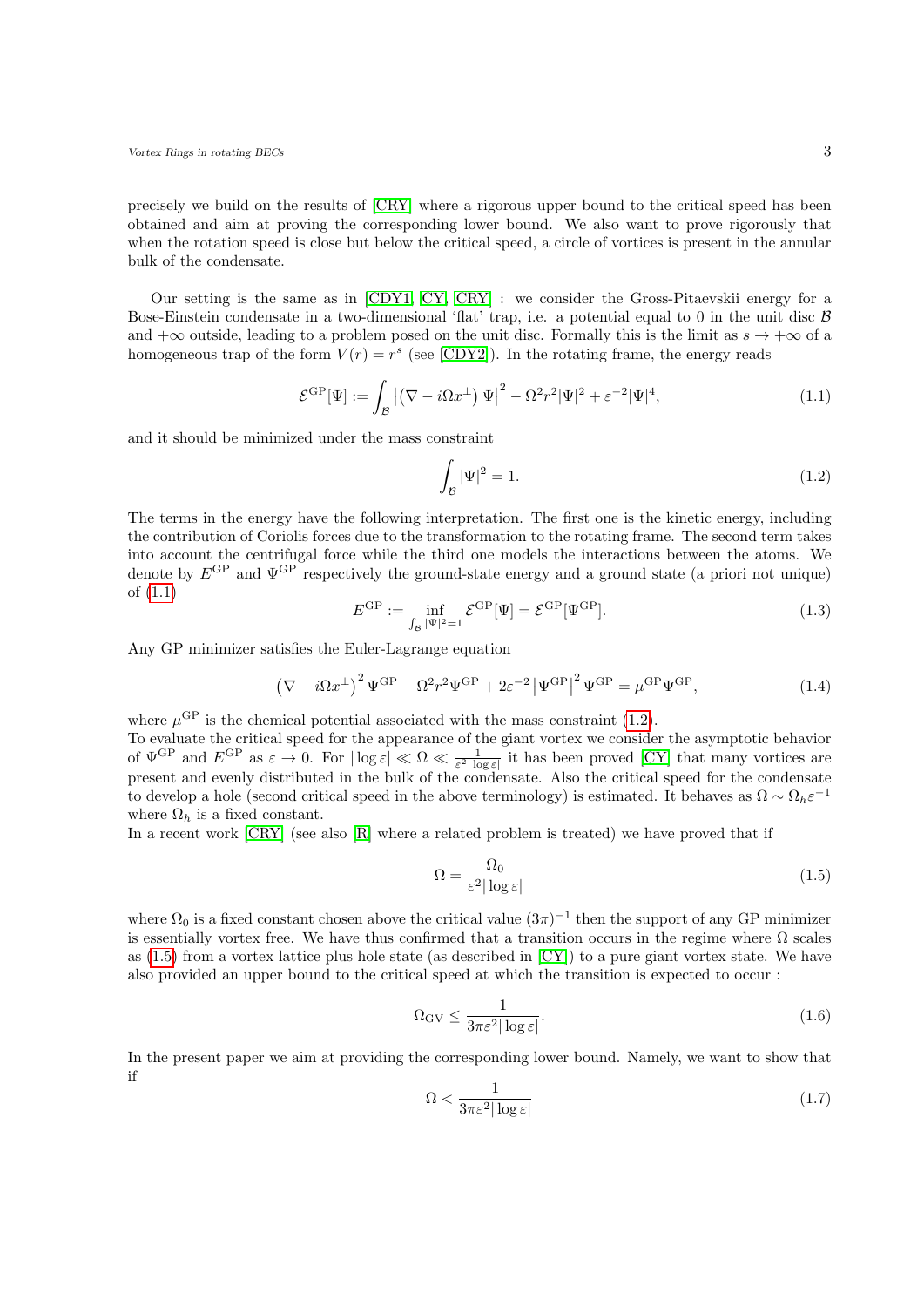then there are individual vortices in the bulk of the condensate. More precisely we consider rotation speeds of the form

<span id="page-3-1"></span>
$$
\Omega = \frac{1}{3\pi\varepsilon^2|\log\varepsilon|} - \frac{\Omega_1}{\varepsilon^2|\log\varepsilon|} \tag{1.8}
$$

where

<span id="page-3-2"></span>
$$
\Omega_1 > 0 \tag{1.9}
$$

$$
|\Omega_1| \ll 1 \tag{1.10}
$$

$$
|\Omega_1| \gg \frac{\log|\log \varepsilon|}{|\log \varepsilon|}. \tag{1.11}
$$

The two first assumptions on  $\Omega_1$  are natural : we want to study slightly subcritical speeds, namely we want to be below the threshold  $(3\pi\varepsilon^2|\log\varepsilon|)^{-1}$  by a relatively small amount. The third assumption is technical. We do believe that the results we are going to present stay true without this assumption but the proofs require some improvements to apply to a regime where  $\Omega_1$  is allowed to be extremely small.

<span id="page-3-3"></span>Stated loosely, our result is that in the regime [\(1.8\)](#page-3-1), with  $\Omega_1$  satisfying [\(1.9\)](#page-3-2), [\(1.10\)](#page-3-2) and [\(1.11\)](#page-3-2), there are vortices in the annular bulk of the condensate. They are uniformly distributed on a particular circle of radius  $R_*$  and we are able to estimate their number, which is of order  $\Omega_1 \varepsilon^{-1}$ . This completes the proof started in [\[CRY\]](#page-52-7) that the third critical speed is asymptotically equal to  $(3\pi\varepsilon^2 |\log \varepsilon|)^{-1}$  in the limit of small  $\varepsilon$  :

$$
\Omega_{\rm GV} \sim \frac{1}{3\pi\varepsilon^2 |\log\varepsilon|}.\tag{1.12}
$$

## <span id="page-3-0"></span>1.1 Statement of the Main Results

We first recall some notation that was introduced in [\[CRY\]](#page-52-7). The following Thomas-Fermi energy functional will be of importance in our analysis because it gives the leading order of the GP energy when  $\varepsilon$ becomes small with the above scaling of the rotation speed :

Here  $\rho$  is a matter density, it thus plays the role of  $|\Psi|^2$ . In particular it is positive. Minimizing  $\rho^{\rm TF}$ with respect to all positive  $\rho$ 's normalized in  $L^1$  we find a unique ground-state given by the radial density

$$
\rho^{\rm TF}(r) = \frac{1}{2} \left[ \varepsilon^2 \mu^{\rm TF} + \varepsilon^2 \Omega^2 r^2 \right]_+ = \frac{\varepsilon^2 \Omega^2}{2} \left[ r^2 - R_{\rm h}^2 \right]_+, \tag{1.13}
$$

where the chemical potential is fixed by normalizing  $\rho^{\text{TF}}$  in  $L^1(\mathcal{B})$ , i.e.,

$$
\mu^{\rm TF} = E^{\rm TF} + \varepsilon^{-2} \left\| \rho^{\rm TF} \right\|_2^2.
$$
\n(1.14)

Note that the TF minimizer is a compactly supported function, since it vanishes outside  $A<sup>TF</sup>$ , i.e., for  $r \leq R_{\rm h}$ , where

$$
R_{\rm h} = \sqrt{1 - \frac{2}{\sqrt{\pi}\varepsilon\Omega}}, \quad \mathcal{A}^{\rm TF} = \{R_{\rm h} \le r \le 1\}.
$$
 (1.15)

The corresponding ground state energy can be explicitly evaluated and is given by

$$
E^{\rm TF} = -\Omega^2 \left( 1 - \frac{4}{3\sqrt{\pi}\varepsilon\Omega} \right). \tag{1.16}
$$

We stress that the annulus  $A^{TF}$  has a shrinking width of order  $\varepsilon |\log \varepsilon|$  and that the leading order term in the ground state energy asymptotics is  $-\Omega^2$ , which is due to the convergence of  $\rho^{\text{TF}}$  to a delta function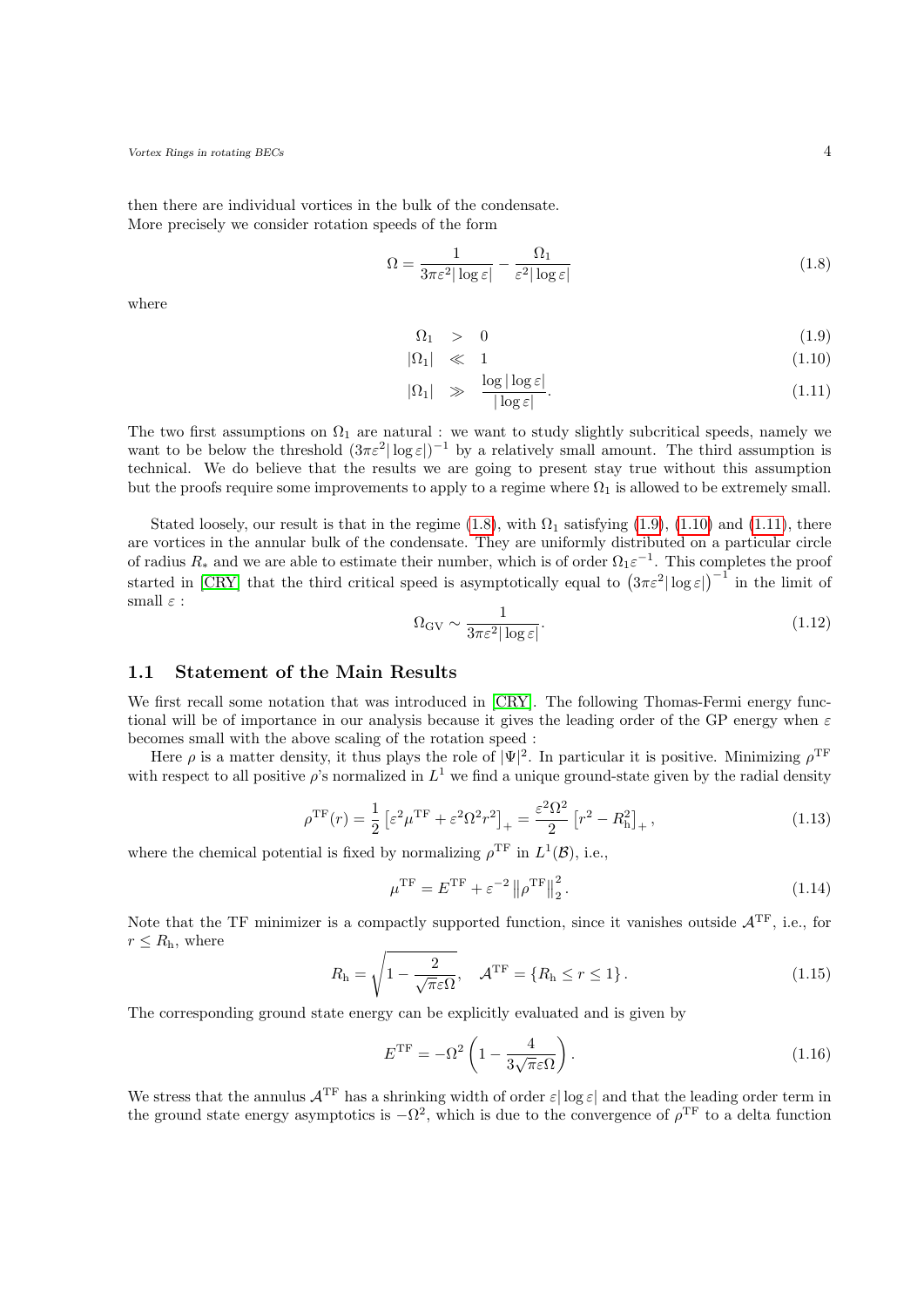supported at the boundary of the trap.

When  $\varepsilon \to 0$  with the scaling [\(1.5\)](#page-2-2), the leading order of the energy is given by the TF energy and the GP density  $|\Psi^{\text{GP}}|^{2}$  is very close to  $\rho^{\text{TF}}$ . In particular, the mass of  $\Psi^{\text{GP}}$  becomes exponentially small in the central hole  $\mathcal{B} \setminus \mathcal{A}^{TF}$  and the properties of the ground state and ground state energy are well approximated by a functional restricted to the TF annulus. For technical reasons however it is necessary to consider a slightly larger annulus

$$
\mathcal{A} := \{ \vec{r} : R_{<} \le r \le 1 \},\tag{1.17}
$$

<span id="page-4-0"></span>with the choice

$$
R_{<} := R_{\rm h} - \varepsilon^{8/7}.\tag{1.18}
$$

In order to give a precise statement, we need to be more specific. Namely we need to take into account the leading order (i.e.  $E^{TF}$ ) and the sub-leading order of the GP energy via a simplified functional : For any  $a \in \mathbb{Z}$  and any **real-valued** wave-function  $\phi$  we introduce the 'giant vortex energy':

$$
\hat{\mathcal{E}}_{\mathcal{A},a}^{\text{GP}}[\phi] := \mathcal{E}_{\mathcal{A}}^{\text{GP}}[\phi e^{i([\Omega]-a)\theta}] = \int_{\mathcal{A}} |\nabla \phi|^2 + \frac{1}{\varepsilon^2} |\phi|^4 + \left( \frac{([\Omega]-a)^2}{r^2} - 2\Omega\left([\Omega]-a\right) \right) |\phi|^2. \tag{1.19}
$$

Let us denote  $g_{\mathcal{A},a}$  and  $\hat{E}_{\mathcal{A},a}^{\text{GP}}$  the ground state (unique up to a constant phase factor that we fix by requiring that  $g_{A,a} > 0$  and ground state energy of this functional. We recall the following result

#### <span id="page-4-3"></span>Proposition 1.1 ([\[CRY\]](#page-52-7) Properties of the optimal phase and associated density).

There exists at least one  $\omega \in \mathbb{Z}$  minimizing  $\hat{E}_{\mathcal{A},a}^{\text{GP}}$  with respect to a. Moreover we have

$$
\omega = \frac{2}{3\sqrt{\pi\varepsilon}} \left( 1 + \mathcal{O}(|\log \varepsilon|^{-1}) \right) \tag{1.20}
$$

<span id="page-4-1"></span>and

$$
\int_{\mathcal{A}} g_{\omega}^{2} \left( \Omega - \left( [\Omega] - \omega \right) r^{-2} \right) = \mathcal{O}(1) \tag{1.21}
$$

where  $g_{\omega}$  is the unique positive normalized minimizer of  $\hat{\mathcal{E}}_{\mathcal{A},\omega}^{\text{GP}}$ .

The key to the results of [\[CRY\]](#page-52-7) in the super-critical case is that the asymptotics of the ground state and ground state energy of [\(1.1\)](#page-2-0) are described with a very good precision by  $g_{A,\omega}e^{i([\Omega]-\omega)\theta}$  (we will denote  $g_{A,\omega}$  by g for short) and  $\hat{E}_{A,\omega}^{\text{GP}}$  respectively.

In particular, a minimizer of  $(1.1)$  contains a large vorticity similar to that generated by a giant vortex located at the origin, which is apparent in the phase factor  $e^{i([\Omega]-\omega)\theta}$ . To identify individual vortices in the annulus where the mass is concentrated we thus have to look at a reduced function as in Section 5 of [\[ABM\]](#page-52-11). More precisely we extract the giant-vortex density and phase factor by introducing

<span id="page-4-2"></span>
$$
u := \frac{\Psi^{\text{GP}}}{g \, e^{i([\Omega] - \omega)\theta}} \tag{1.22}
$$

which is defined only on  $A$ . Our main result deals with the vortices of u and is stated, as is usual, in terms of the vorticity measure of u

$$
\mu := \text{curl}(iu, \nabla u). \tag{1.23}
$$

We prove that the vorticity measure is close to a Delta function concentrated on some particular circle of radius  $R_*$  (see Appendix A).

We have to deal with a technical point in the statement of the Theorem. In [\[CRY\]](#page-52-7) we had identified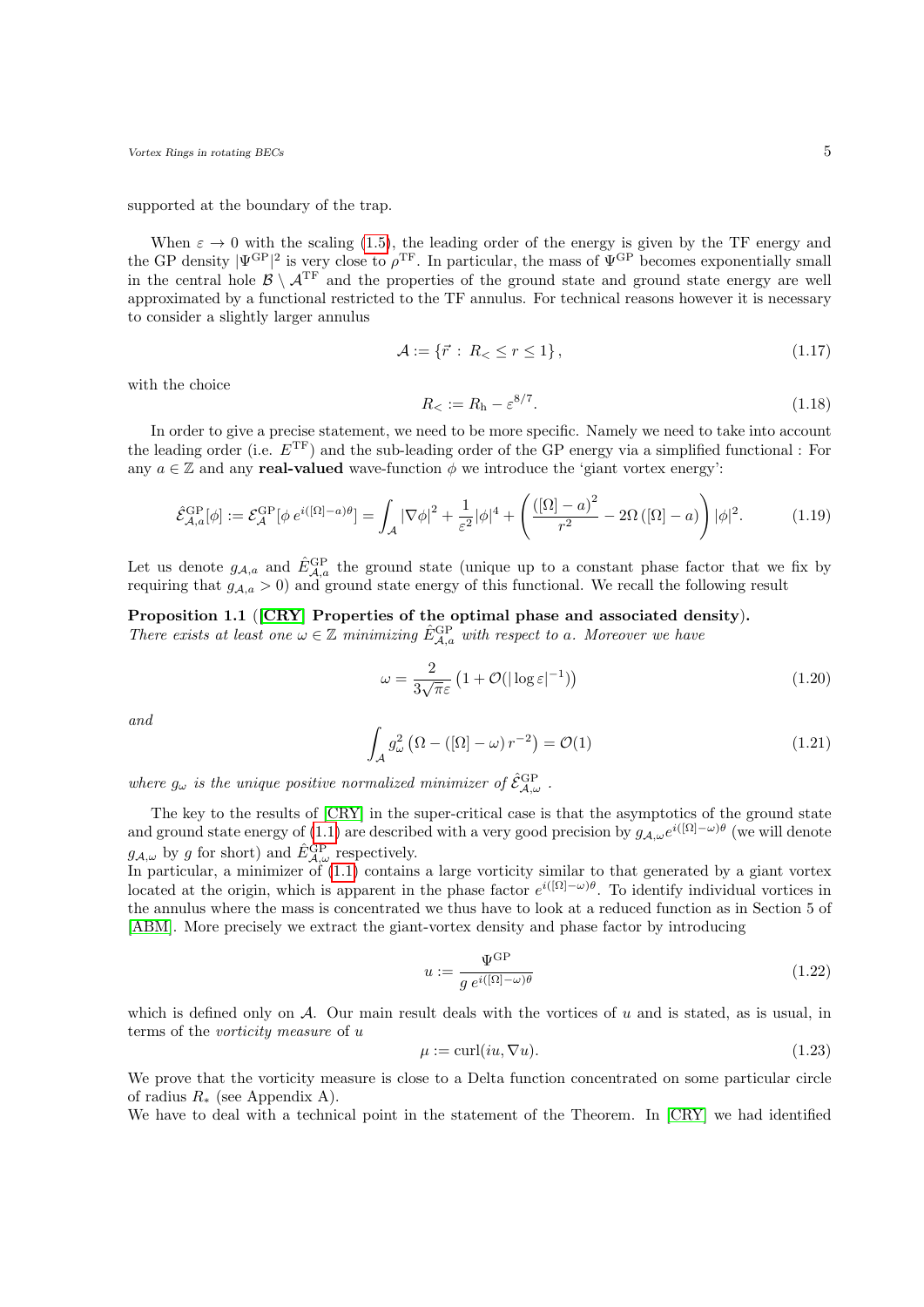the 'short-range' energetic cost (by opposition to a 'long-range' cost that we will identify in the present paper) of a vortex of degree 1 at some point  $\vec{r}$ . It is given in terms of the following *cost function* 

<span id="page-5-0"></span>
$$
H(r) := \frac{1}{2}g^2(r)|\log \varepsilon| + F(r)
$$
\n(1.24)

where  $F$  is defined as

<span id="page-5-3"></span>
$$
F(r) := \int_{R_{\leq}}^{r} g^{2}(s) \left( \Omega s - \left( [\Omega] - \omega \right) \frac{1}{s} \right) ds. \tag{1.25}
$$

The dependence on  $g$  makes it very difficult to identify vortices close to the inner boundary of  $\mathcal A$ . Indeed,  $\rho^{\text{TF}}$  vanishes on  $\partial B_{R_h}$ , so g is very small there (compared for example with its value on  $\partial \mathcal{B}$ ) and the energetic cost of a vortex too close to  $\partial B_{R_h}$  can not be taken into account with our method. To avoid this difficulty we limit ourselves to a statement about the asymptotics of  $\mu$  on a smaller domain  $\mathcal{A}_{\text{bulk}}$ where the bulk of the mass is concentrated and the density is large enough:

$$
\mathcal{A}_{\text{bulk}} := \{ \vec{r} \mid R_{\text{bulk}} \le r \le 1 \}, \quad R_{\text{bulk}} := R_h + \varepsilon |\log \varepsilon| \Omega_1^{1/2}.
$$
 (1.26)

Note that, using the results in [\[CRY,](#page-52-7) Section 2.1]

$$
\int_{\mathcal{A}_{\text{bulk}}} |\Psi^{\text{GP}}|^2 = 1 - \mathcal{O}(\Omega_1^{1/2}).
$$

<span id="page-5-1"></span>This justifies the notation :  $\mathcal{A}_{\text{bulk}}$  indeed contains the bulk of the mass when  $\Omega_1 \ll 1$ .

Theorem 1.1 (Asymptotics for the vorticity).

Let  $\Omega_1$ , u and  $\mu$  be defined as above. Let  $R_*$  be the radius defined in [\(A.17\)](#page-46-0), which satisfies

<span id="page-5-2"></span>
$$
R_* = \sqrt{R_h^2 + (\varepsilon \Omega)^{-1} \left(\frac{1}{\sqrt{\pi}} + \mathcal{O}(\Omega_1)\right)}.
$$
 (1.27)

We denote  $\delta_*$  the normalized arclength measure on the circle of radius  $R_*$ . Let  $\phi$  be any test function in  $C_c^1(\mathcal{A}_{\text{bulk}})$ . The following holds, uniformly in  $\phi$ :

$$
\left| \int_{\mathcal{A}_{\text{bulk}}} \mu \phi + \frac{H(R_*)}{2I_*} \int_{\mathcal{A}_{\text{bulk}}} \delta_* \phi \right| \ll \frac{\Omega_1}{\varepsilon} \left( \left( \int_{\mathcal{A}_{\text{bulk}}} \frac{1}{g^2} |\nabla \phi|^2 \right)^{1/2} + \varepsilon |\log \varepsilon| \|\nabla \phi\|_{L^\infty(\mathcal{A}_{\text{bulk}})} \right) \tag{1.28}
$$

where H is defined as in  $(1.24)$  and  $I_*$  is a positive quantity, bounded above and below independently of  $\varepsilon$ , to be defined below.

Remark 1.1.[Comments on Theorem [1.1\]](#page-5-1)

1. The vorticity measure  $\mu$  is really the intrinsic vorticity quantity associated with  $u$ . Indeed, we expect that  $|u| \sim 1$  (which implies curl(iu,  $\nabla u \sim 0$ ) outside of the vortex cores, so formally, for any domain which boundary  $\sigma$  does not intersect any vortex core,

$$
2\pi \deg\{u,\sigma\} \sim \int_{\sigma} (iu, \partial_{\tau} u)
$$

is given by the integral of  $\mu$  over the domain. Thus, if the vortex cores are small, we should have  $\mu \sim 2\pi \sum_j d_j \delta_{a_j}$  where the  $d_j$  are the degrees of the vortices and  $a_j$  their locations. Note that by definition the vortices of  $u$  are identical to those of  $\Psi^{\mathrm{GP}}.$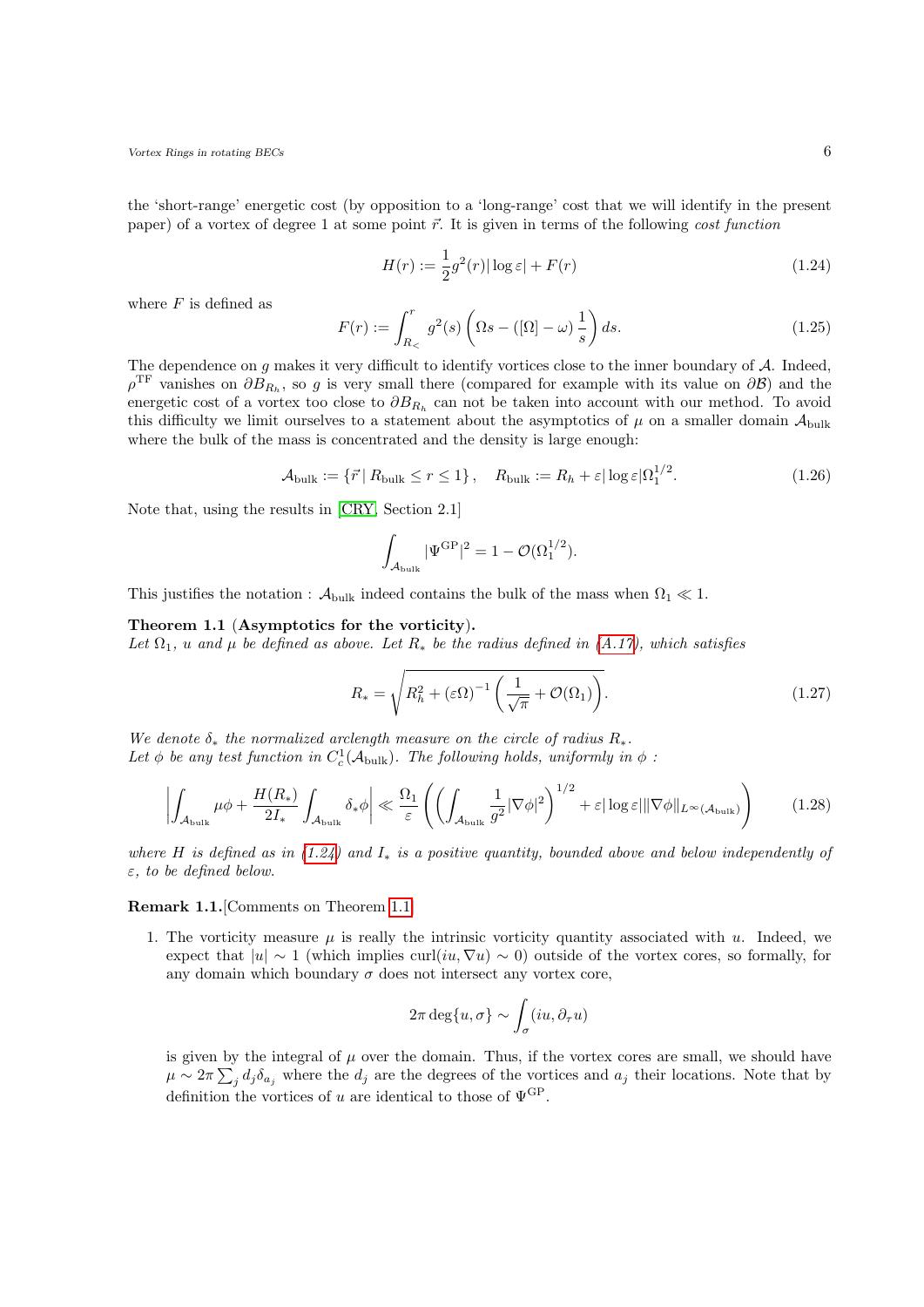2. Let us explain a bit why [\(1.28\)](#page-5-2) indeed captures the leading order of the vorticity. The radius  $R_*$  is such that

$$
-C\frac{\Omega_1}{\varepsilon} < H(R_*) < 0.
$$

Thus, taking a positive test function (or rather a sequence of test functions) in  $C_c^1(\mathcal{A})$  we have

$$
-\frac{H(R_*)}{2I_*} \int_{\mathcal{A}} \phi \delta_* \geq -C \frac{H(R_*)}{I_*} \int_{r=R_*} \phi(r,\theta) d\theta.
$$

If in addition  $\phi$  is radial and max  $\phi = \phi(R_*)$  then

$$
-\frac{H(R_*)}{2I_*}\int_{\mathcal{A}}\phi\delta_* \geq -C\frac{H(R_*)}{I_*}\phi(R_*).
$$

Since the thickness of the annulus A is of order  $\varepsilon|\log\varepsilon|$ , one can obviously construct  $\phi$  such that

<span id="page-6-0"></span>
$$
\phi(R_*) \geq \|\nabla \phi\|_{L^\infty(\mathcal{A})} \varepsilon |\log \varepsilon|.
$$

If in addition the support of  $\phi$  is included in a region where  $g^2 \geq C(\varepsilon |\log \varepsilon|^{-1})$  we have

$$
\left(\int_{\mathcal{A}_{\text{bulk}}}\frac{1}{g^2}|\nabla\phi|^2\right)^{1/2}\leq C\varepsilon|\log\varepsilon|\|\nabla\phi\|_{L^\infty(\mathcal{A})}\leq C(\varepsilon|\log\varepsilon|)^2\|\phi\|_{L^\infty(\mathcal{A})}.
$$

Thus

$$
-\frac{H(R_*)}{2I_*} \int_A \phi \delta_* \ge -C\varepsilon |\log \varepsilon| \frac{H(R_*)}{I_*} \|\nabla \phi\|_{L^\infty(\mathcal{A})}
$$

$$
> C\Omega_1 |\log \varepsilon| \|\nabla \phi\|_{L^\infty(\mathcal{A})} > C\frac{\Omega_1}{\varepsilon} \left( \int_{\mathcal{A}_{\text{bulk}}} \frac{1}{g^2} |\nabla \phi|^2 \right)^{1/2} . \quad (1.29)
$$

Of course if the norm  $\left(\int_{\mathcal{A}_{\text{bulk}}}\frac{1}{g^2}|\nabla\phi|^2\right)^{1/2}$  could be controlled by  $\varepsilon|\log\varepsilon|\|\nabla\phi\|_{L^\infty(\mathcal{A})}$  for any test function, then [\(1.28\)](#page-5-2) would be equivalent to

$$
\left\|\mu + \frac{H(R_*)}{2I_*} \delta_*\right\|_{(C_c^1(\mathcal{A}_{\text{bulk}}))^*} \ll \Omega_1 |\log \varepsilon|,
$$
\n(1.30)

whereas the  $(C_c^1(\mathcal{A}_{\text{bulk}}))^*$  norms of both terms in the above right-hand side are  $\gtrsim \Omega_1 |\log \varepsilon|$  as demonstrated by  $(1.29)$ . However, such a control is not possible because q is not uniformly bounded below by  $C(\varepsilon|\log\varepsilon|)^{-1}$  on  $\mathcal{A}_{\text{bulk}}$ .

<span id="page-6-1"></span>3. If we define a change of coordinates mapping  $A$  to a fixed annulus of radius 1 and width say  $1/2$ and denote  $\tilde{R}_*$  the image of  $R_*$  under this change of coordinates and  $\tilde{\mu}$  the push-forward of  $\mu$  we will have

$$
-2I_*\frac{\tilde{\mu}}{H(R_*)} \rightharpoonup \tilde{\delta_*} \tag{1.31}
$$

in the weak sense of measures. Here  $\tilde{\delta}_*$  is the normalized arc-length measure on the circle of radius  $\tilde{R}_{*}$ . We do not want to be too precise here in order not to mislead the reader : such a change of coordinates will not be used in the paper. The reason is that, applied to the energy functional, it would lead to a highly anisotropic kinetic energy term because of the shrinking width of the original annulus A. The convergence [\(1.31\)](#page-6-1) is useful however to identify the optimal number of vortices :  $I_*$ is of the order of a constant,  $-H(R_*)$  of the order of  $\Omega_1 \varepsilon^{-1}$  so from [\(1.31\)](#page-6-1) the number of vortices is to leading order equal to  $-H(R_*)(2I_*)^{-1} \propto \Omega_1 \varepsilon^{-1}$ , as we announced.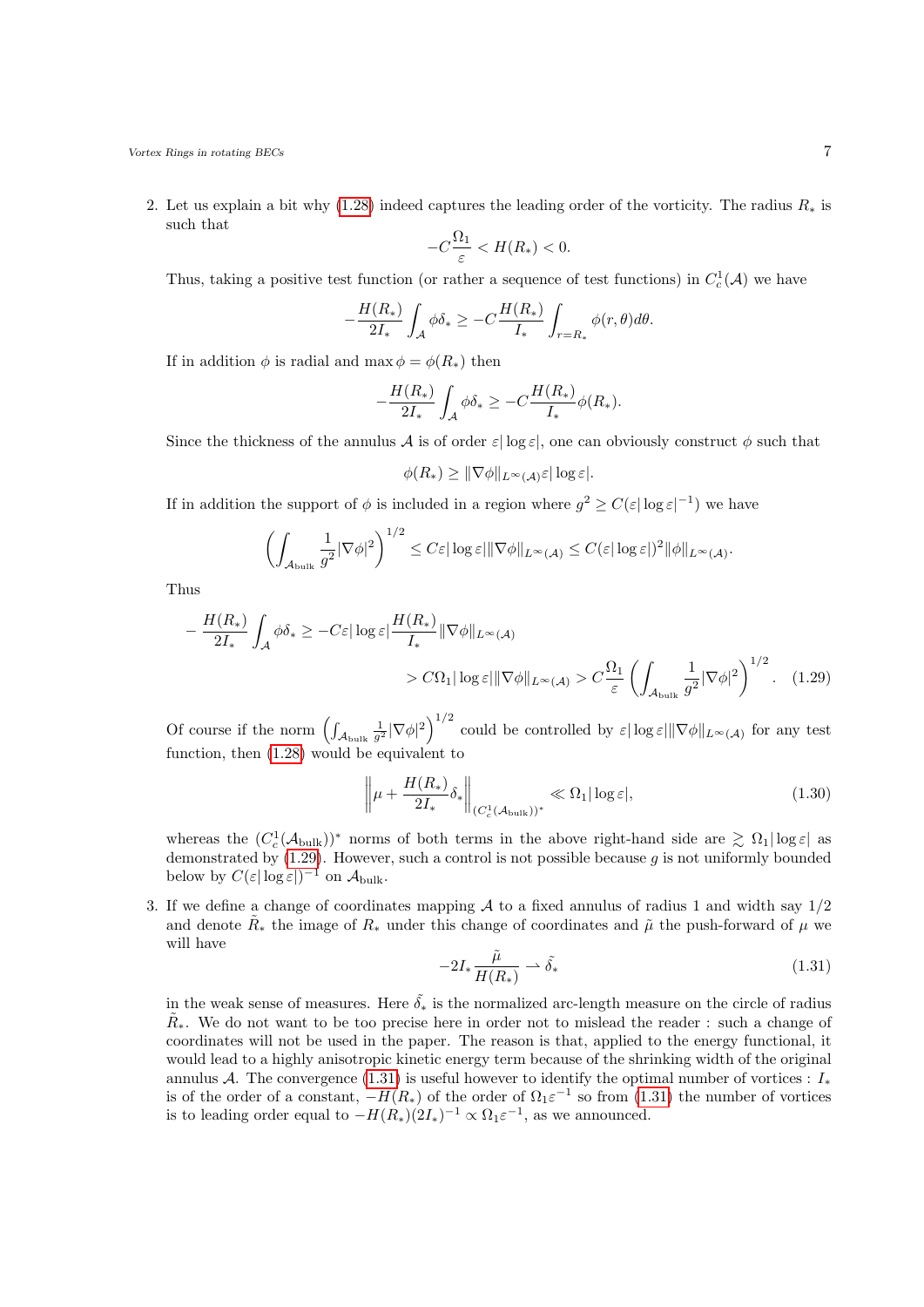The quantity  $I_*$  appearing in Theorem [1.1](#page-5-1) is defined as follows. For any Radon measure  $\nu$  supported in A we define  $h_{\nu}$  as the unique solution to the elliptic problem

<span id="page-7-3"></span>
$$
\begin{cases}\n-\nabla \left(\frac{1}{g^2} \nabla h_{\nu}\right) = \nu \text{ in } \mathcal{A} \\
h_{\nu} = 0 \text{ on } \partial \mathcal{A}.\n\end{cases}
$$
\n(1.32)

Note that  $g^2$  is bounded below on A because it is the solution of a problem with Neumann (natural) boundary conditions (see Lemma [2.1](#page-15-0) below). There is thus no difficulty in defining  $h_{\nu}$  as above. Next we introduce an 'electrostatic energy' associated to  $\nu$ 

<span id="page-7-0"></span>
$$
I(\nu) := \int_{\mathcal{A}} \frac{1}{g^2} \left| \nabla h_{\nu} \right|^2.
$$
\n(1.33)

<span id="page-7-1"></span>Then

$$
I_* := \inf_{\nu \in \mathcal{D}_*, \int \nu = 1} I(\nu) = I(\delta_*)
$$
\n(1.34)

where the infimum is taken over the set  $\mathcal{D}_*$  of positive Radon measures with support on the circle of radius  $R_{*}$ . The fact that  $\delta_{*}$  is a solution (actually, the unique solution) of the above minimization problem will be proved in Proposition [3.5](#page-38-0) below. The energy [\(1.33\)](#page-7-0) is similar to that of a charge distribution  $\nu$  in a shell with inhomogeneous conductivity described by  $g^{-2}$ .

The problem [\(1.34\)](#page-7-1) naturally appears in our analysis because it is linked in a crucial way to the asymptotics of the energy  $E^{GP}$ , as demonstrated in the

### <span id="page-7-4"></span>Theorem 1.2 (Energy asymptotics).

Let  $\Omega_1$  be as above and  $\varepsilon$  be small enough. There holds

<span id="page-7-2"></span>
$$
E^{\rm GP} = \hat{E}_{\mathcal{A},\omega}^{\rm GP} - \frac{H(R_*)^2}{4I_*} (1 + o(1)).
$$
\n(1.35)

The way the value  $\frac{H(R_*)^2}{4L}$  $\frac{(R_*)^+}{4I_*}$  appears is through the following minimization problem :

$$
-\frac{H(R_*)^2}{4I_*} = \inf_{\nu \in \mathcal{D}_*} \left( \int_{\mathcal{A}} \frac{1}{g^2} \left| \nabla h_{\nu} \right|^2 + H(R_*) \int_{\mathcal{A}} \nu \right). \tag{1.36}
$$

The above functional of  $\nu$  describes the energy of a vortex distribution corresponding to a vorticity measure  $\nu$  concentrated on  $\mathcal{C}_{R_*}$ . The right-hand side can be thought of as a renormalized energy (in analogy with [\[BBH,](#page-52-12) [SS\]](#page-53-6)). The first term represents the interaction of the vortices, which is computed through the field  $h_{\nu}$  that they create (other formulae, including a particularly useful Green representation will be used in the sequel). The second term represents the energy gain of having a vortex partly compensating the rotation field. The unique minimizer of [\(1.36\)](#page-7-2) is given by  $-(2I_*)^{-1}H(R_*)\delta_*$ , which explains why the vorticity measure of  $u$  has to be close, at least in the weak sense of Theorem [1.1,](#page-5-1) to this particular measure. Note the close analogy between our renormalized energy and that obtained in [\[ABM,](#page-52-11) Theorem 1.1], the difference being essentially apparent in the weight  $g^{-2}$ .

We recall that superfluids or superconductors in simply-connected geometries generically exhibit vortex concentration around isolated points (see [\[A,](#page-51-1) [SS\]](#page-53-6) and references therein). Here, although the original domain  $\beta$  is simply connected, the strong centrifugal forces impose an annular form to the condensate. As a consequence, vortex concentration along a curve occurs for this model at rotation rates  $\Omega \propto \varepsilon^{-2} |\log \varepsilon|^{-1}$ . In [\[ABM\]](#page-52-11), a model case for vortex concentration along a curve in the regime  $\Omega \propto |\log \varepsilon|$  is considered and the limiting vorticity measure is identified via Γ-convergence.

Other physical situations where concentration along a curve occurs include superconductors with normal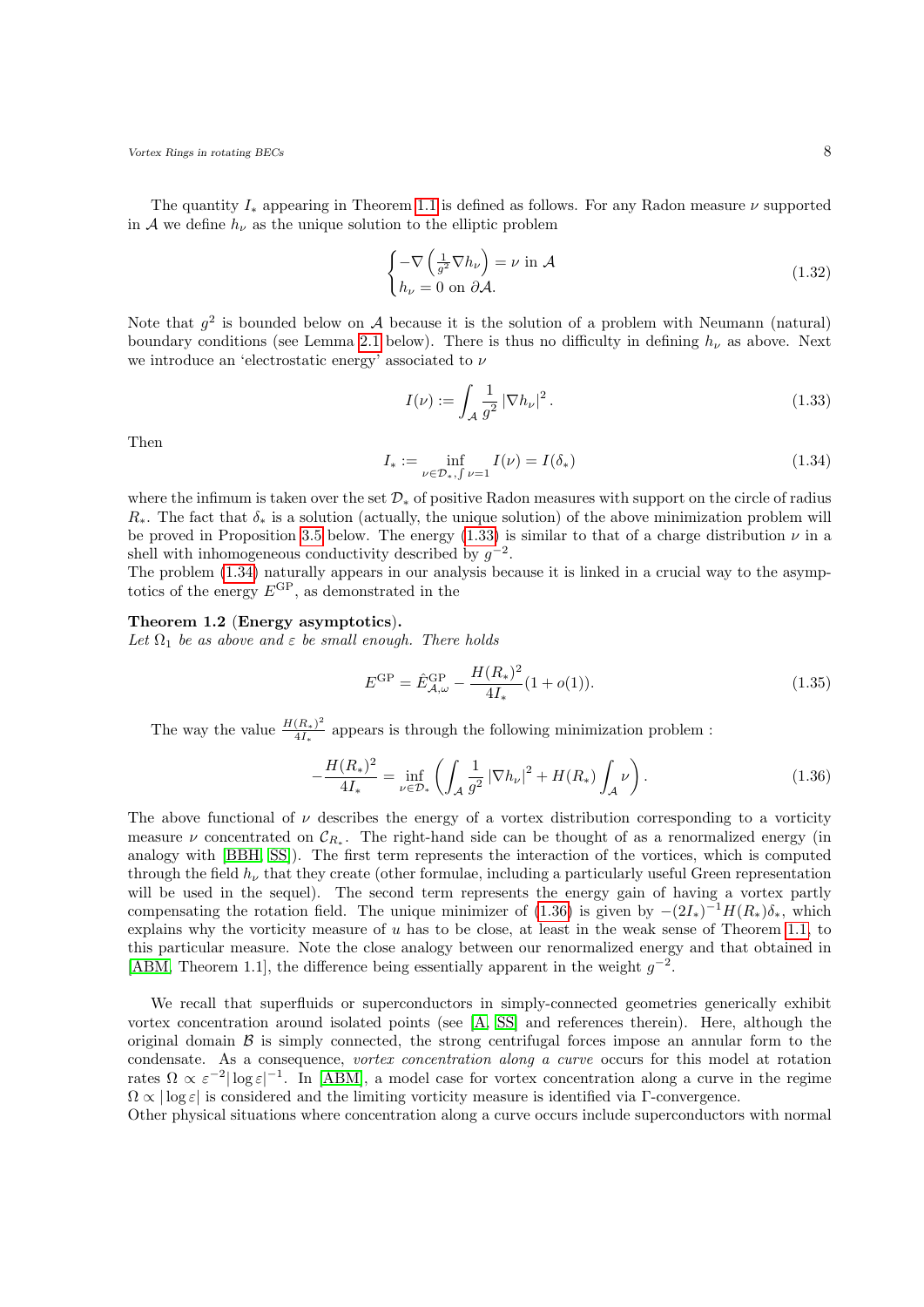inclusions [\[AB1,](#page-52-13) [AB2\]](#page-52-14), the case described in [\[AAB\]](#page-52-15) of a BEC whose trapping potential impose an annular shape in the regime  $\Omega \propto |\log \varepsilon|$ , and that of two superconductors with different physical properties in contact along a circle [\[Kac\]](#page-53-7). In those three cases the question of the distribution of the vortices along the curve that we solve here is left open. In particular our result is as far as we know the only one in the literature where the limiting vorticity measure is computed for a case where there is vortex concentration along a curve against an inhomogeneous background. Indeed, the inhomogeneous density profile  $g^2$  is a new feature compared to the situation in [\[ABM\]](#page-52-11). Our method could be used in the context of [\[AAB\]](#page-52-15) where a similar inhomogeneity prevents from using directly the analysis of [\[ABM\]](#page-52-11).

A formula such as [\(1.12\)](#page-3-3) seems to be absent from the physics literature : in [\[FB\]](#page-52-4) the critical speed is estimated by comparing the energy of the giant vortex state to that of the vortex-lattice-plus-hole state. One then argues that the critical speed is that at which the former is smaller than the latter. This is too rough an estimate, for it does not take into account the fact that a circle of vortices appears at the transition. As a consequence, the formula we find by rigorous analysis differs from that given in [\[FB\]](#page-52-4). We note that for a problem in a slightly different setting (namely, for a condensate trapped in a harmonic plus quartic trap) the papers [\[FZ,](#page-52-6) [KF\]](#page-53-3) propose methods to numerically compute the critical speed. This is done by comparing the giant vortex energy to the energy of a condensate containing a single ring of vortices. Varying the parameters defining the latter state (size of the vortex cores, number of vortices ...) to find the best possible choice yields the critical speed. It is again defined as the one above which the giant vortex energy is the smaller of the two. This method does not provide an explicit formula such as [\(1.12\)](#page-3-3) and of course neither does a direct numerical minimization of the GP energy.

The response of type II superconductors to imposed external magnetic fields and that of superfluids to rotation of the container bear some striking similarities. This analogy between superfluidity (usually described by the Gross-Pitaevskii theory) and superconductivity (usually described by the Ginzburg-Landau theory) has been well-known to physicists for tens of years. More recently it turned out that mathematical tools originally developed for the GL theory could be successfully used in GP theory. Also there is an analogy between our (somewhat informal) terminology about critical speeds and that of critical fields in GL theory. In particular, the analogy between the first critical speed and the field  $H_{C_1}$  is well-known and of great use in the papers [\[AAB,](#page-52-15) [IM1,](#page-52-16) [IM2\]](#page-52-17).

We want to emphasize however that the Gross-Pitaevskii theory in the regime we consider largely deviates from the Ginzburg-Landau theory. This is due to the presence of a mass constraint (which reflects the fact that a BEC has no normal state to relax to, contrary to a superconductor) and of centrifugal forces (which could be interpreted as electrical fields in GL theory). In particular, the second and third critical speeds we have informally defined have little to do with the second and third critical fields in GL theory (to our knowledge this has been first noticed in [\[FB\]](#page-52-4)). The discrepancy between GP theory and GL theory arises when the centrifugal forces can no longer be neglected, namely close to the second critical speed. We refer to [\[CDY1,](#page-52-8) [CDY2,](#page-52-10) [CY\]](#page-52-9) for this aspect of the theory.

As for the third critical speed, that is our main concern here, it turns out that it bears more similarities with  $H_{C_1}$  than with  $H_{C_2}$  or  $H_{C_3}$ . In fact, the transition happening there can be seen as a  $H_{C_1}$  type transition but backwards, which is apparent in the fact that vortices disappear from the bulk of the condensate when the rotation speed is increased. As a consequence, many mathematical tools characteristic of the study of type II superconductors (strictly) between  $H_{C_1}$  and  $H_{C_2}$  will be of great use in this paper, as they have been in [\[CRY\]](#page-52-7). We refer to Section 1.3 of that paper for a heuristic explanation of this surprising fact.

### <span id="page-8-0"></span>1.2 Formal Derivations

The main intuitions in the proofs of our results are :

• The rotation field being along  $\vec{e}_{\theta}$  with positive amplitude, a vortex of negative degree can only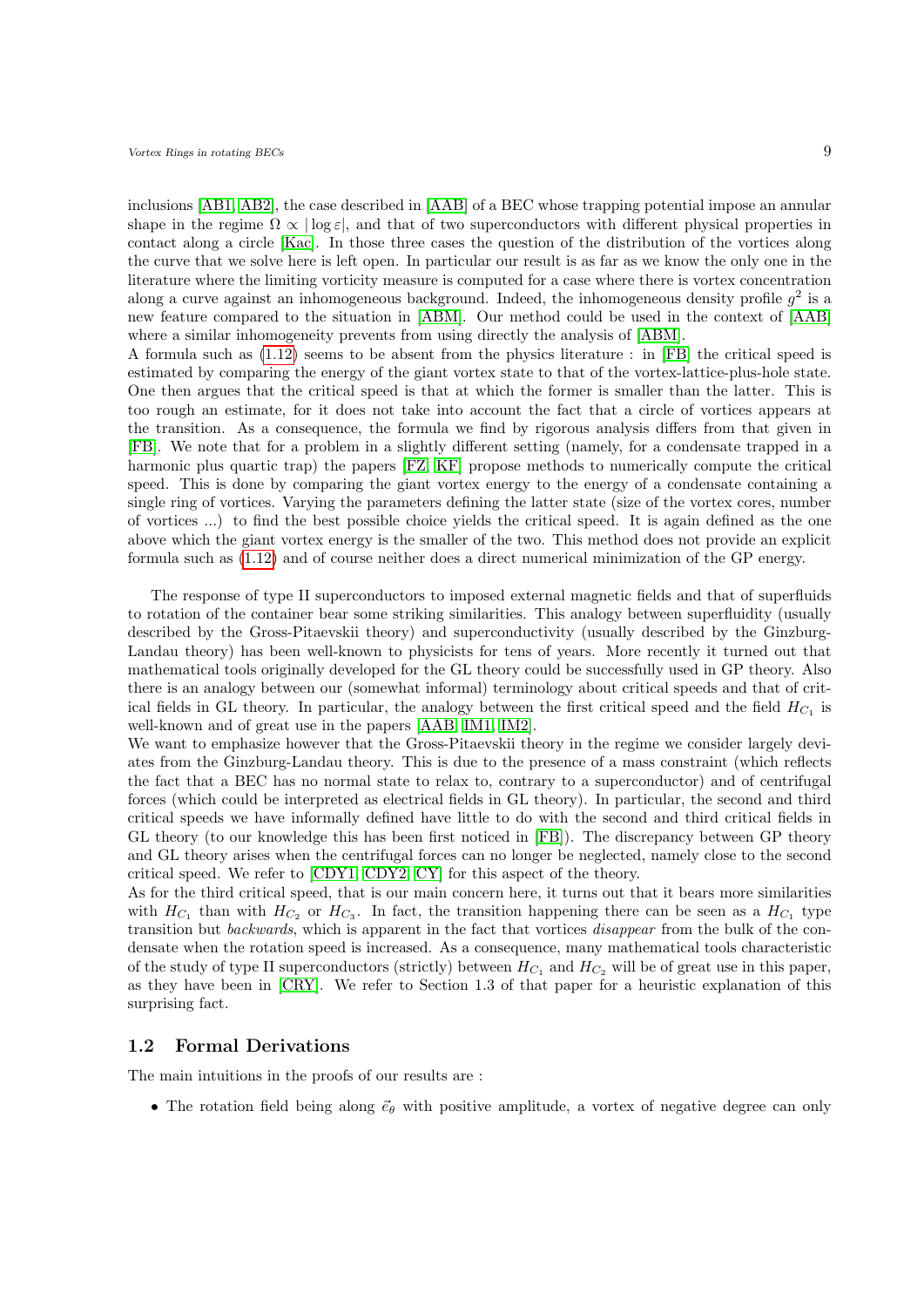create energy. All the vortices should then be of positive degree.

- $\mu$  should necessarily have its support on  $\mathcal{C}_{R_*}$  because the cost function [\(1.24\)](#page-5-0) is minimum there. Indeed, the cost function gives the short range energetic cost (self-interacting kinetic energy plus interaction with the rotation potential) of a vortex situated at a particular location.
- It is well-known that two vortices of same degree should repel each other while two vortices of opposite degree should attract each other. The vortices, all of positive degrees and located on  $\mathcal{C}_{R_{*}}$ should organize in order to minimize their repulsion. This effect leads to the uniform distribution on the circle.

Let us explain how the renormalized energy [\(1.36\)](#page-7-2) appears in our setting. A large part of the analysis, in particular the introduction of the cost function [\(1.24\)](#page-5-0), has been carried out in [\[CRY\]](#page-52-7). A first step is to extract from  $E^{GP}$  the contribution of the giant vortex profile and phase factor. This uses a classical method of energy decoupling and an exponential decay property for  $\Psi^{\hat{GP}}$  in  $\mathcal{B} \setminus \mathcal{A}$  (see [\[CRY,](#page-52-7) Propositions 2.2 and 3.1]). We obtain

<span id="page-9-0"></span>
$$
E^{\rm GP} = \hat{E}_{\mathcal{A},\omega}^{\rm GP} + \mathcal{E}[u] + \mathcal{O}(\varepsilon^{\infty}).\tag{1.37}
$$

The reduced energy functional  $\mathcal E$  is defined as follows

$$
\mathcal{E}[v] := \int_{\mathcal{A}} g^2 |\nabla v|^2 - g^2 \vec{B} \cdot (iv, \nabla v) + \frac{g^4}{\varepsilon^2} (1 - |v|^2)^2 \tag{1.38}
$$

where

$$
\vec{B}(r) := B(r)\vec{e}_{\theta} = \left[ \left( [\Omega] - \omega \right) r^{-1} - \Omega r \right] \vec{e}_{\theta} \tag{1.39}
$$

and we have used the notation

$$
(iv, \nabla v) := \frac{1}{2}i(\bar{v}\nabla v - v\nabla \bar{v}).
$$

The energy  $\mathcal{E}[u]$  effectively takes into account the energy added to the giant vortex contribution  $\hat{E}_{\mathcal{A},\omega}^{\text{GP}}$ when individual vortices are present in the annular bulk of the condensate. Note in particular that in the case where  $v \equiv 1$  the energy is 0. We are thus interested in estimates for  $\mathcal{E}[u]$ . A strictly negative value of this energy will indicate the presence of vortices. We note that this energy functional is very similar to a functional appearing in [\[AAB\]](#page-52-15) where an annular condensate at slow rotation speeds is considered (see also [\[IM1,](#page-52-16) [IM2\]](#page-52-17)). The major difference is that the domain A depends on  $\varepsilon$  in a crucial way : its width tends to zero proportionally to  $\varepsilon|\log \varepsilon|$  when  $\varepsilon \to 0$ . We refer to [\[CRY,](#page-52-7) Section 1.3] for a more detailed discussion on this point.

The study of the energy  $\mathcal{E}[u]$  starts with the construction of vortex balls : we isolate the set where u could possibly vanish and cover it with a collection of disjoint balls with relatively small radii. The growth and merging method described e.g. in [\[SS,](#page-53-6) Chapter 4] yields lower bounds of the form

<span id="page-9-1"></span>
$$
\int_{B_i} g^2 |\nabla u|^2 \ge \pi |d_i| g^2(a_i) |\log \varepsilon| \tag{1.40}
$$

where  $B_i = B_i(a_i, r_i)$  is a generic ball in the collection and  $d_i$  the degree of u around the ball  $B_i$ . We neglect remainder terms for the sake of clarity. We stress that strictly speaking we do not cover all possible zeros of u by this method : there is first a layer close to the inner boundary of  $A$  where the density  $g^2$  is too small to use this method. More importantly, the shrinking width of A makes it difficult to obtain the estimates needed for the implementation of the method. There is thus a region where we have basically no information on the vortices of u. We will neglect this fact in this sketch since it produces only remainder terms in the energy.

The next step is to use a Jacobian Estimate (see [\[SS,](#page-53-6) Chapter 6]) to obtain

<span id="page-9-2"></span>
$$
\mu \sim 2\pi \sum_{i} d_i \delta_{a_i} \tag{1.41}
$$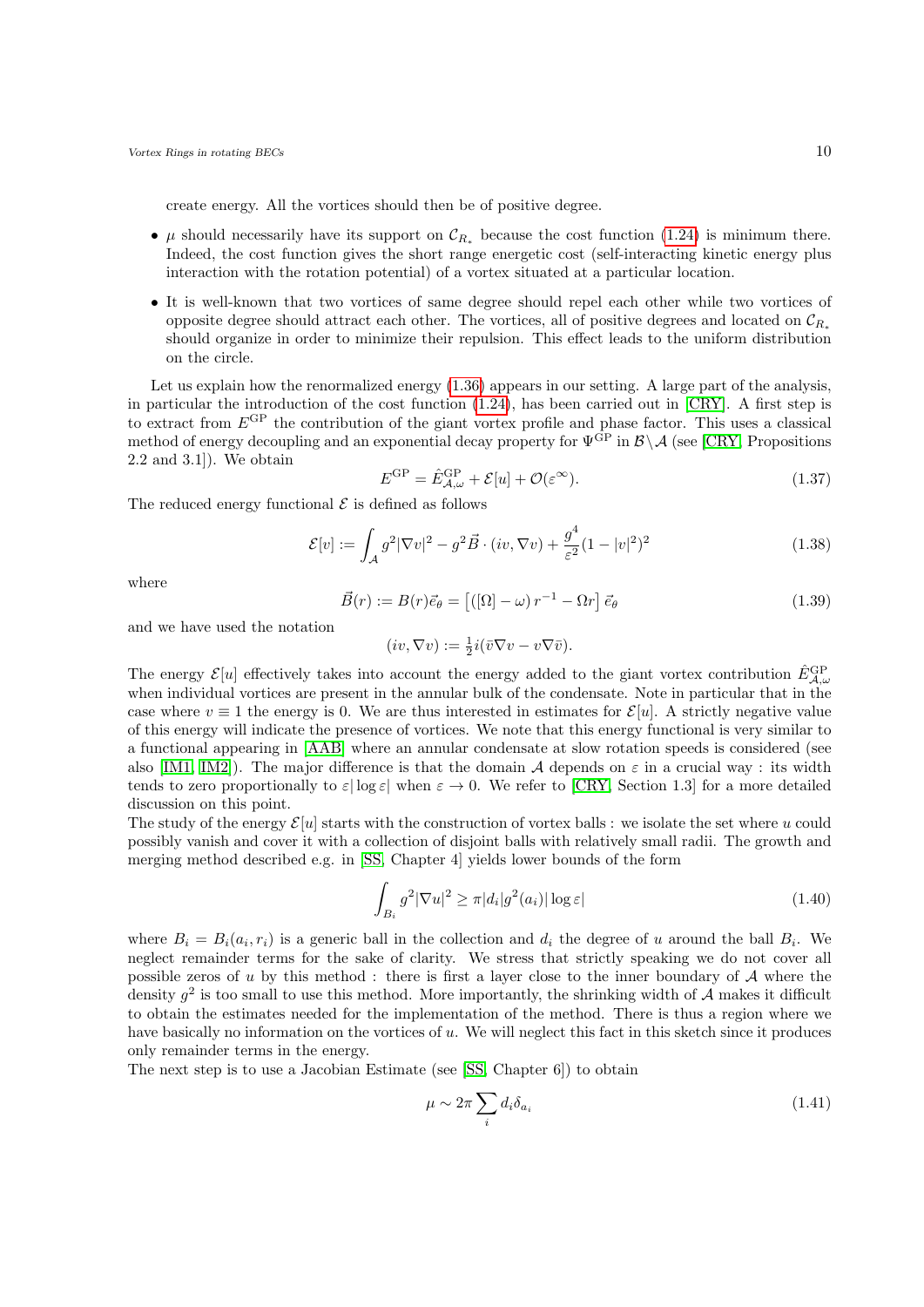where  $\delta_{a_i}$  is the Dirac mass at  $a_i$ . We then note that the function F in [\(1.25\)](#page-5-3) is constructed to satisfy

<span id="page-10-0"></span>
$$
\nabla^{\perp}(F) = g^2 \vec{B}, \ F(R_<) = 0.
$$

Thus, integrating by parts the second term in [\(1.38\)](#page-9-0) we have

<span id="page-10-1"></span>
$$
-\int_{\mathcal{A}} g^2 \vec{B} \cdot (iv, \nabla v) = \int_{\mathcal{A}} F\mu - \int_{\partial \mathcal{B}} F(iu, \partial_{\tau} u). \tag{1.42}
$$

The boundary term has been shown to be negligible in [\[CRY\]](#page-52-7). At this stage we thus have essentially, gathering [\(1.40\)](#page-9-1), [\(1.42\)](#page-10-0) and [\(1.41\)](#page-9-2),

$$
\int_{\mathcal{A}} g^2 |\nabla u|^2 - g^2 \vec{B} \cdot (iu, \nabla u) \ge \sum_i 2\pi \left( \frac{1}{2} |d_i| g^2(a_i) |\log \varepsilon| + d_i F(a_i) \right) + \int_{\mathcal{A} \setminus \cup_i B_i} g^2 |\nabla u|^2. \tag{1.43}
$$

In  $[CRY]$  the first two terms in the above right-hand side where enough to conclude. Indeed,  $F$  is negative in the bulk, thus we can already read on the above formula that negative degree vortices can only increase the energy. All vortices should then be of positive degree and we can write

$$
\int_{\mathcal{A}} g^2 |\nabla u|^2 - g^2 \vec{B} \cdot (iu, \nabla u) \ge \sum_i 2\pi d_i H(a_i) + \int_{\mathcal{A} \setminus \cup_i B_i} g^2 |\nabla u|^2 \tag{1.44}
$$

where H is the (radial) cost function  $(1.24)$ . Above the critical speed, H is positive everywhere in the bulk, thus no vortices can be present in the condensate. By contrast, when the rotation speed is subcritical, the cost function has a negative minimum at  $R_*$  (actually, close to  $R_*$ , see Appendix A for the precise definition of R∗). Positive degree vortices are thus favorable in this regime, and they will gather close to the circle  $\mathcal{C}_{R_*}.$ 

We have now to understand what mechanism limits the nucleation of vortices and leads to their uniform distribution on  $\mathcal{C}_{R_*}$ . This is where the third term in the right-hand side [\(1.43\)](#page-10-1) comes into play. In [\[CRY\]](#page-52-7) this term was neglected, but in the present context it is crucial to bound it from below. Let us introduce the *superfluid current* of u

<span id="page-10-3"></span>
$$
j := (iu, \nabla u). \tag{1.45}
$$

Note that by definition  $\mu = \text{curl}(j)$ . The idea is now that the kinetic (first) term in [\(1.38\)](#page-9-0) is essentially due to the presence of this supercurrent. The energetic contribution of the current inside vortex balls is taken into account in [\(1.40\)](#page-9-1). The next step is to estimate the energetic contribution of the part of the current that is located outside vortex balls (this is the long-range energetic cost of the vortices we were alluding to before). To this end we define a modified superfluid current

$$
j_{\text{mod}} := \begin{cases} j \text{ in } \mathcal{A} \setminus \cup_i B_i \\ 0 \text{ in } \cup_i B_i. \end{cases} \tag{1.46}
$$

and the associated vorticity

$$
\mu_{\text{mod}} := \text{curl}(j_{\text{mod}}). \tag{1.47}
$$

It turns out that

<span id="page-10-4"></span>
$$
\mu_{\text{mod}} \sim \mu. \tag{1.48}
$$

Then, combining  $(1.41)$  and  $(1.48)$  we can rewrite  $(1.44)$  in the form

<span id="page-10-2"></span>
$$
\int_{\mathcal{A}} g^2 |\nabla u|^2 - g^2 \vec{B} \cdot (iu, \nabla u) \ge \int_{\mathcal{A}} H \mu_{\text{mod}} + \int_{\mathcal{A} \setminus \cup_i B_i} g^2 |\nabla u|^2. \tag{1.49}
$$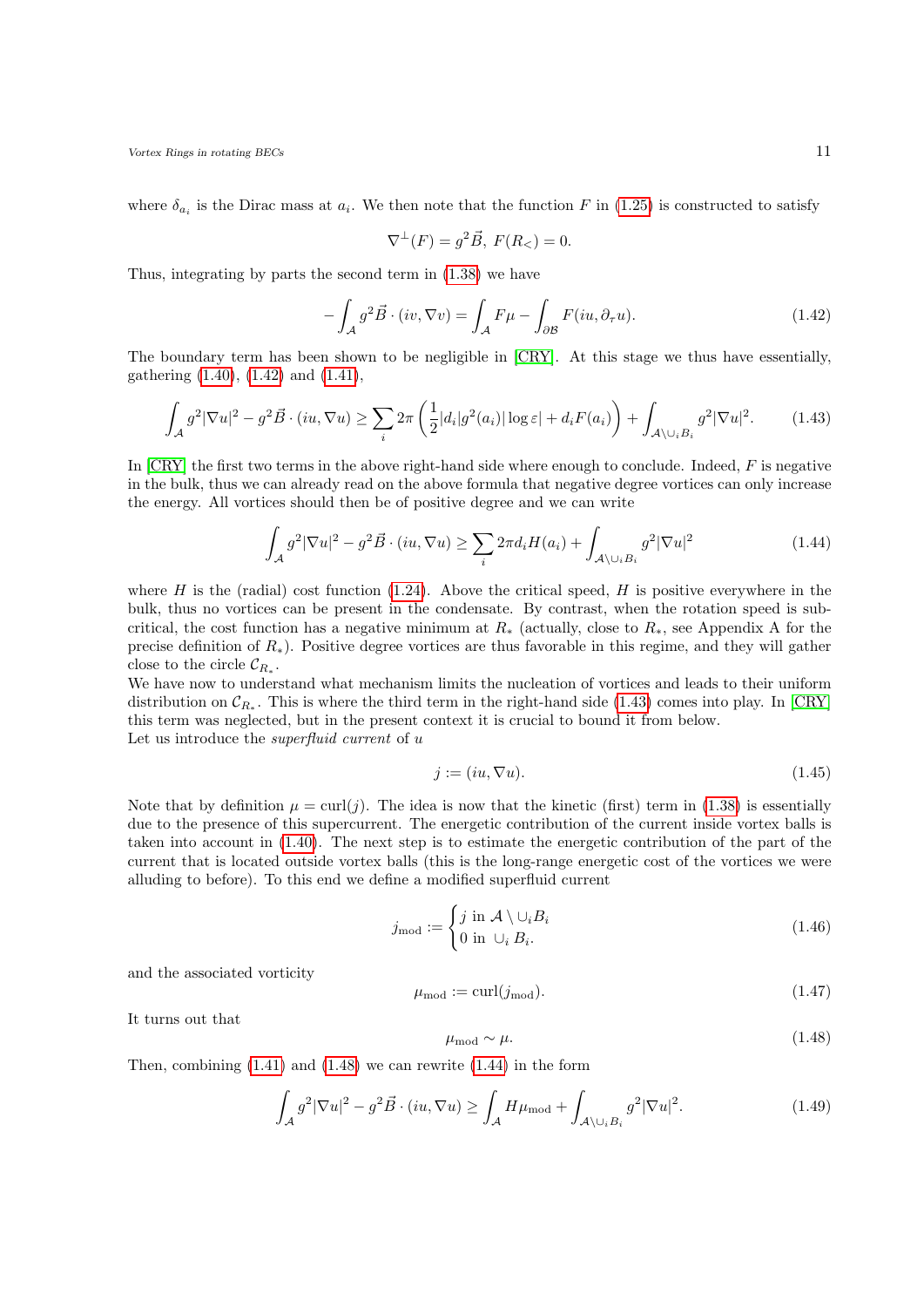Let us now estimate the last term in the above expression. By definition of the vortex balls, outside the set  $\cup_i B_i$  we have  $|u| \sim 1$ , thus

$$
\int_{\mathcal{A}\setminus\cup_{i}B_{i}} g^{2} |\nabla u|^{2} \sim \int_{\mathcal{A}\setminus\cup_{i}B_{i}} g^{2} |j|^{2} = \int_{\mathcal{A}} g^{2} |j_{\text{mod}}|^{2}.
$$

Recalling the equation [\(1.32\)](#page-7-3) satisfied by  $h_{\mu_{mod}}$  we have

$$
\operatorname{curl}\left(j_{\text{mod}} + \frac{1}{g^2}\nabla^{\perp}h_{\mu_{\text{mod}}}\right) = 0 \text{ in } \mathcal{A}.\tag{1.50}
$$

<span id="page-11-0"></span>If we were working in a simply connected domain this would imply that there exists a function  $f$  such that

$$
j_{\text{mod}} = -\frac{1}{g^2} \nabla^{\perp} h_{\mu_{\text{mod}}} + \nabla f. \tag{1.51}
$$

<span id="page-11-1"></span>The argument has to be modified because we work on an annulus, but since this does not produce significant modifications of the energy, we assume that [\(1.51\)](#page-11-0) holds. Then, using  $h_{\mu_{mod}} = 0$  on  $\partial A$ , we obtain

$$
\int_{\mathcal{A}\backslash\cup_{i}B_{i}} g^{2}|\nabla u|^{2} \sim \int_{\mathcal{A}} g^{2}|j_{\text{mod}}|^{2} \ge \int_{\mathcal{A}} \frac{1}{g^{2}}|\nabla h_{\mu_{\text{mod}}}|^{2}.
$$
\n(1.52)

Gathering [\(1.49\)](#page-10-4) and [\(1.52\)](#page-11-1) we obtain, up to the (many !) remainder terms we have neglected

$$
\int_{\mathcal{A}} g^2 |\nabla u|^2 - g^2 \vec{B} \cdot (iu, \nabla u) \ge \int_{\mathcal{A}} \frac{1}{g^2} |\nabla h_{\mu_{\text{mod}}}|^2 + \int_{\mathcal{A}} H \mu_{\text{mod}}.
$$
\n(1.53)

The right-hand side of the above equation is equal to the renormalized energy of  $\mu_{mod}$  defined in [\(1.36\)](#page-7-2) if this measure has its support on  $\mathcal{C}_{R_*}$ . Intuitively this is justified because the vortices of u will want to be close to  $\mathcal{C}_{R*}$  where the cost function is minimum. Mathematically, showing that the right-hand side of [\(1.49\)](#page-10-4) is bounded below by the infimum in [\(1.36\)](#page-7-2) uses essentially two ingredients. One is the rigorous version of the Jacobian Estimate making precise the property [\(1.41\)](#page-9-2), the other is the information that the field associated (via [\(1.32\)](#page-7-3)) to the measure minimizing [\(1.34\)](#page-7-1) is constant on the support of the measure. This is a classical fact in potential theory. In our context this means that  $h_{\delta_*} = h_*$  is constant on  $\mathcal{C}_{R_*}$ . We refer to Section [3.3](#page-40-0) for details on the way we use this information to complete the lower bound, and accept for the present sketch that  $\mu_{mod}$  has support on  $\mathcal{C}_{R_*}$  so that [\(1.49\)](#page-10-4) yields the renormalized energy [\(1.36\)](#page-7-2) of  $\mu_{\text{mod}}$  as a lower bound to  $\mathcal{E}[u]$ . It is then intuitively clear, if we believe not to have lost too much information on the way, that  $\mu_{mod}$  should 'almost' minimize the renormalized energy. Thus it should be close to  $-H(R_*)(2I_*)^{-1}\delta_*$  and by [\(1.48\)](#page-10-2) so should  $\mu$ .

What remains to be proved is that 'we have not lost too much information on the way', i.e. we want an upper bound to the energy matching our lower bound. We thus construct a test function displaying the optimal number of vortices evenly distributed on the circle  $\mathcal{C}_{R_*}$ . To evaluate the energy of such a test function we adapt the well-established technique used e.g in [\[AAB,](#page-52-15) [ASS,](#page-52-18) [AB1,](#page-52-13) [AB2,](#page-52-14) [ABM,](#page-52-11) [SS\]](#page-53-6). It involves in particular a Green representation of the electrostatic energy [\(1.33\)](#page-7-0). In our case the computation is significantly complicated by the fact that the matter density  $g^2$  vanishes at the inner boundary of  $A$  and more importantly by the particular geometry of the annulus (fixed radius and shrinking width). We have to rely on the periodicity (in the angular variable) of our test function to obtain the estimates allowing to conclude that the appropriate upper bound holds true.

The paper is organized as follows. We first construct our trial function and prove our upper bound in Section [2.](#page-12-0) Section [3](#page-29-0) is then devoted to the proof of the lower bound. We will collect many estimates on the way that will allow us to conclude the proof of Theorem [1.1](#page-5-1) in Section [4.](#page-43-0) Appendix A is concerned with the analysis of the cost function and contains mainly technical computations. As the reader will see, our proofs use a lot of auxiliary notation. We have found convenient to gather this in Appendix B.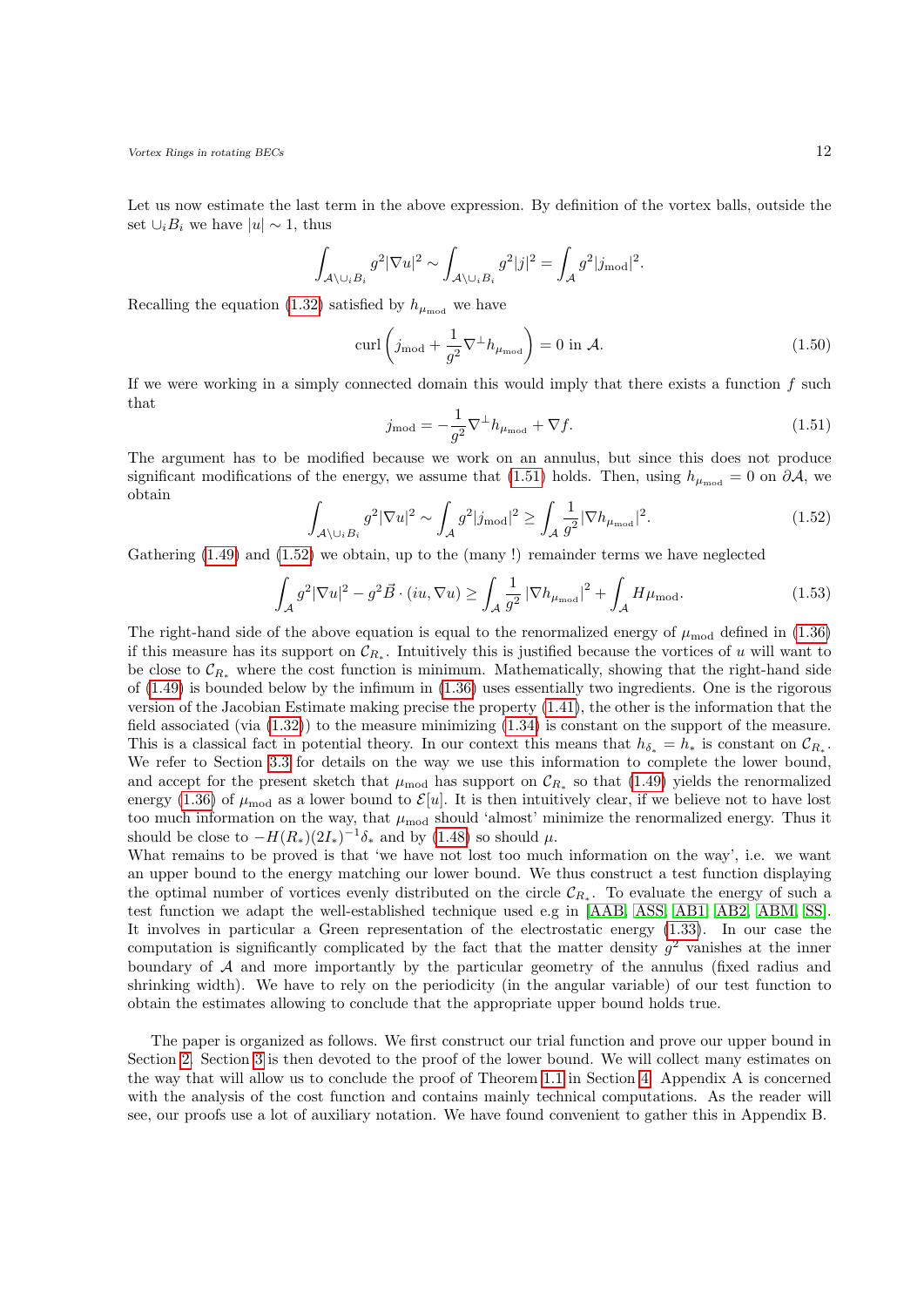## <span id="page-12-0"></span>2 Energy Upper Bound

In this section we provide the upper bound part of the energy asymptotics of Theorem [1.2](#page-7-4) by constructing a trial function for  $\mathcal{E}^{\rm GP}$  which displays the expected vortex structure. The result we are aiming at is the following :

#### <span id="page-12-2"></span>Proposition 2.1 (Upper bound to the energy).

Let  $N$  be a number satisfying

<span id="page-12-5"></span>
$$
\mathcal{N} = -\frac{H(R_*)}{4\pi I_*} (1 + o(1))
$$
\n(2.1)

where  $I_*$  is defined in [\(1.34\)](#page-7-1) and H is the cost function [\(1.24\)](#page-5-0). We have, for  $\varepsilon$  small enough

$$
E^{GP} \leq \hat{E}_{\mathcal{A},\omega}^{GP} + 4\pi^2 (\mathcal{N})^2 (1+o(1))I_* + 2\pi \mathcal{N}H(R_*) + \mathcal{O}\left(\frac{\mathcal{N}\log|\log \varepsilon|}{\varepsilon|\log \varepsilon|}\right)
$$
  
=  $\hat{E}_{\mathcal{A},\omega}^{GP} - \frac{H(R_*)^2}{4I_*} (1+o(1)).$  (2.2)

### <span id="page-12-1"></span>2.1 The trial function

We start by dividing  $\mathcal A$  into  $N \propto \frac{1}{\varepsilon |\log \varepsilon|}$  identical cells. The cell  $\mathcal A_i$  is defined as

$$
\mathcal{A}_i = \mathcal{A} \cap \{ \theta_i \le \theta \le \theta_{i+1} \} \tag{2.3}
$$

with the convention that  $\theta_{N+1} = \theta_1$ . We require  $\theta_{i+1} - \theta_i$  to be independent from i (that is the cells are identical) and proportional to  $\varepsilon |\log \varepsilon|$  (which is the thickness of the annulus A). We construct a structure of vortices periodic in the angular variable, of period  $\theta_{i+1} - \theta_i$ .

We introduce a parameter t which will be the size of the vortex cores and M points  $p_{i,1}, \ldots, p_{i,M}$  in each cell, which will be the locations of the vortices. We require that for any  $i, j$ 

$$
B(p_{i,j}, t) \subset \mathcal{A}_i \tag{2.4}
$$

and that the collection of points  $(p_{i,j})_{i=1...N, j=1...M}$  is evenly distributed on the circle of radius  $R_*$ (which we denote  $\mathcal{C}_{R_*}$ ). The distance between two adjacent vortices is thus  $2\pi R_*(MN)^{-1}$ . The number of vortices will be fixed (recall that  $I_*$  is of the order of a constant and that  $H(R_*)$  is negative and proportional to  $\Omega_1 \varepsilon^{-1}$ ) as

<span id="page-12-3"></span>
$$
\mathcal{N} := MN = -\frac{H(R_*)}{4\pi I_*} (1 + o(1)) \propto \frac{\Omega_1}{\varepsilon} \propto \frac{\Omega_1}{\varepsilon}.
$$
\n(2.5)

Note that we leave some freedom (in the  $o(1)$ ) in the choice of the number of vortices. This will be required below to ensure that it is possible to construct a vortex configuration having the symmetries we want.

The natural vorticity measure associated with our ring of (degree one) vortices would be a sum of Dirac masses  $\sum \delta_{p_{i,j}}$ , which would lead to an infinite energy. We thus introduce a regularized vorticity measure

$$
f := \sum_{i,j} \frac{2}{t^2} \mathrm{Id}_{B(p_{i,j},t)} \tag{2.6}
$$

where  $\mathrm{Id}_{B(p_{i,j},t)}$  is the characteristic function of the ball  $B(p_{i,j},t)$ . The measure f is normalized to have total mass  $2\pi MN$  (i.e.  $2\pi$  times the number of vortices). We require in our construction that this function be invariant by some reflections of the angular variable. More precisely, for any  $i$ , we require

<span id="page-12-4"></span>
$$
f(r,\theta) = f(r, 2\theta_i - \theta) \tag{2.7}
$$

$$
f(r,\theta) = f(r,\theta_i + \theta_{i+1} - \theta). \tag{2.8}
$$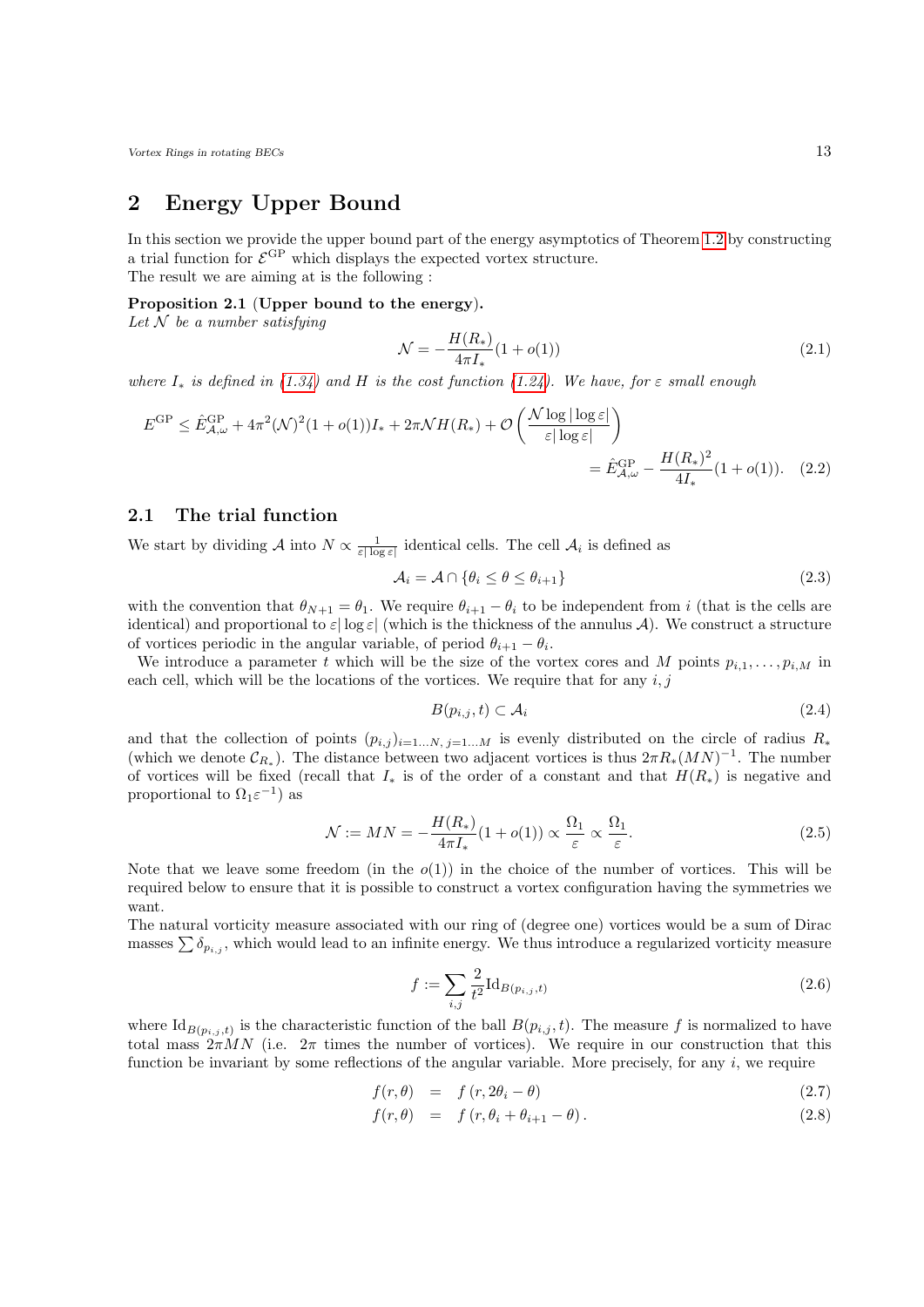

Figure 1: Vortex configuration in the trial function.

Clearly this conditions imply the periodicity of  $f$ :

$$
f_i(r,\theta) := f_{|\mathcal{A}_i}(r,\theta) = f_{|\mathcal{A}_j}(r,\theta + \theta_i - \theta_j). \tag{2.9}
$$

Our trial function is given by

<span id="page-13-0"></span>
$$
\Psi = \begin{cases} ge^{i([\Omega]-\omega)\theta}v \text{ in } \mathcal{A} \\ 0 \text{ in } \mathcal{B} \setminus \mathcal{A} \end{cases} \tag{2.10}
$$

<span id="page-13-1"></span>with

$$
v = c\xi e^{i\phi}.\tag{2.11}
$$

The real function  $\xi$  is a cut-off function ensuring that

- v vanishes in small discs (of radius t) around the vortex locations, where the phase  $\phi$  will have a singularity
- v vanishes continuously at the inner boundary of  $A$ , so that  $\Psi$  is indeed in the energy space.

The constant c is chosen so that  $\int_{\mathcal{B}} |\Psi|^2 = 1$ . As for the phase  $\phi$ , we define it in Lemma [2.2](#page-15-1) in such a way that  $v$  has degree one around each vortex in the collection.

Let us introduce functions  $\xi_{i,j}$ ,  $i = 1...N$ ,  $j = 1...M$  satisfying

$$
\xi_{i,j} := \begin{cases} 0 \text{ in } B(p_{i,j}, t) \\ 1 \text{ in } \mathcal{A} \setminus B(p_{i,j}, 2t) \end{cases} \tag{2.12}
$$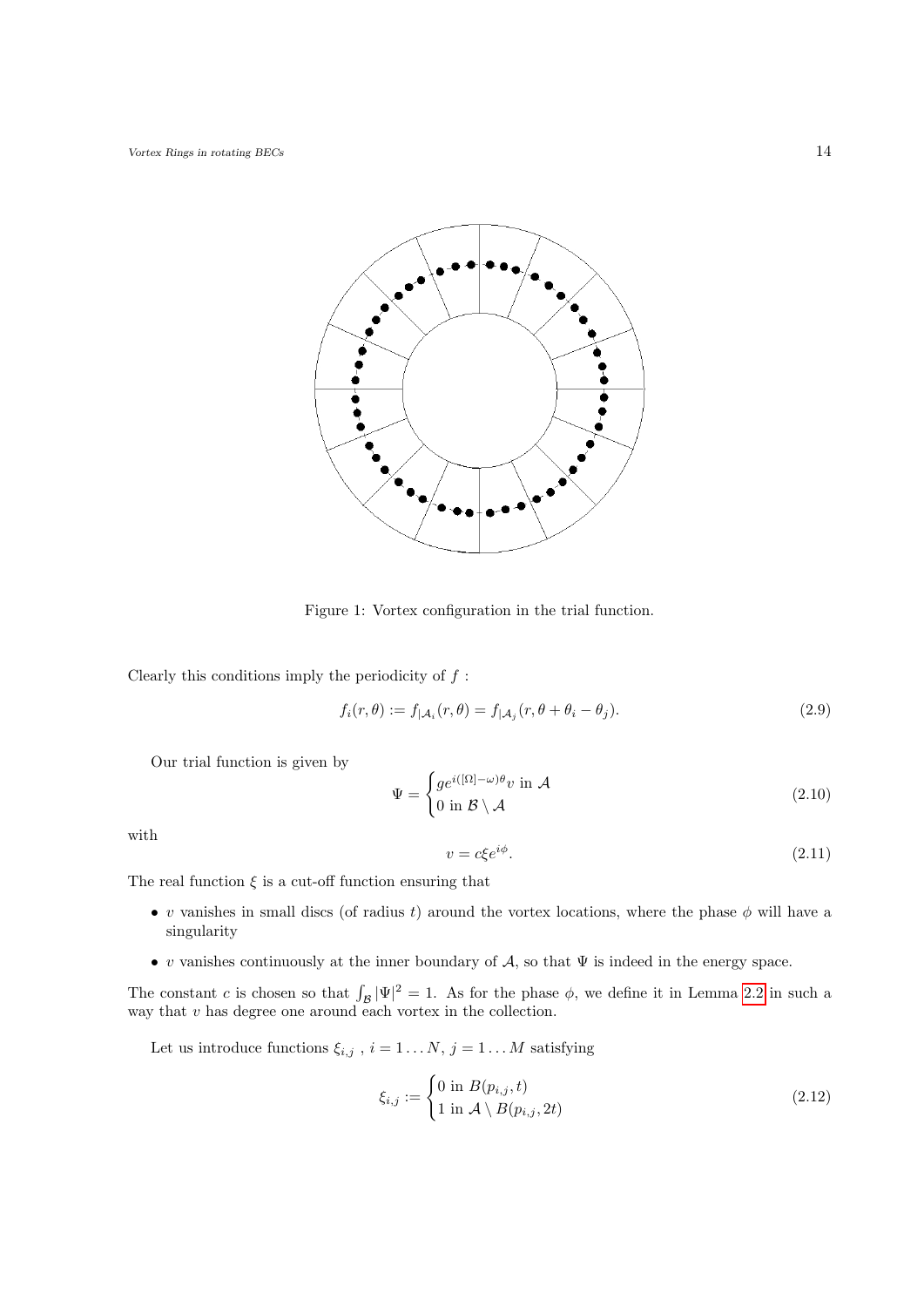and

$$
0 \le \xi_{i,j} \le 1.
$$

Obviously one has

<span id="page-14-3"></span>
$$
\nabla \xi_{i,j} = 0 \text{ in } B(p_{i,j}, t) \cup B(p_{i,j}, 2t)^c \tag{2.13}
$$

and we can impose

<span id="page-14-4"></span>
$$
|\nabla \xi_{i,j}| \leq \frac{C}{t} \text{ in } B(p_{i,j}, 2t) \setminus B(p_{i,j}, t). \tag{2.14}
$$

Next we define, for some radius  $\tilde{R}$  larger than  $R_{\leq}$ ,

<span id="page-14-2"></span>
$$
\xi_{\rm BL}(\vec{r}) = \begin{cases} 1 \text{ if } r \ge \tilde{R} \\ 1 + \frac{r - R_{\le}}{\tilde{R} - R_{<}} \text{ if } r \le \tilde{R}. \end{cases} \tag{2.15}
$$

The subscript " BL" stands for boundary layer and is justified because our choice of  $\tilde{R}$  will satisfy

$$
\tilde{R} = R_{\lt} + \varepsilon^n < R_h - \frac{1}{2} \varepsilon^{8/7} \tag{2.16}
$$

for some large power n (say  $n = 10000$  for definiteness). The inequality above is a consequence of [\(1.18\)](#page-4-0) and allows one to use the exponential smallness of [\[CRY,](#page-52-7) Equation (2.29)] in the region  $R_{\leq} \leq r \leq R$ . The final cut-off is given as

<span id="page-14-5"></span><span id="page-14-0"></span>
$$
\xi = \xi_{\rm BL} \prod_{i,j} \xi_{i,j}.\tag{2.17}
$$

The choice of  $\xi_{BL}$  vanishing continuously at  $r = R_{\leq}$  ensures that  $\Psi \in H^{1}(\mathcal{B})$ . We now choose

$$
t = \varepsilon^{3/2} |\log \varepsilon|^{1/2}.
$$
\n(2.18)

This is the optimal choice and allows to estimate the  $L^2$  norm of  $\Psi$ : it is easily seen that for any i and any j

$$
\int_{B(p_{i,j},t)} g^2 = \mathcal{O}(\varepsilon^2),
$$

because  $g^2 \leq C(\varepsilon |\log \varepsilon|)^{-1}$  (see [\[CRY\]](#page-52-7)). Moreover, using the exponential smallness result [CRY, Equation (2.29)] one can see that

$$
\int_{R_{<} \leq r \leq \tilde{R}} g^2 = \mathcal{O}(\varepsilon^{\infty})
$$

with n large enough in [\(2.16\)](#page-14-0). With these two estimates in hand, using the normalization of  $g^2$  we conclude that

$$
\int_{A} g^{2} \xi^{2} \ge 1 - CMN \varepsilon^{2}.
$$
\n(2.19)

On the other hand

$$
\int_A g^2 \xi^2 \le \int_A g^2 = 1
$$

and thus one can normalize  $\Psi$  by taking a constant c satisfying

<span id="page-14-6"></span>
$$
c^2 = 1 + \mathcal{O}(MN\varepsilon^2). \tag{2.20}
$$

<span id="page-14-1"></span>We now turn to the definition of the phase of v. The following modified density  $\rho$  will be used in the definition:

$$
\rho(r) = \begin{cases} \rho^{\text{TF}}(r) & \text{if } r \ge \bar{R} \\ g^2(r) & \text{if } r < \bar{R} \end{cases} \tag{2.21}
$$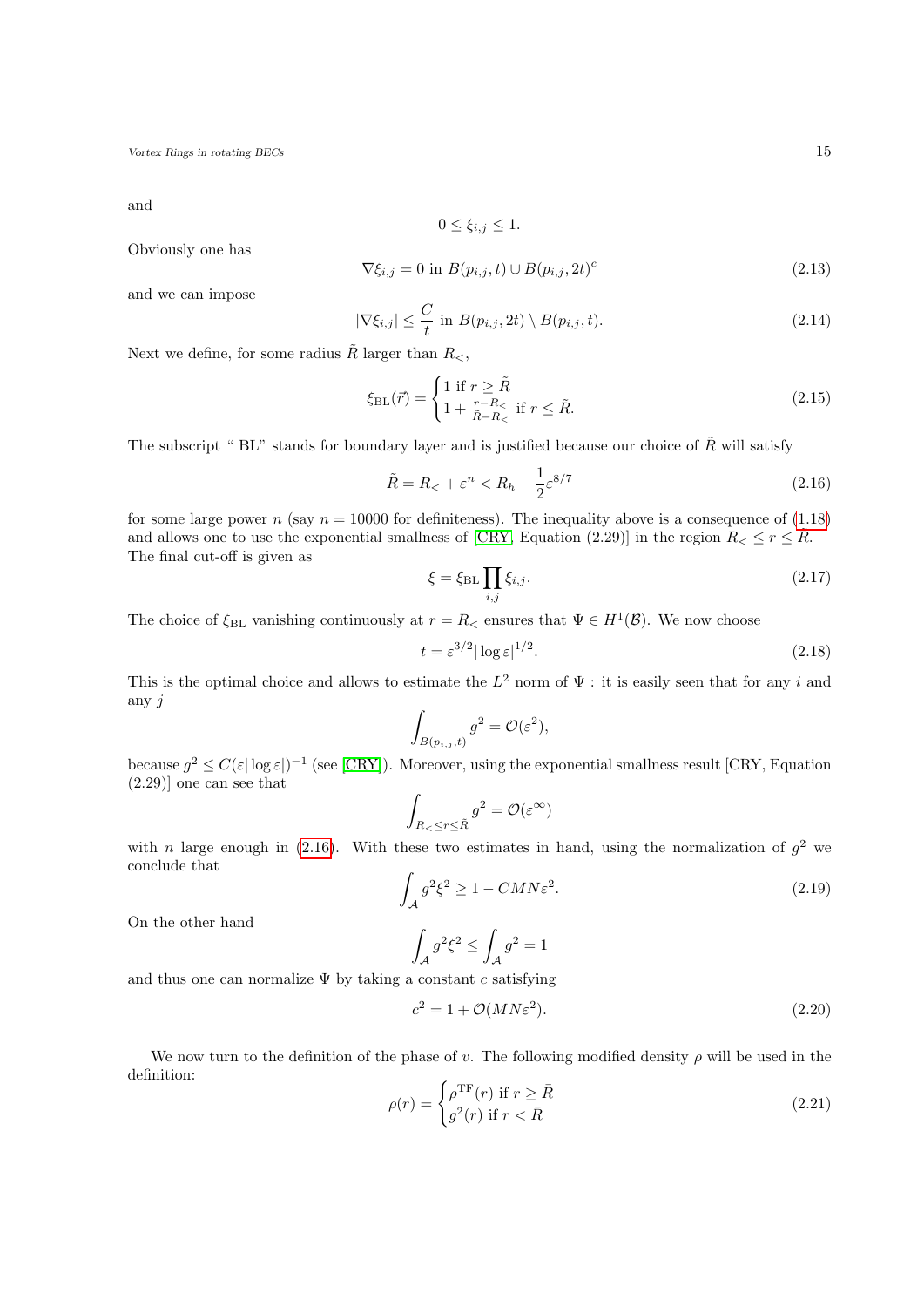where

$$
R_{<} < \bar{R}
$$

with the actual choice specified in Lemma [2.1](#page-15-0) below. This function is constructed to satisfy two properties that we shall need in the sequel. First its gradient has to be bounded by  $C(\varepsilon|\log \varepsilon|)^{-2}$  for  $r \geq \overline{R}_{+}$ , which is insured by the explicit form of  $\rho^{\text{TF}}$ . This is the main reason why we do not use simply  $g^2$ , the bound that is available on the gradient of this function [\[CRY,](#page-52-7) Proposition 2.7] is not sufficient for our purpose. Second  $\rho$  has to stay close to  $g^2$  in  $L^{\infty}$  norm, which is insured by the following

<span id="page-15-0"></span>Lemma 2.1 (Properties of  $\rho$ ).

Let us define

$$
\bar{R} := R_h + \varepsilon^{5/6}.\tag{2.22}
$$

Then for any  $r \in A$ 

<span id="page-15-3"></span>
$$
\left|g^2(r) - \rho(r)\right| \le C\varepsilon^{3/4} |\log \varepsilon|^2 \rho(r). \tag{2.23}
$$

Moreover  $\rho$  is bounded below by a positive constant in  $\mathcal A$  (the constant depends on  $\varepsilon$ ).

*Proof.* The estimate is of course trivial when  $r \leq \overline{R}$ . When  $r \geq \overline{R}$  it is a consequence of Proposition 2.6 in [\[CRY\]](#page-52-7). The fact that  $\rho$  is bounded below is a consequence of the corresponding result for  $g^2$ . Indeed, g satisfies the equation

$$
-\Delta g + \frac{([\Omega] - \omega)^2}{r^2} g - 2\Omega([\Omega] - \omega)g + 2\varepsilon^{-2} g^3 = \hat{\mu}^{\text{GP}} g,\tag{2.24}
$$

with Neumann boundary conditions on  $\partial A$ , where  $\hat{\mu}^{\text{GP}}$  is the Lagrange multiplier associated with the mass constraint. It is well known that such a function, ground-state of a one-dimensional Schrödinger operator, cannot vanish except at the origin (see e.g. [\[LL,](#page-53-8) Theorem 11.8]). A possible proof is through the Harnack inequality [\[Mo\]](#page-53-9).  $\Box$ 

Note that  $\rho$  has a jump discontinuity. We could have constructed a regular function instead, but since the discontinuity has no consequence in the sequel, we stick to the simple definition [\(2.21\)](#page-14-1).

We now define  $\bar{h}_f$  as the unique solution of

<span id="page-15-2"></span>
$$
\begin{cases}\n-\nabla \left(\frac{1}{\rho} \nabla \bar{h}_f\right) = f \text{ in } \mathcal{A} \\
\bar{h}_f = 0 \text{ on } \partial \mathcal{A}.\n\end{cases}
$$
\n(2.25)

Note that the elliptic operators appearing in [\(1.32\)](#page-7-3) and [\(2.25\)](#page-15-2) are similar up to the replacement of the weight  $g^{-2}$  by  $\rho$ . Thanks to Lemma [2.1](#page-15-0) these two operators are close in some sense. We denote

$$
\kappa = \int_{\partial \mathcal{B}} \frac{1}{\rho} \frac{\partial \bar{h}_f}{\partial n} - 2\pi \left[ \frac{1}{2\pi} \int_{\partial \mathcal{B}} \frac{1}{\rho} \frac{\partial \bar{h}_f}{\partial n} \right].
$$
 (2.26)

Also we introduce  $\Gamma$  as the solution of

<span id="page-15-4"></span>
$$
\begin{cases}\n-\nabla \left(\frac{1}{\rho} \nabla \Gamma\right) = 0 \text{ in } \mathcal{A} \\
\Gamma = 1 \text{ on } \partial \mathcal{B} \\
\Gamma = 0 \text{ on } \partial B_{R_{\leq}}.\n\end{cases}
$$
\n(2.27)

Note that  $\Gamma$  is radial and has the explicit expression

<span id="page-15-5"></span>
$$
\Gamma(\vec{r}) = \frac{\int_{R_{<}}^{r} \rho(s)s^{-1}ds}{\int_{R_{<}}^{1} \rho(s)s^{-1}ds}.
$$
\n(2.28)

<span id="page-15-1"></span>The denominator in the above equation is a  $\mathcal{O}(1)$  thanks to [\(2.23\)](#page-15-3) and the normalization of  $g^2$ . We prove the following lemma, which defines the phase of our trial function.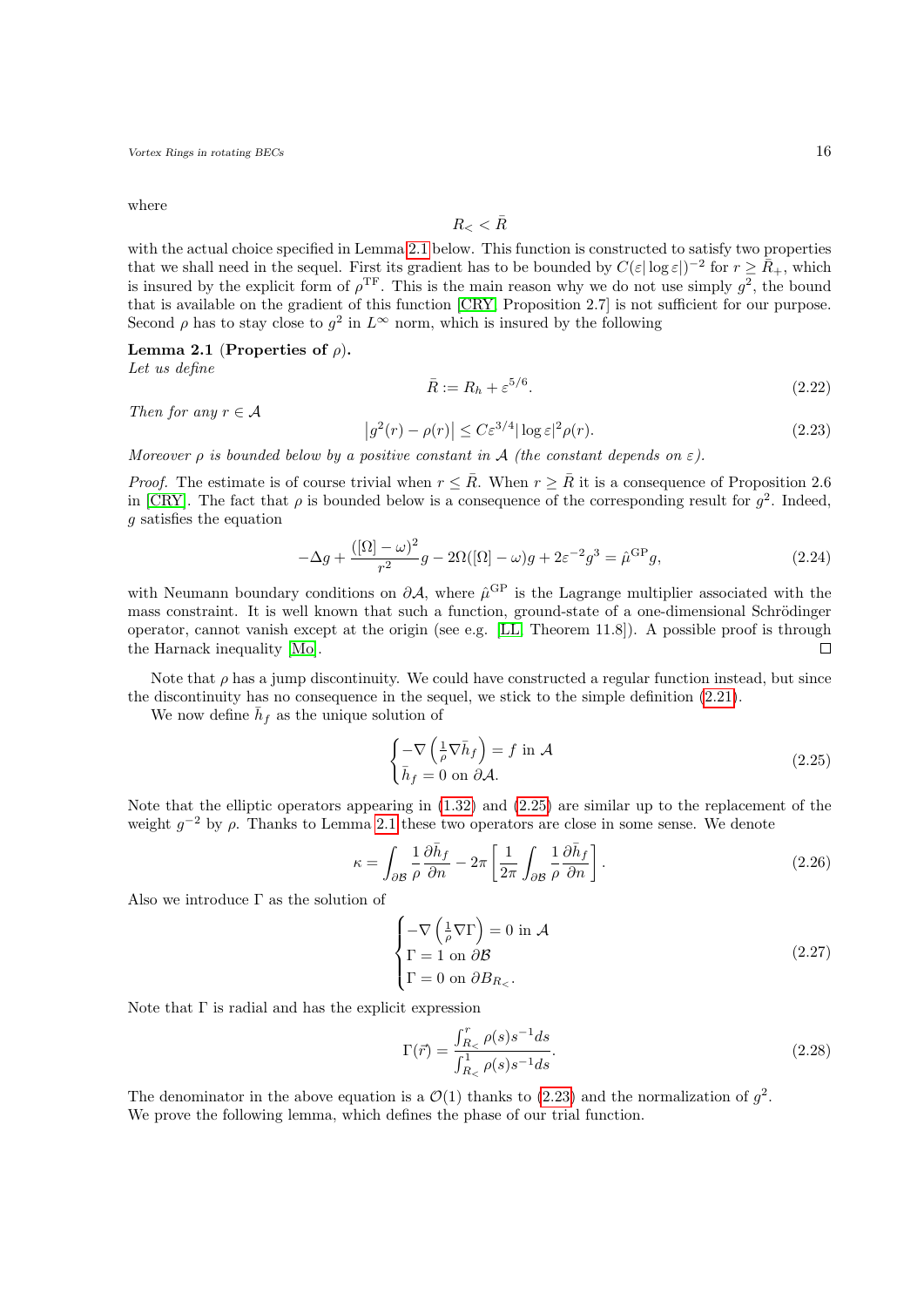Lemma 2.2 (Phase of the trial function).

<span id="page-16-0"></span>The formula

<span id="page-16-2"></span>
$$
\nabla \phi = -\frac{1}{\rho} \nabla^{\perp} \bar{h}_f \tag{2.29}
$$

where

give

$$
\bar{\bar{h}}_f = \bar{h}_f - \frac{\kappa}{\int_{\mathcal{A}} \frac{1}{\rho} |\nabla \Gamma|^2} \Gamma
$$
\n(2.30)

defines a phase, i.e.  $e^{i\phi}$  is well-defined, in  $\mathcal{A} \setminus \cup_{i,j} B(p_{i,j}, t)$ . Moreover

<span id="page-16-1"></span>
$$
\int_{\mathcal{A}} \rho \xi^2 \left| \nabla \phi \right|^2 \le \int_{\mathcal{A}} \frac{1}{\rho} \left| \nabla \bar{h}_f \right|^2 \le \int_{\mathcal{A}} \frac{1}{\rho} \left| \nabla \bar{h}_f \right|^2 + \mathcal{O}(1). \tag{2.31}
$$

*Proof.* By definition of  $\bar{h}_f$  and  $\Gamma$  the right-hand side of [\(2.29\)](#page-16-0) is irrotational in  $\mathcal{A} \setminus \cup_{i,j} B(p_{i,j}, t)$ , thus  $\phi$ is well-defined locally in this set. To see that  $e^{i\phi}$  is well defined, we must check that for any closed curve  $\sigma$  included in  $\mathcal{A} \setminus \cup_{i,j} B(p_{i,j}, t)$ 

$$
\int_{\sigma} \nabla \phi \cdot \tau \in 2\pi \mathbb{Z}.
$$
\n(2.32)

Clearly, it is sufficient to consider two cases :

- 1.  $\sigma$  winds around at most one ball  $B(p_{i,j}, t)$
- 2.  $\sigma$  is a contour enclosing all the balls

and one deduces the general case from these two. In case 1,  $(2.32)$  is a simple consequence of the quantification of the mass of f. One shows easily that  $(2.32)$  is satisfied using  $(2.25)$ ,  $(2.27)$  and integrations by parts. In case 2, equations  $(2.25)$  and  $(2.27)$ 

$$
\int_{\sigma} \nabla \phi \cdot \tau = \int_{\partial \mathcal{B}} \left( \frac{1}{\rho} \frac{\partial \bar{h}_f}{\partial n} - \frac{\kappa}{\int_{\mathcal{A}} \frac{1}{\rho} |\nabla \Gamma|^2} \frac{1}{\rho} \frac{\partial \Gamma}{\partial n} \right).
$$

But, using again [\(2.27\)](#page-15-4)

$$
\int_{\partial\mathcal{B}}\frac{1}{\rho}\frac{\partial\Gamma}{\partial n}=\int_{\partial\mathcal{B}}\frac{1}{\rho}\Gamma\frac{\partial\Gamma}{\partial n}=\int_{\mathcal{A}}\frac{1}{\rho}\left|\nabla\Gamma\right|^{2}
$$

and thus it is clear from [\(2.29\)](#page-16-0) that

$$
\int_{\partial \mathcal{B}} \left( \frac{1}{\rho} \frac{\partial \bar{h}_f}{\partial n} - \frac{\kappa}{\int_{\mathcal{A}} \frac{1}{\rho} \left| \nabla \Gamma \right|^2} \frac{1}{\rho} \frac{\partial \Gamma}{\partial n} \right) \in 2\pi \mathbb{Z}.
$$

To prove [\(2.31\)](#page-16-2) one remarks that

$$
\int_{\mathcal{A}} \rho \xi^2 \left| \nabla \phi \right|^2 \le \int_{\mathcal{A}} \frac{1}{\rho} \left| \nabla \bar{h}_f \right|^2 = \int_{\mathcal{A}} \frac{1}{\rho} \left| \nabla \bar{h}_f - \frac{\kappa}{\int_{\mathcal{A}} \frac{1}{\rho} \left| \nabla \Gamma \right|^2} \nabla \Gamma \right|^2.
$$

Then, using the equation for  $\Gamma$  and the boundary condition on  $\bar{h}_f$ 

$$
\int_{\mathcal{A}} \frac{1}{\rho} \nabla \bar{h}_f \cdot \nabla \Gamma = 0.
$$
\n
$$
\int_{\mathcal{A}} \frac{1}{\rho} |\nabla \Gamma|^2 \ge C
$$
\n(2.33)

 $\sim$ 

Finally one uses that  $\kappa = \mathcal{O}(1)$  and

which follows easily from  $(2.28)$ .

 $\Box$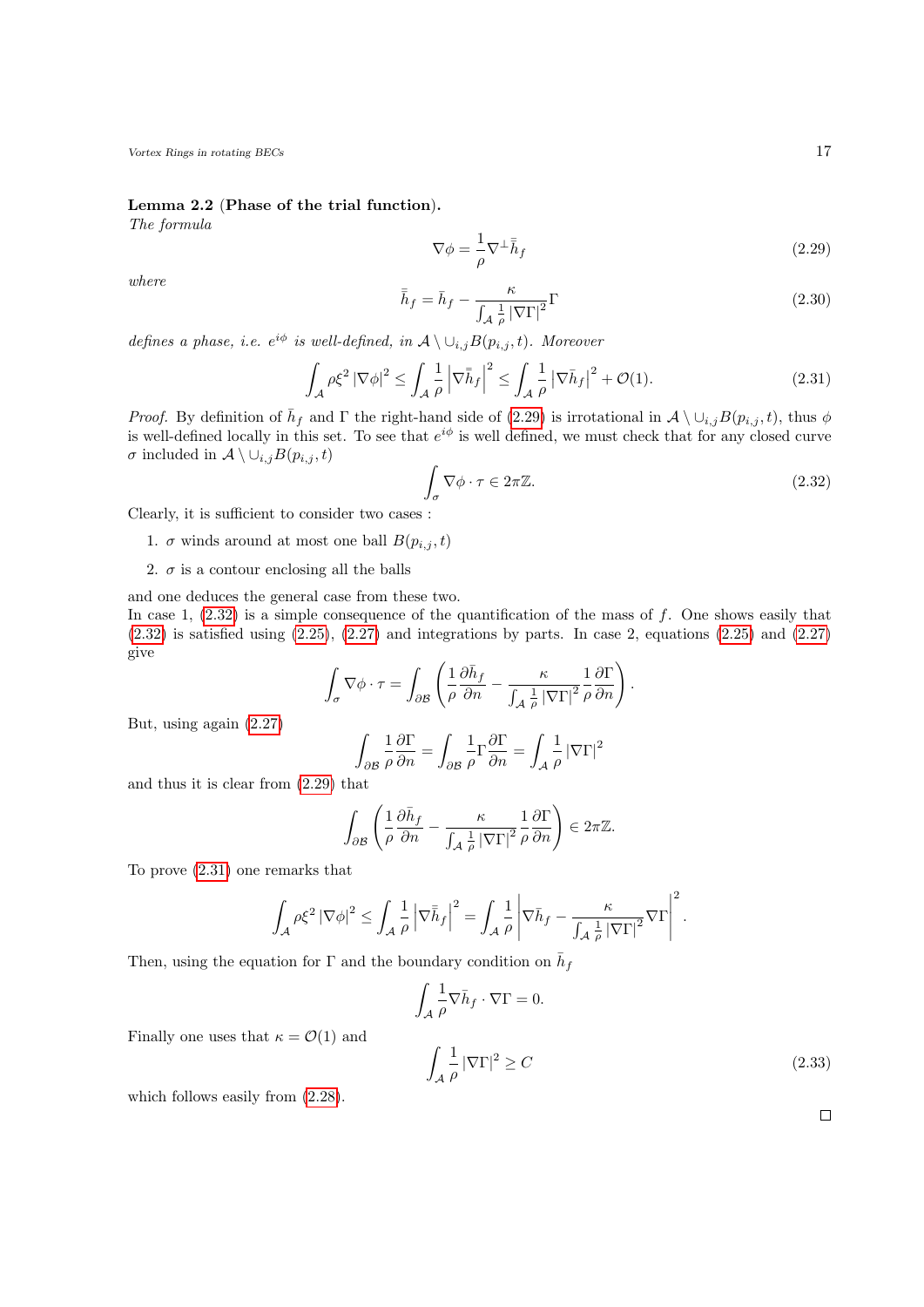We can now start the computation of the energy of our trial function :

Proof of Proposition [2.1.](#page-12-2) A classical technique of energy decoupling (see e.g. the proof of Proposition 3.1 in  $[CRY]$ ) uses the variational equation satisfied by  $g$  to show that

<span id="page-17-1"></span>
$$
\mathcal{E}^{\rm GP}[\Psi] = \hat{E}_{\mathcal{A},\omega}^{\rm GP} + \mathcal{E}[v] \tag{2.34}
$$

<span id="page-17-2"></span>where

$$
\mathcal{E}[v] := \int_{\mathcal{A}} g^2 |\nabla v|^2 - g^2 \vec{B} \cdot (iv, \nabla v) + \frac{g^4}{\varepsilon^2} (1 - |v|^2)^2 \tag{2.35}
$$

and

$$
\vec{B}(r) := B(r)\vec{e}_{\theta} = \left[ \left( [\Omega] - \omega \right) r^{-1} - \Omega r \right] \vec{e}_{\theta}.
$$
\n(2.36)

We have also used the notation

$$
(iv, \nabla v) := \frac{1}{2}i(\bar{v}\nabla v - v\nabla \bar{v}).
$$

We now have to estimate energy  $\mathcal{E}[v]$ . We first note that this energy can be decomposed into the contribution of the density profile  $\xi$  and the contribution of the phase, i.e. the energy generated by the vortices :

$$
\mathcal{E}[v] = c^2 \int_{\mathcal{A}} \left( g^2 |\nabla \xi|^2 + \frac{g^4}{\varepsilon^2} \left( 1 - c^2 \xi^2 \right)^2 \right) + \int_{\mathcal{A}} \left( c^2 g^2 \xi^2 |\nabla \phi|^2 - g^2 \vec{B} \cdot (iv, \nabla v) \right). \tag{2.37}
$$

The contribution of the profile (first term in the above equation) is readily estimated by using the definition of ξ. We separate the boundary layer  $\{r \leq \tilde{R}\}\$  where  $\xi = \xi_{\text{BL}}$  from the bulk where  $\xi = \prod_{i,j} \xi_{i,j}$ :

$$
\int_{\mathcal{A}} \left( g^2 |\nabla \xi|^2 + \frac{g^4}{\varepsilon^2} \left( 1 - c^2 \xi^2 \right)^2 \right) = \int_{\mathcal{A} \cap \{r \leq \tilde{R}\}} \left( g^2 |\nabla \xi|^2 + \frac{g^4}{\varepsilon^2} \left( 1 - c^2 \xi^2 \right)^2 \right) + \int_{\mathcal{A} \cap \{r \geq \tilde{R}\}} \left( g^2 |\nabla \xi|^2 + \frac{g^4}{\varepsilon^2} \left( 1 - c^2 \xi^2 \right)^2 \right).
$$

In the boundary layer we use the exponential smallness of  $g$  proved in  $[CRY, Equation (2.29)]$  and the definition of  $\xi_{BL}$  [\(2.15\)](#page-14-2) to obtain

$$
\int_{\mathcal{A}\cap\{r\leq \tilde{R}\}}\left(g^2|\nabla\xi|^2+\frac{g^4}{\varepsilon^2}\left(1-c^2\xi^2\right)^2\right)=\mathcal{O}(\varepsilon^\infty).
$$

For the bulk term we observe that [\(2.13\)](#page-14-3) and [\(2.14\)](#page-14-4) imply

<span id="page-17-0"></span>
$$
\int_{\mathcal{A}\cap\{r\geq \tilde{R}\}} g^2 |\nabla \xi|^2 \leq C \frac{MN}{\varepsilon |\log \varepsilon|}.
$$

We then write

$$
\int_{\mathcal{A}\cap\{r\geq\tilde{R}\}}\frac{g^4}{\varepsilon^2}\left(1-c^2\xi^2\right)^2 = \int_{\mathcal{A}\cap\{r\geq\tilde{R}\}}\frac{g^4}{\varepsilon^2}\left(1-\xi^2\right)^2 + (c^2-1)\left(\frac{c^2+1}{\varepsilon^2}\int_{\mathcal{A}\cap\{r\geq\tilde{R}\}}g^4\xi^4 - \frac{1}{\varepsilon^2}\int_{\mathcal{A}\cap\{r\geq\tilde{R}\}}g^4\xi^2\right) \tag{2.38}
$$

We remark that  $\xi = 1$  outside of  $\cup_{i,j}B(p_{i,j}, 2t)$ , thus

$$
\int_{\mathcal{A} \cap \{r \ge \tilde{R}\}} \frac{g^4}{\varepsilon^2} \left(1 - \xi^2\right)^2 \le C \frac{MN}{\varepsilon |\log \varepsilon|}
$$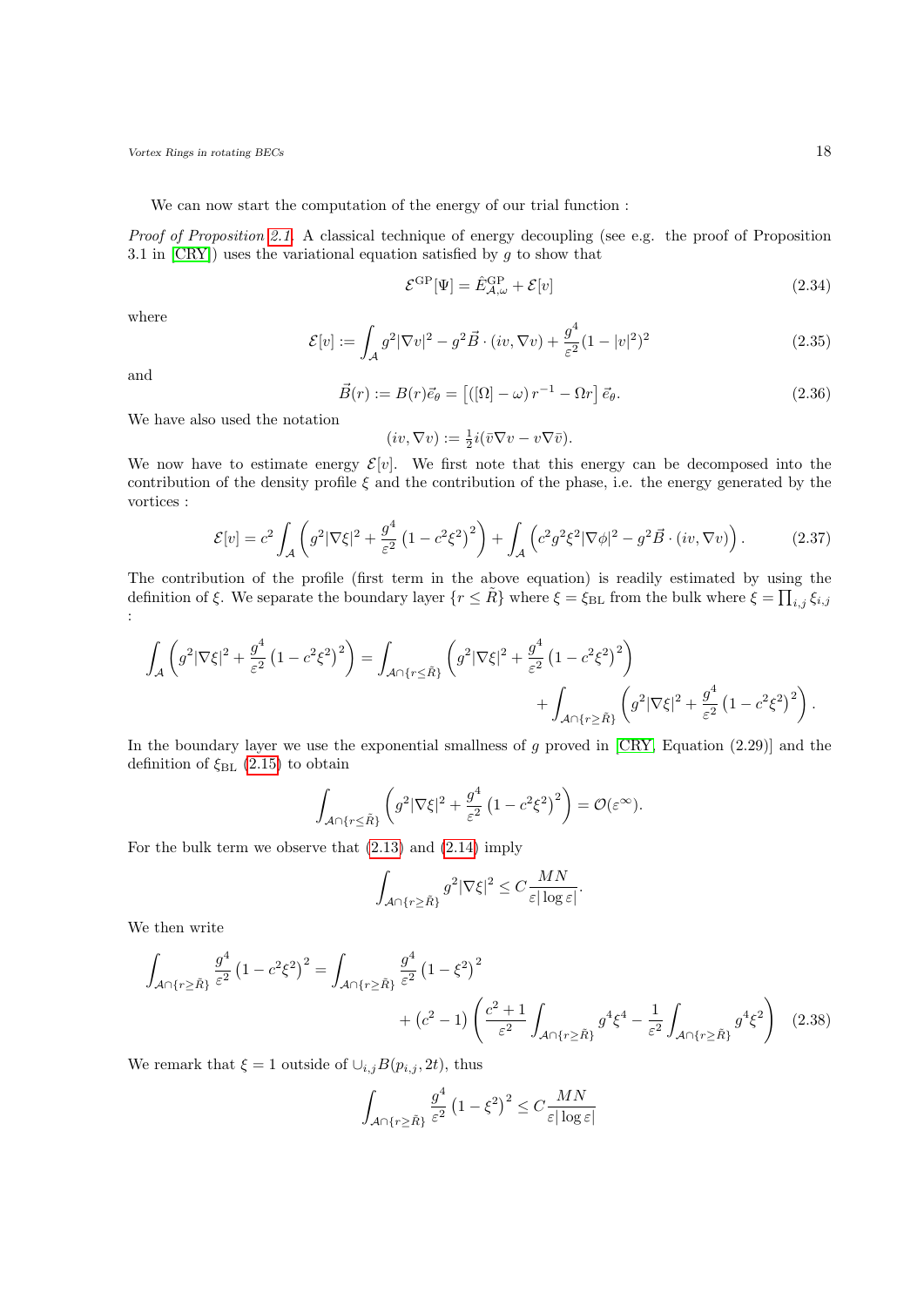using [\(2.18\)](#page-14-5) and  $g^2 \leq C(\varepsilon |\log \varepsilon|^{-1})$ . For the second term in the right-hand side of [\(2.38\)](#page-17-0) it is sufficient to recall that  $\xi \leq 1$ ,  $|\mathcal{A}| \propto \varepsilon |\log \varepsilon|$  and use [\(2.20\)](#page-14-6) to obtain

$$
(c^2 - 1) \left( \frac{c^2 + 1}{\varepsilon^2} \int_{\mathcal{A} \cap \{r \ge \tilde{R}\}} g^4 \xi^4 - \frac{1}{\varepsilon^2} \int_{\mathcal{A} \cap \{r \ge \tilde{R}\}} g^4 \xi^2 \right) \le C \frac{MN}{\varepsilon |\log \varepsilon|}
$$

We can thus conclude that (using again [\(2.20\)](#page-14-6))

<span id="page-18-4"></span>
$$
\mathcal{E}[v] \le (1 + \mathcal{O}(MN\varepsilon^2)) \int_{\mathcal{A}} \left( g^2 \xi^2 |\nabla \phi|^2 - g^2 \vec{B} \cdot (iv, \nabla v) \right) + C \frac{MN}{\varepsilon |\log \varepsilon|}.
$$
 (2.39)

We thus need to compute

<span id="page-18-7"></span><span id="page-18-1"></span>
$$
\int_{\mathcal{A}} g^2 \xi^2 |\nabla \phi|^2 \tag{2.40}
$$

which is the term taking into account the kinetic energy of the vortices, and

$$
-\int_{\mathcal{A}} g^2 \vec{B} \cdot (iv, \nabla v) \tag{2.41}
$$

which represents the interaction of the vortices with the rotation field. These two terms will be estimated in the next two subsections respectively. To conclude the proof it is sufficient to gather [\(2.34\)](#page-17-1), [\(2.39\)](#page-18-1), [\(2.42\)](#page-18-2) and the results of Proposition [2.2](#page-18-3) and [2.3](#page-25-1) below.

<span id="page-18-5"></span><span id="page-18-2"></span> $\Box$ 

### <span id="page-18-0"></span>2.2 Kinetic energy of the vortices

We first relate [\(2.40\)](#page-18-4) to the energy of  $\bar{h}_f$ : using [\(2.23\)](#page-15-3),  $|\xi| \leq 1$  and [\(2.31\)](#page-16-2) we have

$$
\int_{\mathcal{A}} g^2 \xi^2 |\nabla \phi|^2 = \left(1 + \mathcal{O}(\varepsilon^{3/4} |\log \varepsilon|^2) \right) \int_{\mathcal{A}} \rho \xi^2 |\nabla \phi|^2 \le \left(1 + \mathcal{O}(\varepsilon^{3/4} |\log \varepsilon|^2) \right) \int_{\mathcal{A}} \frac{1}{\rho} \left| \nabla \bar{h}_f \right|^2 + \mathcal{O}(1). \quad (2.42)
$$

The required estimate is then given in the following proposition

#### <span id="page-18-3"></span>Proposition 2.2 (Kinetic energy generated by the vortices).

Let N be as in [\(2.5\)](#page-12-3) and  $I_*$  defined by [\(1.34\)](#page-7-1). For  $\varepsilon$  small enough there holds

$$
\int_{\mathcal{A}} \frac{1}{\rho} \left| \nabla \bar{h}_f \right|^2 \le 4\pi^2 (\mathcal{N})^2 (1 + o(1)) I_* + \pi \mathcal{N} g^2(R_*) \left| \log \varepsilon \right| + \mathcal{O} \left( \frac{\mathcal{N} \log \left| \log \varepsilon \right|}{\varepsilon \left| \log \varepsilon \right|} \right). \tag{2.43}
$$

Note that the third term in the right-hand side of the above equation is always much smaller than the second one because  $g^2(R_*) \propto (\varepsilon |\log \varepsilon|)^{-1}$ . It is also a remainder compared to the first one because of the specific choice [\(2.5\)](#page-12-3).

The proof requires several constructions. The term we want to compute can be estimated using a Green function defined as follows

<span id="page-18-6"></span>
$$
\begin{cases}\n-\nabla_x \left(\frac{1}{\rho(x)} \nabla_x G(x, y)\right) = \delta_y(x) \text{ for } x \in \mathcal{A} \\
G(x, y) = 0 \text{ for } x \in \partial \mathcal{A}.\n\end{cases}
$$
\n(2.44)

The existence and symmetry  $(G(x, y) = G(y, x))$  of such a function is classical, because at fixed  $\varepsilon$ ,  $\rho$  is bounded above and below in A (see Lemma [2.1\)](#page-15-0). Then, using the Green representation of  $\bar{h}_f$ 

$$
\int_{\mathcal{A}} \frac{1}{\rho} \left| \nabla \bar{h}_f \right|^2 = \int_{x \in \mathcal{A}} \int_{y \in \mathcal{A}} G(x, y) f(x) dx f(y) dy. \tag{2.45}
$$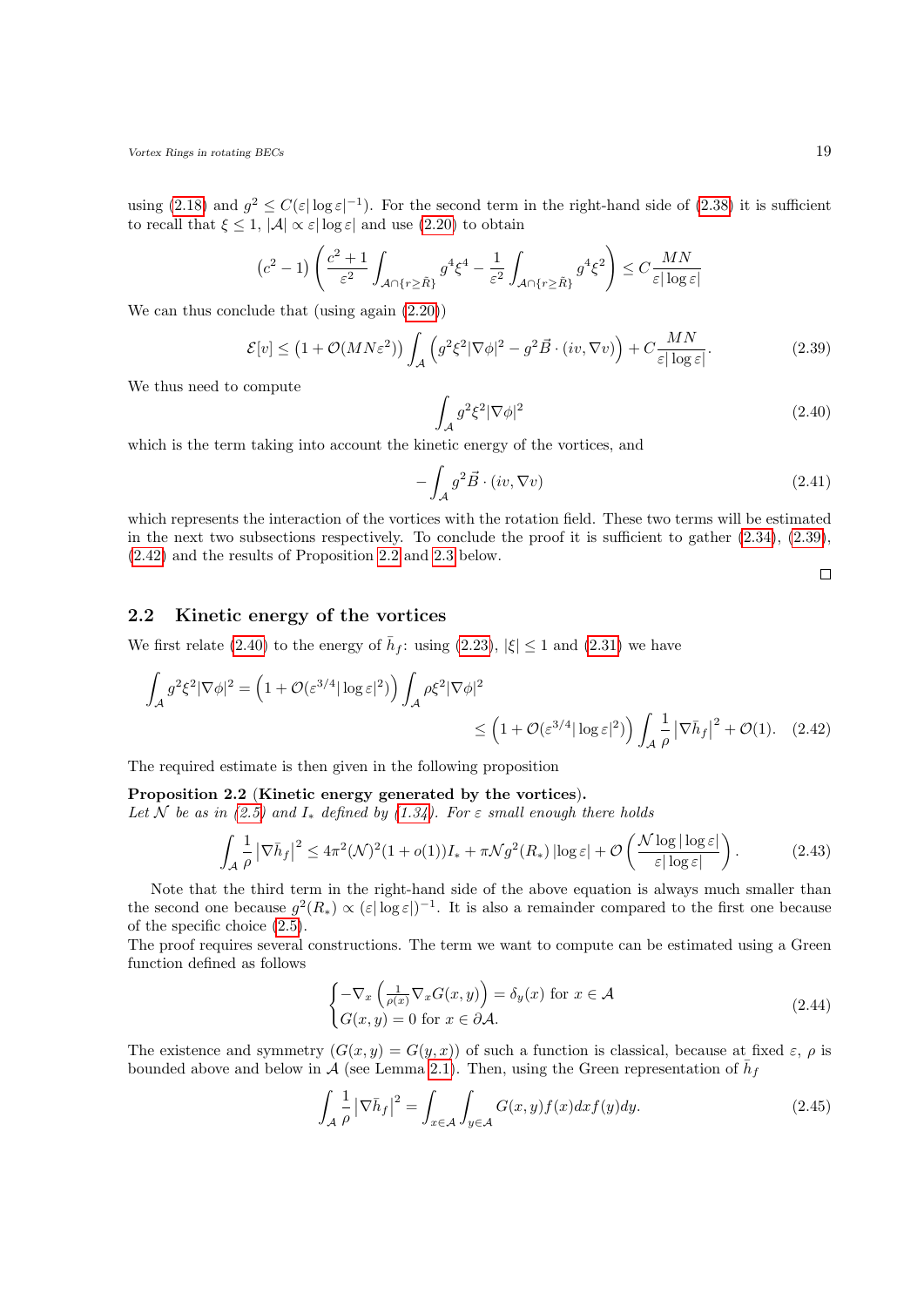Before going to the technical implementation, let us explain the ideas behind the computation. We have

$$
\int_{x \in \mathcal{A}} \int_{y \in \mathcal{A}} G(x, y) f(x) dx f(y) dy = \sum_{i, j, k, l} \iint_{B(p_{i, j}, t) \times B(p_{k, l}, t)} G(x, y) \frac{4 dx dy}{t^4}.
$$
\n(2.46)

As is well-known, the Green function has a logarithmic singularity at  $x = y$ . More precisely, for x close to y we expect the behavior (see Lemma [2.4](#page-20-0) where this is proved for slightly different Green functions)

<span id="page-19-0"></span>
$$
G(x,y) \sim \frac{\rho(y)}{2\pi} \log \left( \frac{\varepsilon |\log \varepsilon|}{|x-y|} \right) \sim \frac{g^2(y)}{2\pi} \log \left( \frac{\varepsilon |\log \varepsilon|}{|x-y|} \right).
$$

The second estimate is a consequence of Lemma [2.1.](#page-15-0) We replace  $G$  by the above expression in the diagonal terms (i.e.  $i = j$  and  $k = l$ ) of the sum [\(2.46\)](#page-19-0). A direct computation yields the second term in [\(2.43\)](#page-18-5). For the off-diagonal terms we simply note that  $G$  is regular when  $x$  is not too close to  $y$ , in particular when  $x \in B(p_{i,j}, t)$  and  $y \in B(p_{k,l}, t)$  with  $i \neq k$  or  $j \neq l$ . Then the off-diagonal sum can be seen as a Riemann sum and yields to leading order

$$
\sum_{(i,j)\neq (k,l)}\iint_{B(p_{i,j},t)\times B(p_{k,l},t)} G(x,y) \frac{4dxdy}{t^4} \sim \sum_{(i,j)\neq (k,l)} G(p_{i,j},p_{k,l})\n\sim (4\pi\mathcal{N})^2 \iint_{\mathcal{A}\times\mathcal{A}} G(x,y) \delta_*(dx) \delta_*(dy) = (4\pi\mathcal{N})^2 \int_{\mathcal{A}} \frac{1}{\rho} |\nabla \bar{h}_{\delta_*}|^2.
$$

There remains to note that because  $\rho \sim g^2$  (Cf Lemma [2.1\)](#page-15-0)

$$
\int_{\mathcal{A}} \frac{1}{\rho} |\nabla \bar{h}_{\delta_*}|^2 \sim \int_{\mathcal{A}} \frac{1}{g^2} |\nabla h_{\delta_*}|^2 \sim I_*.
$$

For this heuristic presentation we have deviated from the actual proof procedure that we present below. We note that several authors (see e.g. [\[AAB,](#page-52-15) [ASS,](#page-52-18) [AB1,](#page-52-13) [AB2,](#page-52-14) [ABM,](#page-52-11) [SS\]](#page-53-6)) have already successfully used the representation [\(2.45\)](#page-18-6) for the computation of similar quantities. However, in our case, the particular geometry of  $A$  (fixed radius but shrinking width) makes it difficult to obtain the properties of  $G$  required in the computation. We thus prefer to take advantage of the symmetry of the vorticity measure  $f$  to obtain another expression of [\(2.45\)](#page-18-6).

Let us introduce for any i the function  $\bar{h}_f^i$  defined on the cell  $A_i$  as follows

<span id="page-19-1"></span>
$$
\begin{cases}\n-\nabla \left(\frac{1}{\rho} \nabla \bar{h}_f^i\right) = f_i \text{ in } \mathcal{A}_i \\
\bar{h}_f^i = 0 \text{ on } \partial \mathcal{A}_i \cap \partial \mathcal{A} \\
\frac{1}{\rho} \frac{\partial \bar{h}_f^i}{\partial n} = 0 \text{ on } \partial \mathcal{A}_i \setminus \partial \mathcal{A}.\n\end{cases} \tag{2.47}
$$

See  $(2.9)$  for the definition of  $f_i$ . Note that we impose Dirichlet conditions only on the azimuthal part of the boundary of  $A_i$  (that is, the part that coincides with the boundary of  $A$ ), while the behavior on the radial parts of the boundary is left free, which leads to the Neumann condition in [\(2.47\)](#page-19-1). Because of the symmetry of  $f$ , the following holds

## <span id="page-19-2"></span>Lemma 2.3 (Alternate definition of  $\bar{h}_f$ ).

We have

$$
\bar{h}_f = \sum_i \bar{h}_f^i \text{ on } \mathcal{A}
$$
\n(2.48)

i.e. for any  $i \in \{1, \ldots N\}$ 

 $\bar{h}_f = \bar{h}_f^i$  on  $A_i$ .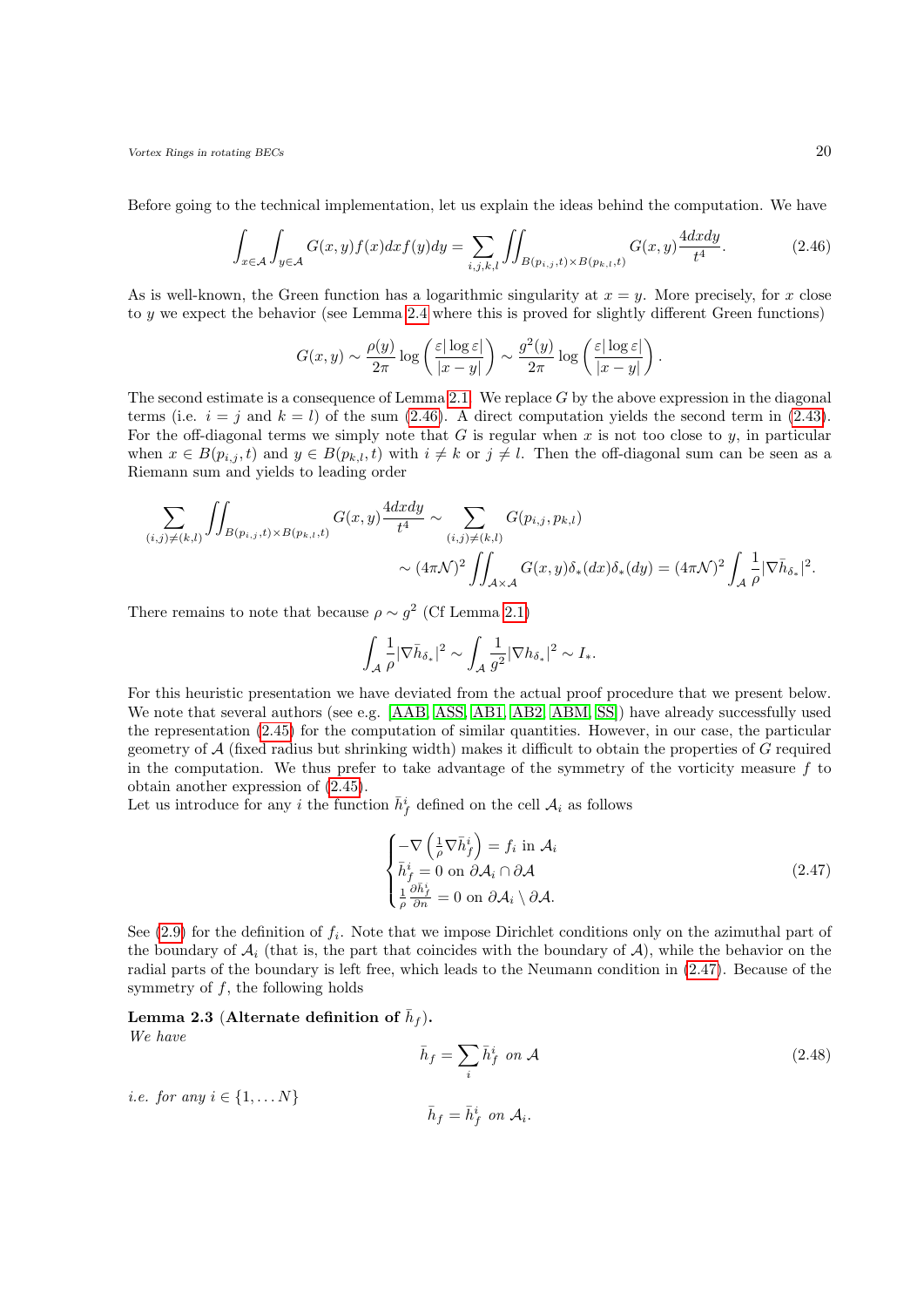As a consequence

<span id="page-20-1"></span>
$$
\int_{\mathcal{A}} \frac{1}{\rho} \left| \nabla \bar{h}_f \right|^2 = \sum_{i} \int_{\mathcal{A}_i} \frac{1}{\rho} \left| \nabla \bar{h}_f^i \right|^2.
$$
\n(2.49)

*Proof.* Using [\(2.8\)](#page-12-4) and the fact that  $\rho$  is radial, we obtain that  $\bar{h}_f^i$  is symmetric with respect to a reflection of the angular variable, that is

<span id="page-20-4"></span>
$$
\bar{h}_f^i(r,\theta) = \bar{h}_f^i(r,\theta_i + \theta_{i+1} - \theta). \tag{2.50}
$$

On the other hand, using [\(2.9\)](#page-13-0) we have also

$$
\bar{h}_f^i(r,\theta) = \bar{h}_f^j(r,\theta + \theta_i - \theta_j). \tag{2.51}
$$

Using the last two properties, it is clear that  $\sum_i \bar{h}_f^i$  is well-defined, continuous on A and satisfies

$$
\int_{\mathcal{A}} \left| \nabla \left( \sum_{i} \bar{h}_f^{i} \right) \right|^2 < +\infty.
$$

A simple computation shows that

<span id="page-20-2"></span>
$$
-\nabla\left(\frac{1}{\rho}\nabla\left(\sum_i \bar{h}^i_f\right)\right) = f
$$

on  $A$ , in the sense of distributions. The conclusion follows by uniqueness of the solution to the elliptic problem [\(2.25\)](#page-15-2).  $\Box$ 

The point of using this expression of  $\bar{h}_f$  is that we are now reduced to the computation of the terms in the right-hand side of [\(2.49\)](#page-20-1). We introduce new Green functions, defined on each cell

$$
\begin{cases}\n-\nabla_x \left(\frac{1}{\rho(x)} \nabla_x G_i(x, y)\right) = \delta_y(x) \text{ for } x \in \mathcal{A}_i \\
G_i(x, y) = 0 \text{ for } x \in \partial \mathcal{A}_i \cap \partial \mathcal{A} \\
\frac{1}{\rho} \frac{\partial G_i(x, y)}{\partial n} = 0 \text{ for } x \in \partial \mathcal{A}_i \setminus \partial \mathcal{A}.\n\end{cases}
$$
\n(2.52)

Then, using the Green representation of  $\bar{h}_f^i$ 

<span id="page-20-3"></span>
$$
\int_{\mathcal{A}_i} \frac{1}{\rho} \left| \nabla \bar{h}_f^i \right|^2 = \int_{x \in \mathcal{A}_i} \int_{y \in \mathcal{A}_i} G_i(x, y) f(x) dx f(y) dy.
$$
\n(2.53)

Now we are reduced to a computation on each cell. What makes the computation easier compared to what it would have been using [\(2.45\)](#page-18-6) is that each cell can be mapped by a dilation of the variables to a fixed domain. The difficulty of the shrinking width of  $A$  is thus avoided.

Note also that instead of computing in  $(2.45)$  the interaction through the Green potential G of each pair of vortices in our collection, we can now simply compute the interaction through  $G_i$  of each pair of vortices in  $A_i$ , and sum the contributions of each cell. Thus each vortex effectively interacts only with  $M \propto \Omega_1 |\log \varepsilon|$  vortices through a modified Green function instead of  $NM \propto \Omega_1 \varepsilon^{-1}$  vortices through the original Green function.

We now prove useful properties of the Green functions defined in  $(2.52)$ . It is mostly here that our choice of  $\rho$  will prove useful, in particular the fact that the gradient of this function is properly bounded above close to  $\mathcal{C}_{R_*}$ . Since f has its support close to the circle of radius  $R_*$  we are mainly concerned with properties of  $G_i$  in that region for the computation of  $(2.53)$ .

#### <span id="page-20-0"></span>Lemma 2.4 (Properties of the Green functions).

Let  $G_i$  be the Green function defined in [\(2.52\)](#page-20-2). Let  $C_G$  be some constant, small enough and independent of  $\varepsilon$ . There holds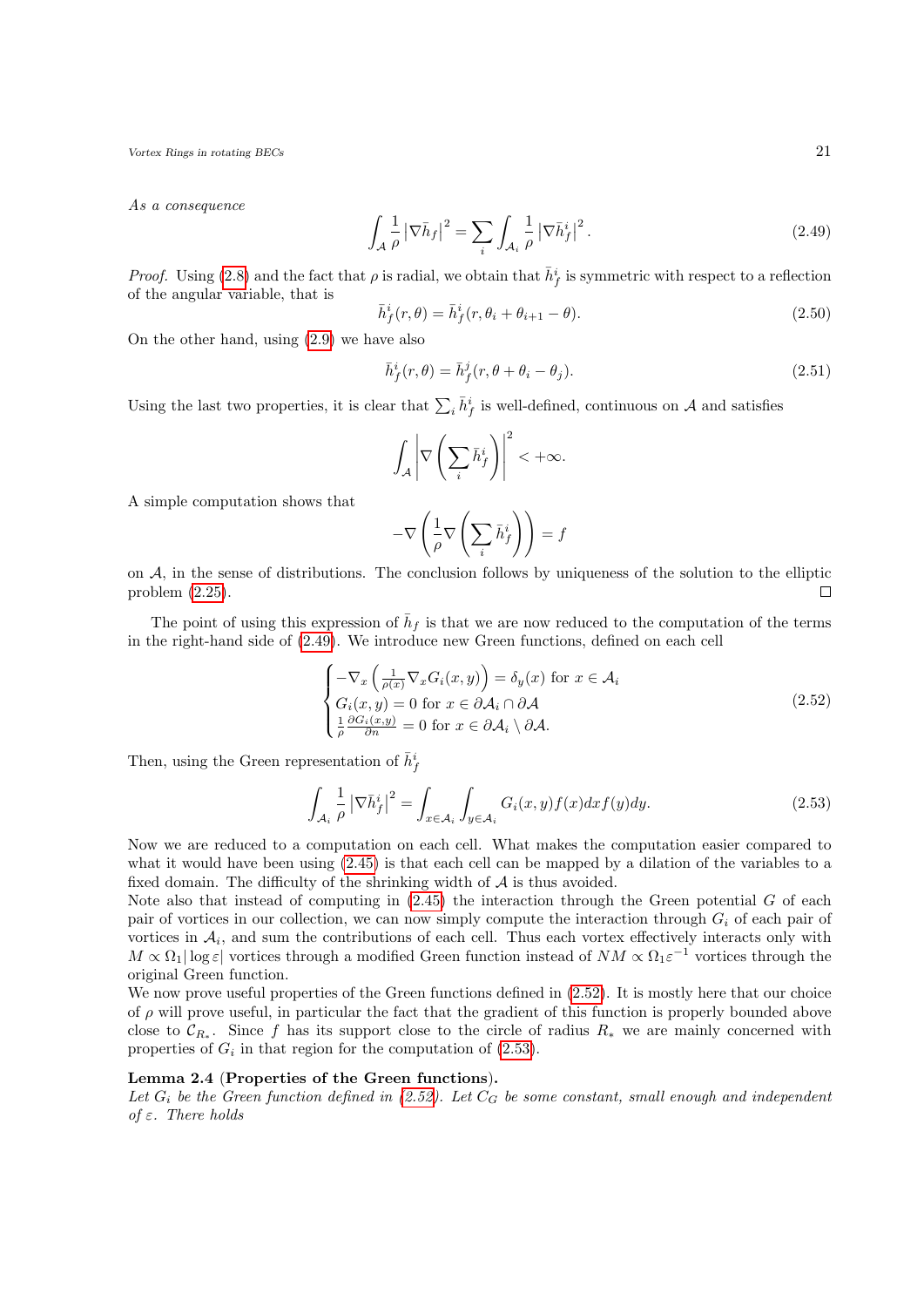- 1. for any  $y \in A_i$ ,  $G(\cdot, y) \in W^{1,p}(\mathcal{A}_i)$  for any  $p < 2$
- 2.  $G_i(x, y) \geq 0$  for any  $(x, y) \in \mathcal{A}_i \times \mathcal{A}_i \setminus \{x = y\}$
- 3.  $G_i$  is symmetric, i.e.  $G_i(x, y) = G_i(y, x)$
- 4. Let  $y \in A_i$  be such that  $||y| R_*| \leq C_G \varepsilon |\log \varepsilon|$ . For any compact set  $K \subset \subset A_i$  satisfying

<span id="page-21-4"></span><span id="page-21-0"></span>
$$
|K| \le C_G \varepsilon |\log \varepsilon|,\tag{2.54}
$$

and  $y \in K$ , there exists a constant  $C_K$  such that, for any  $x \in K$ 

$$
\left| G_i(x, y) + \frac{\rho(y)}{2\pi} \log \left( \frac{|x - y|}{\varepsilon |\log \varepsilon|} \right) \right| \le C_K \frac{1}{\varepsilon |\log \varepsilon|}.
$$
 (2.55)

5. for any  $y \in A_i$ ,  $G_i(x, y)$  is continuous, uniformly in  $\varepsilon$ , on

$$
\mathcal{A}_i \cap \{|x| - R_*| \leq C_G \varepsilon |\log \varepsilon| \} \cap \{|x - y| \geq C_G \varepsilon |\log \varepsilon| \}.
$$

Before giving the proof of this result we stress that we are going to use some results of [\[St\]](#page-53-10) (see also [\[LSW\]](#page-53-11)), where the main emphasis is on homogeneous Dirichlet boundary conditions. However, a careful inspection of the proofs shows that the results apply as well to our case where the boundary conditions are mixed (Neumann/Dirichlet), as long as we are only concerned with interior estimates, as we are.

Proof. The first three properties are classical, because the operator we consider is uniformly elliptic in  $\mathcal{A}_i$  (note however that the ellipticity is not uniform with respect to  $\varepsilon$ ).

To prove items 4 and 5, we introduce a dilation of the variables

<span id="page-21-1"></span>
$$
x = \varepsilon |\log \varepsilon|\tilde{x}, \quad y = \varepsilon |\log \varepsilon|\tilde{y}
$$
\n
$$
(2.56)
$$

mapping  $\mathcal{A}_i$  to  $(\varepsilon |\log \varepsilon|)^{-1} \mathcal{A}_i$ , which is a domain of fixed size. We define

$$
\tilde{\rho}(\tilde{x}) \quad := \quad \varepsilon |\log \varepsilon| \rho(x) \tag{2.57}
$$

$$
\tilde{G}(\tilde{x}, \tilde{y}) \quad := \quad \varepsilon |\log \varepsilon| G_i(x, y) \tag{2.58}
$$

$$
w(\tilde{x}, \tilde{y}) \quad := \quad \tilde{G}(\tilde{x}, \tilde{y}) + \frac{\tilde{\rho}(\tilde{y})}{2\pi} \log |\tilde{x} - \tilde{y}|. \tag{2.59}
$$

We have from [\(2.52\)](#page-20-2)

$$
-\nabla_{\tilde{x}}\left(\frac{1}{\tilde{\rho}(\tilde{x})}\nabla_{\tilde{x}}\tilde{G}(\tilde{x},\tilde{y})\right) = \delta_{\tilde{y}}(\tilde{x})\tag{2.60}
$$

and

$$
-\nabla_{\tilde{x}}\left(\frac{1}{\tilde{\rho}(\tilde{x})}\nabla_{\tilde{x}}w(\tilde{x},\tilde{y})\right) = \frac{\tilde{\rho}(\tilde{y})\nabla_{\tilde{x}}\tilde{\rho}(\tilde{x})}{2\pi\tilde{\rho}^2(\tilde{x})}\nabla_{\tilde{x}}\left(\log|\tilde{x}-\tilde{y}|\right) := F(\tilde{x},\tilde{y})\tag{2.61}
$$

on  $(\varepsilon |\log \varepsilon|)^{-1} A_i$  in the sense of distributions. We now proceed as in [\[ASS,](#page-52-18) Lemma 3.1] : Let  $y \in A_i$  be such that  $||y| - R_* \leq C_G \varepsilon |\log \varepsilon|$  for a small enough constant  $C_G$  and K be a compact set included in  $A_i$  satisfying [\(2.54\)](#page-21-0) and  $y \in K$ . We have, for any  $x \in K$ 

<span id="page-21-3"></span><span id="page-21-2"></span>
$$
||x| - R_*| \le C_G \varepsilon |\log \varepsilon| \tag{2.62}
$$

for a small enough constant  $C_G$ . Let  $\tilde{K}$  be the image of K under the dilation of variables [\(2.56\)](#page-21-1). Using Theorem 2 of [\[Me\]](#page-53-12), there exists  $p > 2$ ,  $p' < 2$  and a constant  $C_K$  such that (here we fix  $\tilde{y}$  and consider the functions as depending only on  $\tilde{x}$ )

$$
\|\nabla w\|_{L^p(\tilde{K})} \le C_K \left( \|\nabla w\|_{L^{p'}(\tilde{K})} + \|F\|_{W^{-1,p}(\tilde{K})} \right). \tag{2.63}
$$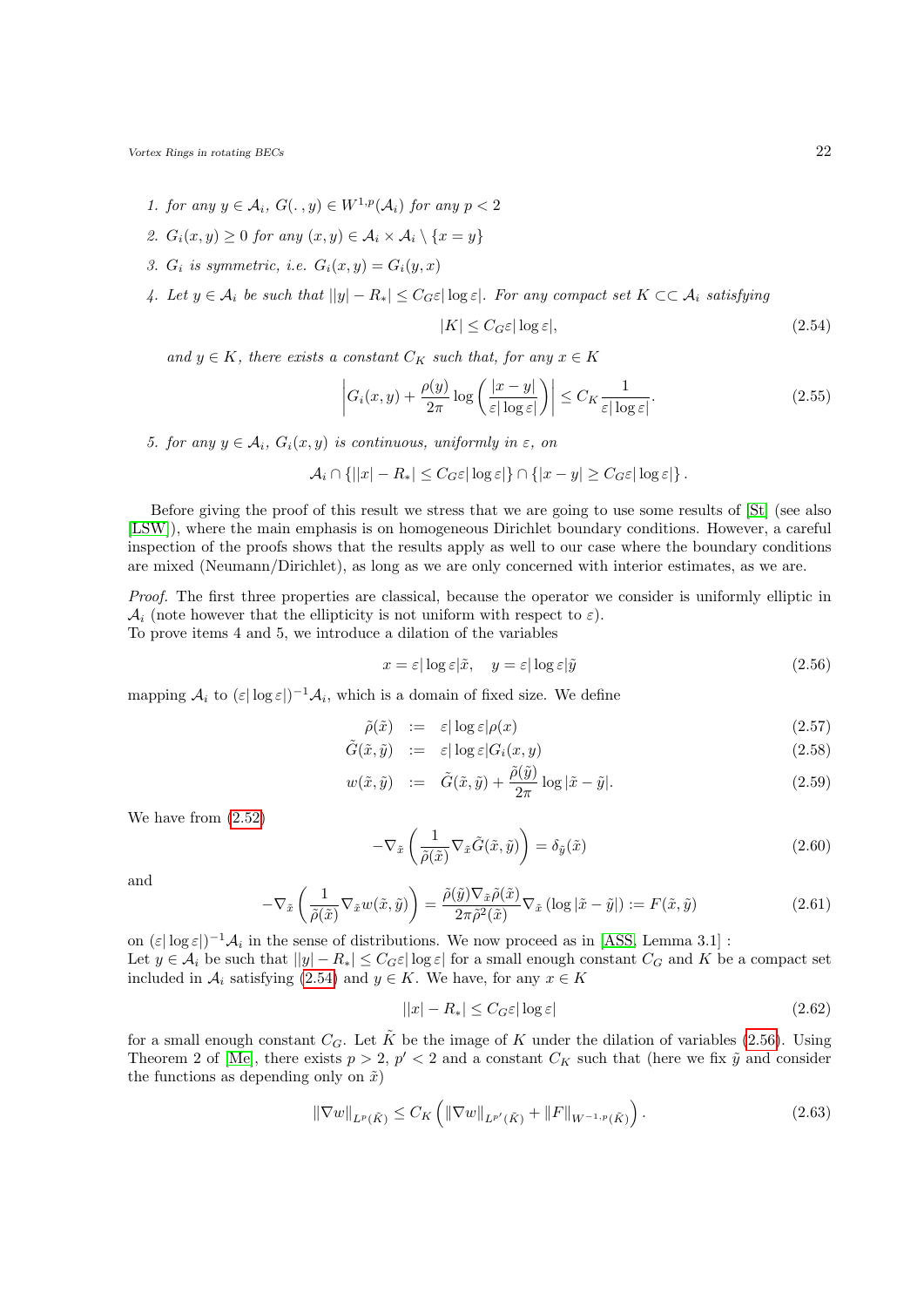Using a Sobolev embedding, we can take some  $1 < q < 2$  such that

$$
||F||_{W^{-1,p}(\tilde{K})} \le C ||F||_{L^{q}(\tilde{K})}. \tag{2.64}
$$

But, using the definition of  $\rho$  and the explicit expression of  $\rho^{\text{TF}}$  we see that as long as x satisfies [\(2.62\)](#page-21-2) one has  $\rho(x) \geq C(\varepsilon |\log \varepsilon|)^{-1}$  and thus

<span id="page-22-0"></span>
$$
\frac{\tilde{\rho}(\tilde{y})}{\tilde{\rho}^2(\tilde{x})} \le C
$$

because  $\rho(y) \leq C(\varepsilon |\log \varepsilon|)^{-1}$  for any  $y \in A$ . Also, if  $C_G$  is small enough,  $\rho(x) = \rho^{\mathrm{TF}}(x)$  for any  $x \in K$ , and thus

$$
|\nabla \rho(x)| \le \frac{C}{\varepsilon^2 |\log \varepsilon|^2}
$$

on  $K$ , which implies that on the domain we are considering

<span id="page-22-1"></span>
$$
\frac{\tilde{\rho}(\tilde{y})\nabla_{\tilde{x}}\tilde{\rho}(\tilde{x})}{2\pi\tilde{\rho}^2(\tilde{x})} \leq C.
$$
\n
$$
||F||_{L^q(\tilde{K})} \leq C.
$$
\n(2.65)

Hence, for any  $q < 2$ 

On the other hand, using Theorems 9.1 of [\[St\]](#page-53-10) (note that the value of the constant in the right-hand side of (9.6) in [\[St\]](#page-53-10) is given by Theorem 4.2 and 4.3 of the same paper) to estimate the  $W^{1,p'}$  norm of  $\tilde{G}$  we have, for any  $p' < 2$ 

<span id="page-22-2"></span>
$$
\|\nabla w\|_{L^{p'}(\tilde{K})} \le \|w\|_{W^{1,p'}(\tilde{K})} \le C \left| (\varepsilon |\log \varepsilon|)^{-1} \mathcal{A}_i \right|^{1/2 - 1/p'} \int_{(\varepsilon |\log \varepsilon|)^{-1} \mathcal{A}_i} \delta_{\tilde{y}} \le C \tag{2.66}
$$

because  $(\varepsilon |\log \varepsilon|)^{-1} A_i$  has a fixed size. Plugging [\(2.64\)](#page-22-0), [\(2.65\)](#page-22-1) and [\(2.66\)](#page-22-2) in [\(2.63\)](#page-21-3) and using a Sobolev embedding (recall that  $p > 2$ ) we obtain

$$
||w||_{L^{\infty}(\tilde{K})} \le C ||w||_{W^{1,p}(\tilde{K})} \le C. \tag{2.67}
$$

There only remains to change variables to conclude that [\(2.55\)](#page-21-4) holds.

To prove Item 5 it is sufficient to fix  $\tilde{y} \in (\varepsilon |\log \varepsilon|)^{-1} A_i$  and show that  $\tilde{G}(\tilde{x}, \tilde{y})$  is continuous on

$$
(\varepsilon |\log \varepsilon|)^{-1} \mathcal{A}_i \cap \left\{ |\tilde{x}| - (\varepsilon |\log \varepsilon|)^{-1} R_*| \leq C_G \right\} \cap \left\{ |\tilde{x} - \tilde{y}| \geq C_G \right\}.
$$

This follows from Theorem 7.1 of [\[St\]](#page-53-10). Note that the constant in the right-hand side of (7.5) in that paper does not depend on the domain, so that the continuity is indeed uniform with respect to  $\varepsilon$ .  $\Box$ 

We are now able to present the proof of Proposition [2.2.](#page-18-3) With the above constructions in hand there is now no difficulty to adapt a method which has already been used several times in the literature [\[AAB,](#page-52-15) [ASS,](#page-52-18) [AB1,](#page-52-13) [AB2,](#page-52-14) [ABM,](#page-52-11) [SS\]](#page-53-6), we will thus be a little sketchy in places.

*Proof of Proposition [2.2.](#page-18-3) Step 1.* Clearly, from  $(2.51)$  we have for any  $i, j \in \{1, ..., N\}$ 

$$
\int_{\mathcal{A}_i} \frac{1}{\rho} \left| \nabla \bar{h}_f^i \right|^2 = \int_{\mathcal{A}_j} \frac{1}{\rho} \left| \nabla \bar{h}_f^j \right|^2.
$$

It is thus sufficient to compute one of the terms in the sum [\(2.49\)](#page-20-1) and the result will follow.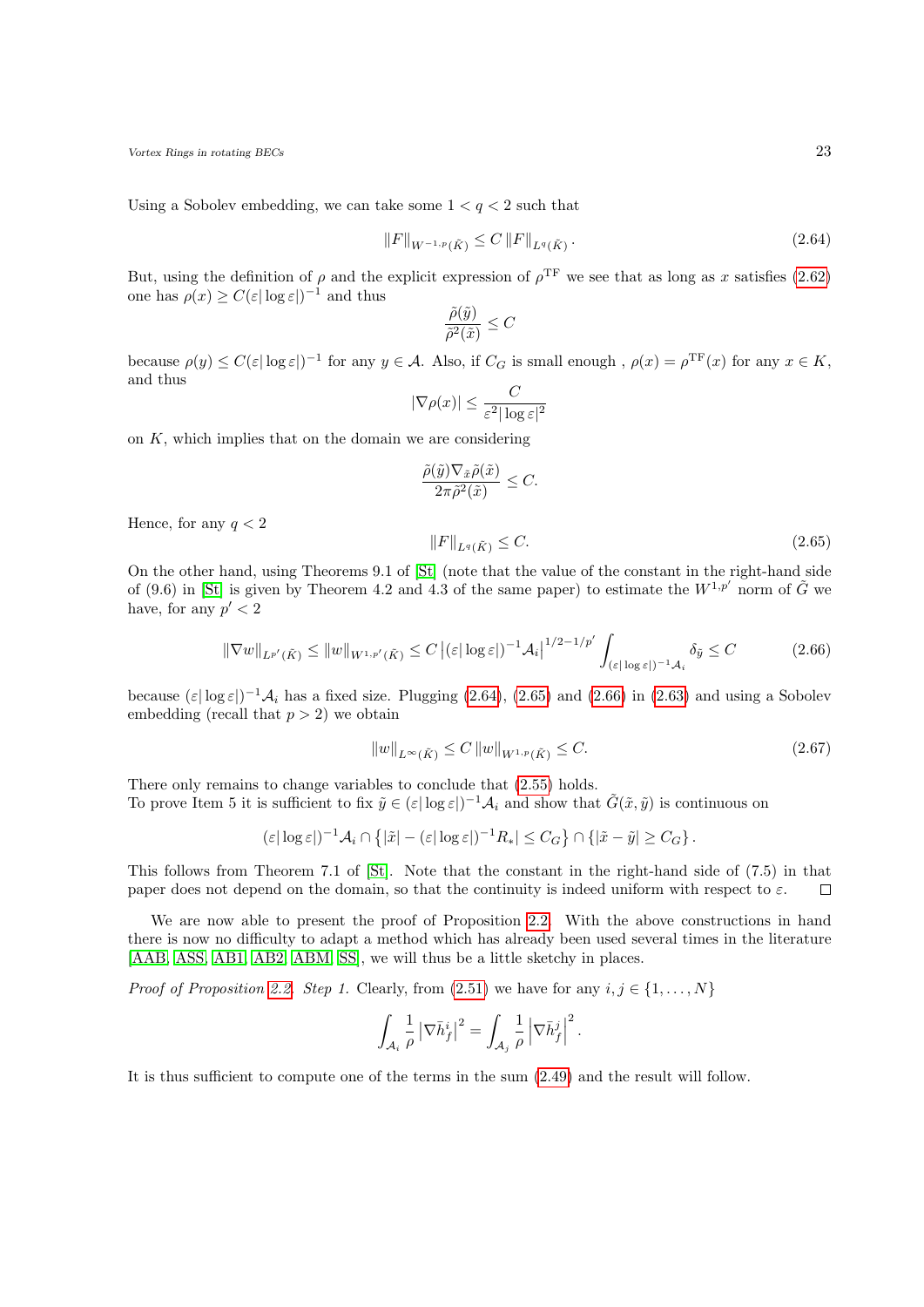We use the Green representation of  $\bar{h}_f^1$  for the computation :

<span id="page-23-1"></span>
$$
\int_{\mathcal{A}_{1}} \frac{1}{\rho} \left| \nabla \bar{h}_{f}^{1} \right|^{2} = \iint_{(x,y)\in\mathcal{A}_{1}\times\mathcal{A}_{1}} G_{1}(x,y)f(x)dx f(y)dy
$$
\n
$$
= \sum_{i} \iint_{(x,y)\in B(p_{1,i},t)\times B(p_{1,i},t)} G_{1}(x,y) \frac{4}{t^{4}} dx dy
$$
\n
$$
+ \sum_{j\neq i, |p_{1,i}-p_{1,j}|<\beta\varepsilon|\log\varepsilon|} \iint_{(x,y)\in B(p_{1,i},t)\times B(p_{1,j},t)} G_{1}(x,y) \frac{4}{t^{4}} dx dy
$$
\n
$$
+ \iint_{(x,y)\in\mathcal{A}_{1}\times\mathcal{A}_{1}\cap\{|x-y|\ge\beta\varepsilon|\log\varepsilon|\}} G_{1}(x,y)f(x) dx f(y) dy \qquad (2.68)
$$

where  $\beta$  is a small parameter (see below). On  $B(p_{1,i}, t) \times B(p_{1,i}, t)$ , according to [\(2.55\)](#page-21-4) there is a constant (independent of *i*) so that (recall that  $t = \varepsilon^{3/2} |\log \varepsilon|^{1/2}$  and  $|p_{1,i}| = R_*$ )

$$
\left| G_i(x,y) + \frac{\rho(y)}{2\pi} \log \left( \frac{|x-y|}{\varepsilon |\log \varepsilon|} \right) \right| \leq \frac{C_K}{\varepsilon |\log \varepsilon|}.
$$

Also, on  $B(p_{1,i}, t)$ ,  $\rho \equiv \rho^{\text{TF}}$  which gradient is bounded by  $C(\varepsilon |\log \varepsilon|)^{-2}$ , thus on  $B(p_{1,i}, t) \times B(p_{1,i}, t)$ 

$$
\left| G_i(x, y) + \frac{\rho(R_*)}{2\pi} \log \left( \frac{|x - y|}{\varepsilon |\log \varepsilon|} \right) \right| \le \frac{C_K}{\varepsilon |\log \varepsilon|}
$$

which allows to compute

$$
\sum_{i} \iint_{(x,y)\in B(p_{1,i},t)\times B(p_{1,i},t)} G_1(x,y) \frac{4}{t^4} dx dy = 2\pi M \rho(R_*) \log\left(\frac{\varepsilon |\log \varepsilon|}{t}\right) + \mathcal{O}\left(\frac{M}{\varepsilon |\log \varepsilon|}\right). \tag{2.69}
$$

Using  $(2.18)$  and  $(2.23)$  we thus obtain

$$
\sum_{i} \iint_{(x,y)\in B(p_{1,i},t)\times B(p_{1,i},t)} G_1(x,y) \frac{4}{t^4} dx dy = \pi M g^2(R_*) \left| \log \varepsilon \right| + \mathcal{O}\left(\frac{M \log |\log \varepsilon|}{\varepsilon |\log \varepsilon|}\right). \tag{2.70}
$$

Now the estimate [\(2.55\)](#page-21-4) combined with the upper bound  $\rho \leq C(\varepsilon |\log \varepsilon|)^{-1}$  and a Riemann sum (recall that  $|p_{1,i} - p_{1,i+1}| = 2\pi R_*(MN)^{-1}$  yields

$$
\sum_{j \neq i, |p_{1,i}-p_{1,j}| < \beta \varepsilon |\log \varepsilon|} \iint_{(x,y)\in B(p_{1,i},t)\times B(p_{1,j},t)} G_1(x,y) \frac{4}{t^4} dx dy
$$
\n
$$
\leq C \frac{MN}{\varepsilon |\log \varepsilon|} \sum_{i=1}^M \int_{x \in \mathcal{C}_{R_*}^i} \left| \log \frac{|x-p_i|}{\varepsilon |\log \varepsilon|} \right| dx \quad (2.71)
$$

where we denote

$$
\mathcal{C}_{R_*}^i := \left\{ x \in \mathcal{C}_{R_*} | 2\pi R_*(MN)^{-1} < |x - p_i| < \beta \varepsilon |\log \varepsilon| \right\}.
$$

We conclude from [\(2.71\)](#page-23-0), using  $MN \propto \Omega_1 \varepsilon^{-1}$  that

$$
\sum_{j \neq i, |p_{1,i} - p_{1,j}| < \beta \varepsilon |\log \varepsilon|} \iint_{(x,y) \in B(p_{1,i}, t) \times B(p_{1,j}, t)} G_1(x, y) \frac{4}{t^4} dx dy \le C \beta M^2 N. \tag{2.72}
$$

<span id="page-23-2"></span> $i=1$ 

<span id="page-23-0"></span> $x \in \mathcal{C}_{R_{*}}^{i}$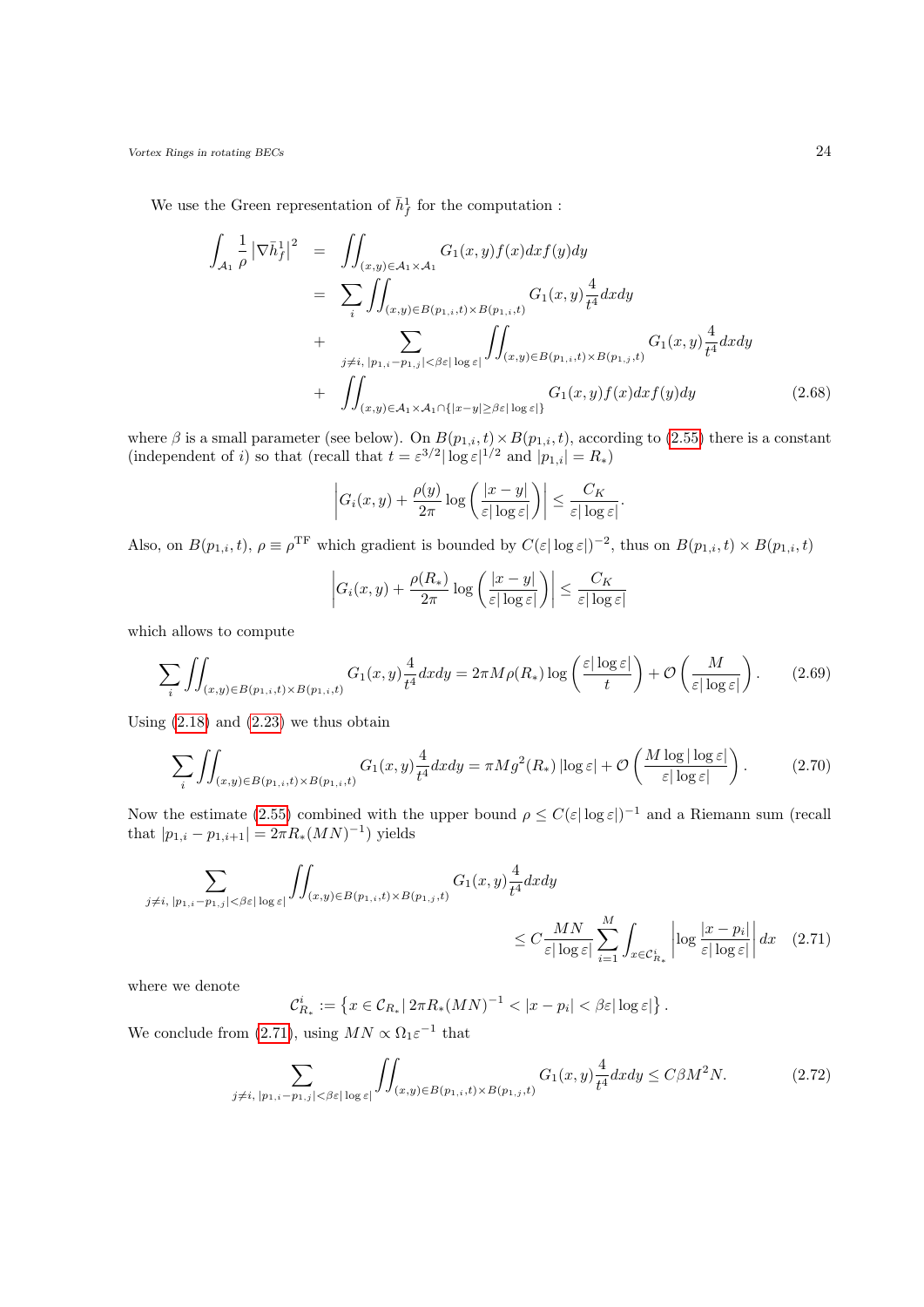The term on the fourth line of  $(2.68)$  is also estimated using a Riemann sum. Using the fact that  $G_1$  is continuous uniformly in  $\varepsilon$  on  $\mathcal{A}_i \times \mathcal{A}_i \setminus \{x = y\}$  we obtain

$$
\iint_{(x,y)\in\mathcal{A}_{1}\times\mathcal{A}_{1}\cap\{|x-y|\geq\beta\varepsilon|\log\varepsilon|\}} G_{1}(x,y)f(x)dx f(y)dy
$$
\n
$$
= 4\pi^{2} (MN)^{2} \iint_{(x,y)\in\mathcal{A}_{1}\times\mathcal{A}_{1}\cap\{|x-y|\geq\beta\varepsilon|\log\varepsilon|\}} G_{1}(x,y)\delta_{*}(x)\delta_{*}(y)(1+o(1))
$$
\n
$$
\leq 4\pi^{2} (MN)^{2} \iint_{(x,y)\in\mathcal{A}_{1}\times\mathcal{A}_{1}} G_{1}(x,y)\delta_{*}(x)\delta_{*}(y)(1+o(1)). \quad (2.73)
$$

Let us denote  $\bar{h}_{*}^{i}$  the function defined in  $A_{i}$  satisfying

$$
\begin{cases}\n-\nabla \left(\frac{1}{\rho} \nabla \bar{h}_*^i\right) = \delta_* \text{ in } \mathcal{A}_i \\
\bar{h}_*^i = 0 \text{ on } \partial \mathcal{A}_i \cap \partial \mathcal{A} \\
\frac{1}{\rho} \frac{\partial \bar{h}_*^i}{\partial n} = 0 \text{ on } \partial \mathcal{A}_i \setminus \partial \mathcal{A}\n\end{cases}
$$
\n(2.74)

and  $\bar{h}_*$  satisfying in  $\mathcal A$ 

<span id="page-24-0"></span>
$$
\begin{cases}\n-\nabla \left(\frac{1}{\rho} \nabla \bar{h}_*\right) = \delta_* \text{ in } \mathcal{A} \\
\bar{h}_* = 0 \text{ on } \partial \mathcal{A}.\n\end{cases}
$$
\n(2.75)

Recall that  $\delta_*$  is the normalized arclength measure on the circle  $\mathcal{C}_{R_*}$  of radius  $R_*$ . Up to now we have proved, letting  $\beta \to 0$  in [\(2.72\)](#page-23-2)

$$
\int_A \frac{1}{\rho} \left| \nabla \bar{h}_f \right|^2 \le 4\pi^2 (MN)^2 (1+o(1)) \sum_i \int_{\mathcal{A}_i} \frac{1}{\rho} \left| \nabla \bar{h}_*^i \right|^2 + \pi MNg^2(R_*) \left| \log \varepsilon \right| + \mathcal{O}\left(\frac{MN \log |\log \varepsilon|}{\varepsilon |\log \varepsilon|}\right)
$$

and arguing as in the proof of Lemma [2.3](#page-19-2) we deduce

$$
\int_{\mathcal{A}} \frac{1}{\rho} \left| \nabla \bar{h}_f \right|^2 \le 4\pi^2 (MN)^2 (1 + o(1)) \int_{\mathcal{A}} \frac{1}{\rho} \left| \nabla \bar{h}_* \right|^2 + \pi MNg^2(R_*) \left| \log \varepsilon \right| + \mathcal{O}\left(\frac{MN \log |\log \varepsilon|}{\varepsilon |\log \varepsilon|}\right). \tag{2.76}
$$

Compared to [\(2.43\)](#page-18-5) there only remains to estimate the difference

$$
\int_{\mathcal{A}} \frac{1}{\rho} \left| \nabla \bar{h}_* \right|^2 - \int_{\mathcal{A}} \frac{1}{g^2} \left| \nabla h_* \right|^2 = \int_{\mathcal{A}} \frac{1}{\rho} \left| \nabla \bar{h}_* \right|^2 - I_*
$$

where we have denoted  $h_* = h_{\delta_*}$  for short (see [\(1.32\)](#page-7-3) for the definition of  $h_{\delta_*}$ ).

Step 2. To estimate the above difference we note that

$$
-\nabla\left(\frac{1}{\rho}\left(\nabla\bar{h}_*-\nabla h_*\right)\right)=\nabla\left(\left(\frac{1}{\rho}-\frac{1}{g^2}\right)\nabla h_*\right)
$$

in A. Multiplying by  $\bar{h}_* - h_*$ , integrating over A and using Cauchy-Schwarz, we obtain

$$
\int_A \frac{1}{\rho} \left| \nabla \bar{h}_* - \nabla h_* \right|^2 \le \left( \int_A \frac{1}{\rho} \left| \nabla \bar{h}_* - \nabla h_* \right|^2 \right)^{1/2} \left( \int_A \rho \left( \frac{1}{\rho} - \frac{1}{g^2} \right)^2 |\nabla h_*|^2 \right)^{1/2}.
$$

Using the definition of  $\rho$  and Lemma [2.1](#page-15-0) it is straightforward to deduce that

$$
\left(\int_A \frac{1}{\rho} \left|\nabla \bar{h}_* - \nabla h_*\right|^2\right)^{1/2} \leq \sup_{\mathcal{A}} \left(\rho g^2 \left(\frac{1}{\rho} - \frac{1}{g^2}\right)^2\right)^{1/2} \left(\int_A \frac{1}{g^2} |\nabla h_*|^2\right)^{1/2} \ll \left(\int_A \frac{1}{g^2} |\nabla h_*|^2\right)^{1/2}.
$$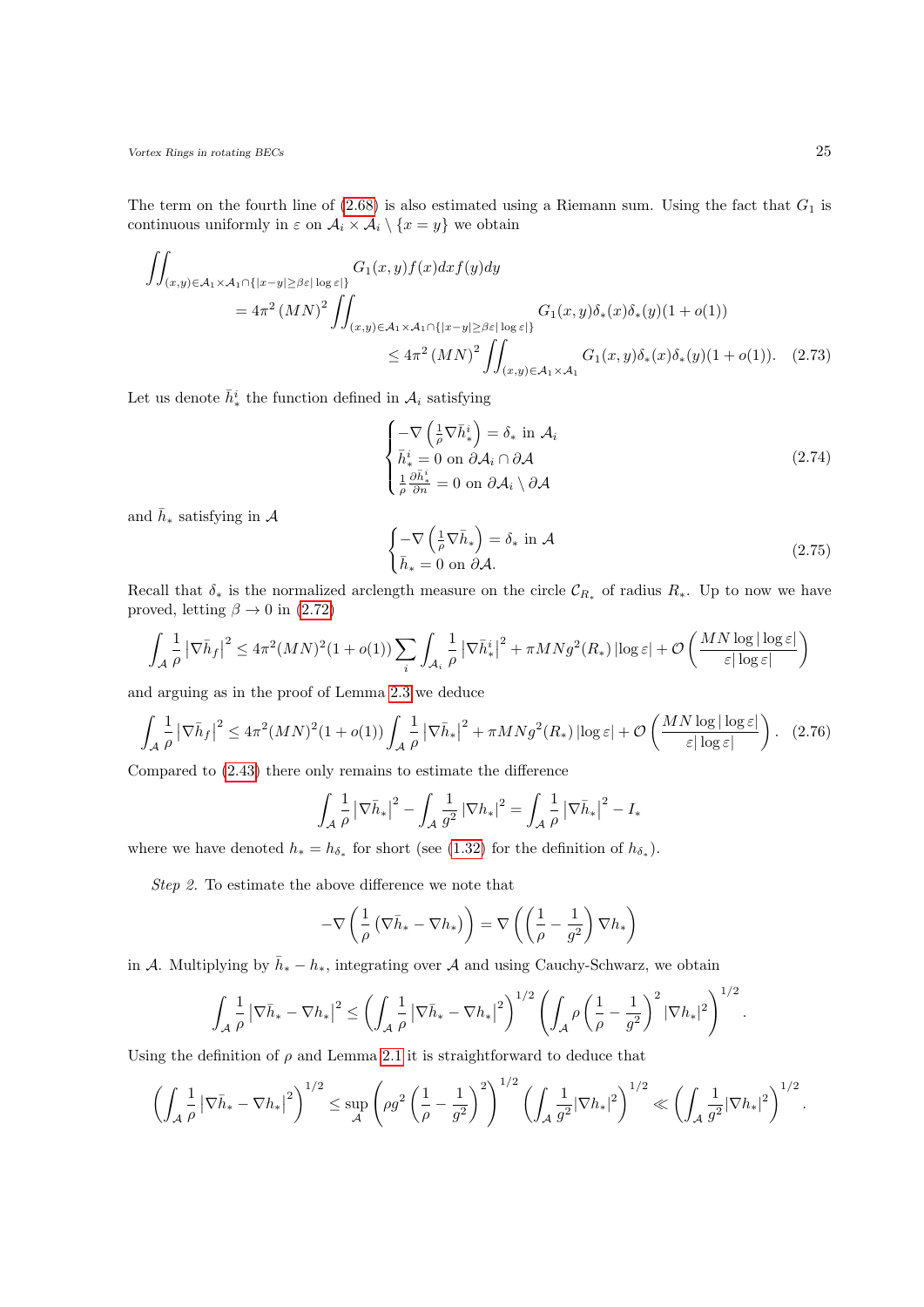On the other hand, by Lemma [2.1](#page-15-0) again

$$
\int_{\mathcal{A}} \frac{1}{g^2} |\nabla h_*|^2 = \int_{\mathcal{A}} \frac{1}{\rho} |\nabla h_*|^2 (1 + o(1)).
$$
\n
$$
\int_{\mathcal{A}} \frac{1}{\rho} |\nabla \bar{h}_*|^2 = I_*(1 + o(1)) \tag{2.77}
$$

We conclude that

and thus that  $(2.43)$  follows from  $(2.76)$ .

#### <span id="page-25-0"></span>2.3 Interaction with the rotation potential

In this subsection we estimate the interaction of the vortices with the rotation potential [\(2.41\)](#page-18-7):

<span id="page-25-1"></span>Proposition 2.3 (Interaction of the vortices with the rotation potential).

Let v be defined in  $(2.11)$  and MN be as in  $(2.5)$ . There holds

<span id="page-25-2"></span>
$$
-\int_{\mathcal{A}} g^2 \vec{B} \cdot (iv, \nabla v) = 2\pi \mathcal{N} F(R_*) + \mathcal{O}\left(\frac{\mathcal{N}}{\varepsilon^{1/2} |\log \varepsilon|^{1/2}}\right)
$$
(2.78)

where  $F$  is the potential function defined in  $(1.25)$ .

Note that  $F(R_*)$  is negative and proportional to  $\varepsilon^{-1}$  so that the second term above is really a remainder.

As in the preceding subsection, the proof below will require many technical estimates. We thus find useful to give the core idea before going into the rigorous proof : Integrating by parts

$$
-\int_{\mathcal{A}} g^2 \vec{B} \cdot (iv, \nabla v) = \int_{\mathcal{A}} F \text{curl}(iv, \nabla v) - \int_{\partial \mathcal{B}} F(iv, \partial_{\tau} v).
$$

Now, F (see [\(1.25\)](#page-5-3)) is defined in such a way that  $F(1) = \mathcal{O}(1)$ . This has been proved in [\[CRY\]](#page-52-7) to be a consequence of [\(1.21\)](#page-4-1). Since on the other hand  $F(R_*) \propto \varepsilon^{-1}$ , it is natural to neglect the boundary term above in a first approach. Then

$$
-\int_{\mathcal{A}} g^2 \vec{B} \cdot (iv, \nabla v) = \int_{\mathcal{A}} F \text{curl}(iv, \nabla v) = \sum_{i,j} \int_{B(p_{i,j}, 2t)} F \text{curl}(iv, \nabla v)
$$

because  $|v| \sim 1$  outside  $\cup_{i,j} B(p_{i,j}, 2t)$ , which implies curl $(iv, \nabla v) = 0$  there. Note that we neglect the thin boundary layer where  $|v|$  is small for the sake of clarity. Then we use that t is very small to obtain

$$
\int_{B(p_{i,j},2t)} F \text{curl}(iv, \nabla v) \sim F(p_{i,j}) \int_{B(p_{i,j},2t)} \text{curl}(iv, \nabla v).
$$

Finally, using the fact that  $F$  is radial and by definition of the phase of  $v$ 

$$
F(p_{i,j}) \int_{B(p_{i,j}, 2t)} \text{curl}(iv, \nabla v) \sim 2\pi F(R_*) \deg\{v, \partial B(p_{i,j}, 2t)\} = 2\pi F(R_*).
$$

Collecting the above heuristics justifies  $(2.78)$ , recalling that there are N balls in the collection.

 $\Box$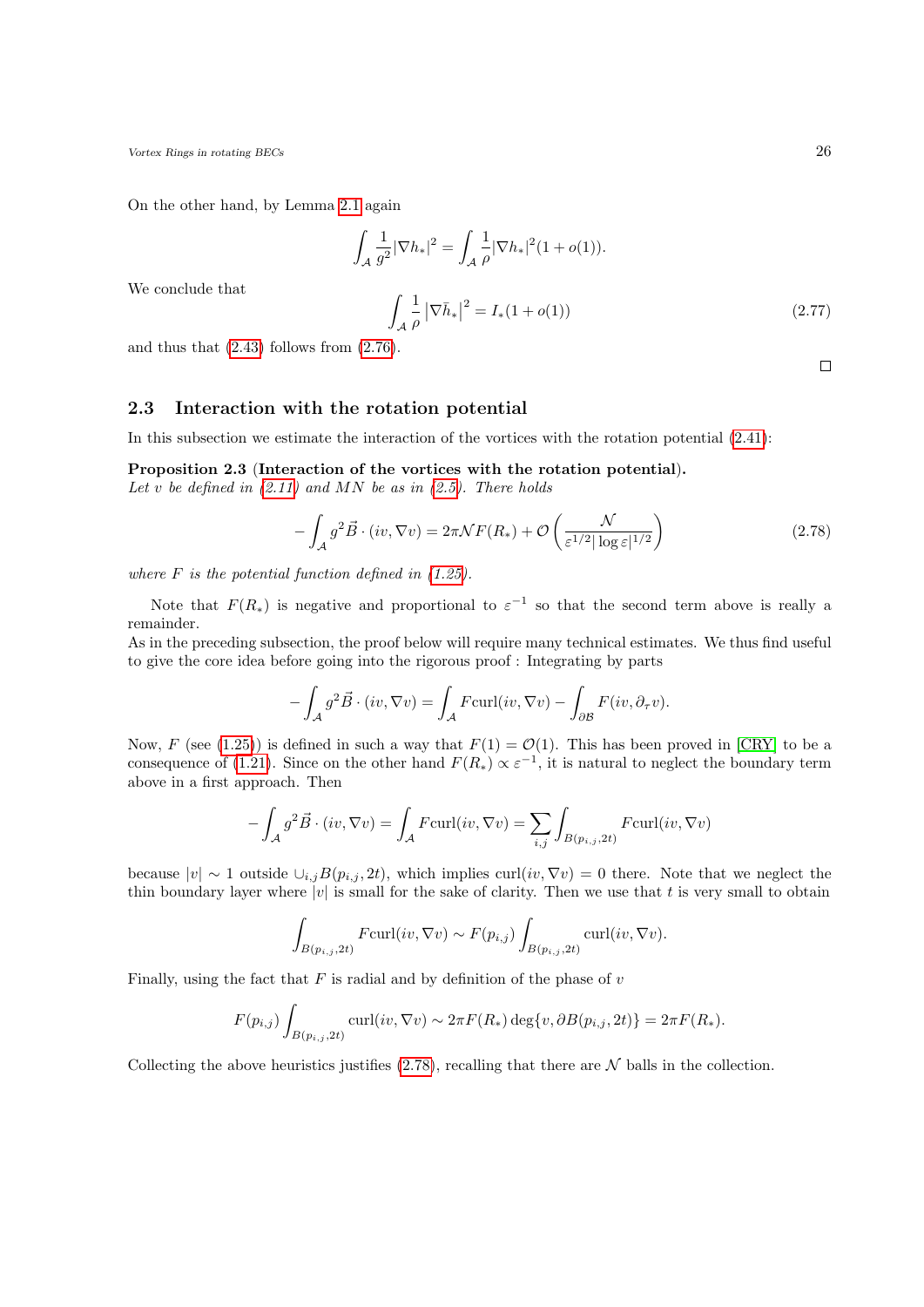That being said, let us go into details. We need to introduce a new potential function. Indeed, since the phase of our trial function is defined using the modified density  $\rho$  it is useful for the proof to define also a potential function accordingly. We denote

$$
\bar{F}(r) := \int_{R_{<}}^{r} \rho(s) \left( \Omega s - \left( [\Omega] - \omega \right) \frac{1}{s} \right) ds = \int_{R_{<}}^{r} \rho(s) \vec{B}(s) \cdot \vec{e}_{\theta} ds. \tag{2.79}
$$

The function  $\bar{F}$  satisfies

<span id="page-26-3"></span>
$$
\nabla^{\perp}\bar{F} = \rho \vec{B}, \quad \bar{F}(R_<) = 0 \tag{2.80}
$$

and

$$
-\nabla\left(\frac{1}{\rho}\nabla\bar{F}\right)=-\nabla\left(B\vec{e}_r\right) \text{ in } \mathcal{A}.
$$
 We can thus decompose  $\bar{F}$  as follows :

<span id="page-26-2"></span> $\bar{F} = \bar{F}_{\rm in} + \bar{F}$  $(2.81)$ 

where  $\bar{F}_{\rm in}$  and  $\bar{F}_{\rm out}$  are the solutions to the following elliptic problems :

$$
\begin{cases}\n-\nabla \left(\frac{1}{\rho} \nabla \bar{F}_{\text{in}}\right) = -\nabla \left(B \vec{e}_r\right) \text{ in } \mathcal{A} \\
\bar{F}_{\text{in}} = 0 \text{ on } \partial \mathcal{A}\n\end{cases}
$$
\n(2.82)

and

$$
\begin{cases}\n-\nabla \left(\frac{1}{\rho} \nabla \bar{F}_{\text{out}}\right) = 0 \text{ in } \mathcal{A} \\
\bar{F}_{\text{out}} = \bar{F}(1) \text{ on } \partial \mathcal{B} \\
\bar{F}_{\text{out}} = 0 \text{ on } \partial B_{R_{\leq}}.\n\end{cases}
$$
\n(2.83)

Both  $\bar{F}_{\text{in}}$  and  $\bar{F}_{\text{out}}$  are radial. The maximum principle implies

$$
\left|\bar{F}_{\text{out}}\right| \leq \left|\bar{F}(1)\right| \tag{2.84}
$$

and more precisely we have

<span id="page-26-1"></span>
$$
\bar{F}_{\text{out}} = \bar{F}(1) \Gamma \tag{2.85}
$$

where  $\Gamma$  is defined in [\(2.27\)](#page-15-4). We sum up some useful properties of  $\overline{F}$  in the following Lemma:

## Lemma 2.5 (Properties of  $\bar{F}$  and  $\bar{F}_{in}$ ).

Let  $\bar{F}$ ,  $\bar{F}_{\text{in}}$  and  $\bar{F}_{\text{out}}$  be defined as above and F in [\(1.25\)](#page-5-3). The following properties hold

<span id="page-26-0"></span>
$$
\left| F(r) - \bar{F}(r) \right| \leq C \frac{|\log \varepsilon|^2}{\varepsilon^{1/4}} \tag{2.86}
$$

$$
|\bar{F}(1)| \leq C \frac{|\log \varepsilon|^2}{\varepsilon^{1/4}} \tag{2.87}
$$

$$
\left| F(r) - \bar{F}_{\text{in}}(r) \right| \leq C \frac{|\log \varepsilon|^2}{\varepsilon^{1/4}} \tag{2.88}
$$

$$
\left| \nabla \bar{F}_{\text{in}} \right| \leq \frac{C}{\varepsilon^2 |\log \varepsilon|}. \tag{2.89}
$$

*Proof.* It is easy using the definitions of F and  $\overline{F}$  to deduce [\(2.86\)](#page-26-0) from [\(2.23\)](#page-15-3). As  $F(1) = \mathcal{O}(1)$  (see [\[CRY,](#page-52-7) Lemma 4.1]), [\(2.87\)](#page-26-0) follows. A combination of [\(2.86\)](#page-26-0), [\(2.85\)](#page-26-1) and [\(2.87\)](#page-26-0) yields [\(2.88\)](#page-26-0). Using the definitions of  $\bar{F}$  and  $\dot{\bar{F}}_{\text{out}}$ , Lemma [2.1](#page-15-0) and [\(2.87\)](#page-26-0), we obtain

$$
\left|\nabla \bar{F}\right| \leq \frac{C}{\varepsilon^2 |\log \varepsilon|}
$$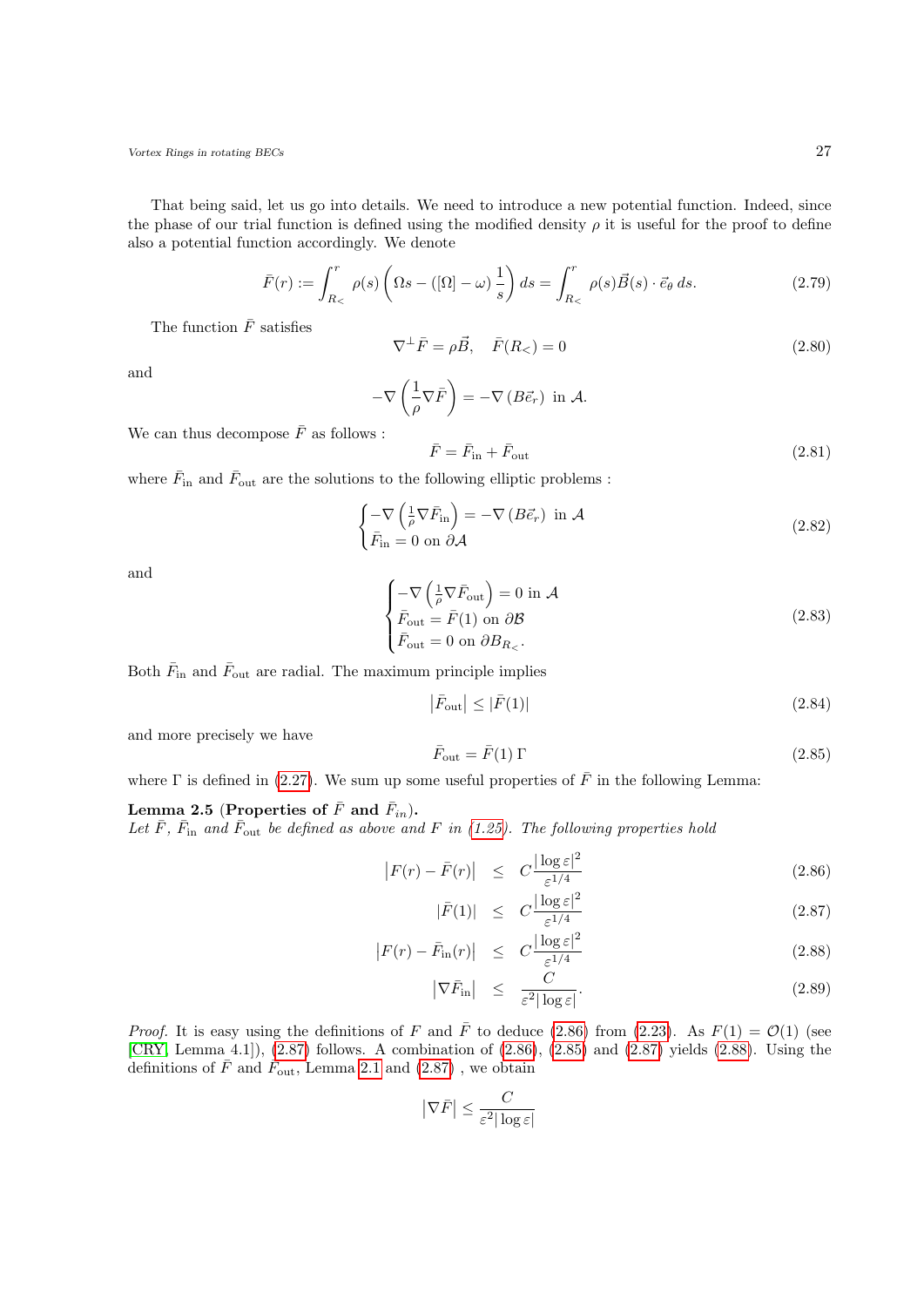and

$$
\left|\nabla \bar{F}_{\text{out}}\right| \leq \frac{C|\log \varepsilon|^2}{\varepsilon^{3/2}}.
$$

The estimate [\(2.89\)](#page-26-0) then follows from [\(2.81\)](#page-26-2).

We now present the

*Proof of Proposition [2.3.](#page-25-1) Step 1.* We first replace  $g^2$  by  $\rho$  in [\(2.41\)](#page-18-7): Using  $|\vec{B}| \leq C\varepsilon^{-1}$ 

$$
\left| \int_{\mathcal{A}} \left( g^2 - \rho \right) \vec{B} \cdot (iv, \nabla v) \right| \leq \frac{C}{\varepsilon} \int_{\mathcal{A}} \left| g^2 - \rho \right| \xi^2 |\nabla \phi|
$$
\n
$$
\leq \frac{C}{\varepsilon} \left( \int_{\mathcal{A}} \rho \xi^2 |\nabla \phi|^2 \right)^{1/2} \left( \int_{\mathcal{A}} \frac{\left( g^2 - \rho \right)^2}{\rho} \right)^{1/2} . \tag{2.90}
$$

From  $(2.42)$ ,  $(2.43)$  and  $(2.5)$  we have

$$
\int_{\mathcal{A}}\rho\xi^2|\nabla\phi|^2\leq C(MN)^2+C\frac{MN}{\varepsilon}\leq C\frac{MN}{\varepsilon}.
$$

We also note that from the definition of  $\rho$ 

$$
\int_{\mathcal{A}} \frac{\left(g^2 - \rho\right)^2}{\rho} = \int_{\mathcal{A} \cap \{r \ge \bar{R}_-\}} \frac{\left(g^2 - \rho\right)^2}{\rho} \le C \varepsilon^{1/4} \int_{\mathcal{A} \cap \{r \ge \bar{R}_-\}} \left(g^2 - \rho\right)^2 \le C \varepsilon^{1/4}
$$

where we have used Propositions 2.4 and 2.6 from [\[CRY\]](#page-52-7) for the estimate of  $\int_{A \cap \{r \geq \bar{R}-\}} (g^2 - \rho)^2$  and the lower bound to  $\rho$  respectively. We conclude

<span id="page-27-1"></span>
$$
\int_{\mathcal{A}} g^2 \vec{B} \cdot (iv, \nabla v) = \int_{\mathcal{A}} \rho \vec{B} \cdot (iv, \nabla v) + \mathcal{O}\left(\frac{(MN)^{1/2}}{\varepsilon^{11/8}}\right). \tag{2.91}
$$

We now compute, using [\(2.80\)](#page-26-3), [\(2.81\)](#page-26-2) and Stokes' formula,

$$
-\int_{\mathcal{A}} \rho \vec{B} \cdot (iv, \nabla v) = -\int_{\mathcal{A}} \nabla^{\perp} (\bar{F}_{in} + \bar{F}_{out})(iv, \nabla v) = \int_{\mathcal{A}} \bar{F}_{in} \operatorname{curl}(iv, \nabla v) - \int_{\mathcal{A}} \nabla^{\perp} (\bar{F}_{out})(iv, \nabla v). \tag{2.92}
$$

The second term is estimated as follows :

<span id="page-27-0"></span>
$$
\int_{\mathcal{A}} \nabla^{\perp} (\bar{F}_{out})(iv, \nabla v) = \int_{\mathcal{A}} \nabla^{\perp} (\bar{F}_{out}) \xi^{2} \nabla \phi = \int_{\mathcal{A}} \bar{F}(1) \frac{\xi^{2}}{\rho} \nabla \Gamma \cdot \nabla \bar{h}_{f}.
$$
\n(2.93)

We then note that

$$
\left| \bar{F}(1) \int_{\mathcal{A}} \frac{\left(\xi^2 - 1\right)}{\rho} \nabla \Gamma \cdot \nabla \bar{h}_f \right| \leq \left| \bar{F}(1) \right| \sup_{\mathcal{A}} \frac{|\nabla \Gamma|}{\rho^{1/2}} \left( \int_{\mathcal{A}} \left(\xi^2 - 1\right)^2 \right)^{1/2} \left( \int_{\mathcal{A}} \frac{1}{\rho} |\nabla \bar{h}_f|^2 \right)^{1/2} . \tag{2.94}
$$

But by definition (see [\(2.28\)](#page-15-5))

$$
\sup_{\mathcal{A}} \frac{|\nabla \Gamma|}{\rho^{1/2}} \leq C \sup_{\mathcal{A}} \rho^{1/2} \leq C (\varepsilon |\log \varepsilon|)^{-1/2}.
$$

Also,  $\xi \leq 1$  with equality everywhere except in a boundary layer  $R_{\leq} \leq r \leq \tilde{R}$  and in  $\cup_{i,j} B(p_{i,j}, t)$ . The former domain has an area of order  $\varepsilon^n$  with n large (we can choose it as large as needed) and the latter an area of order  $MN\varepsilon^3|\log\varepsilon|$ . Thus

$$
\int_{\mathcal{A}} \left(\xi^2 - 1\right)^2 \le CMN\varepsilon^3 |\log \varepsilon|.
$$

 $\Box$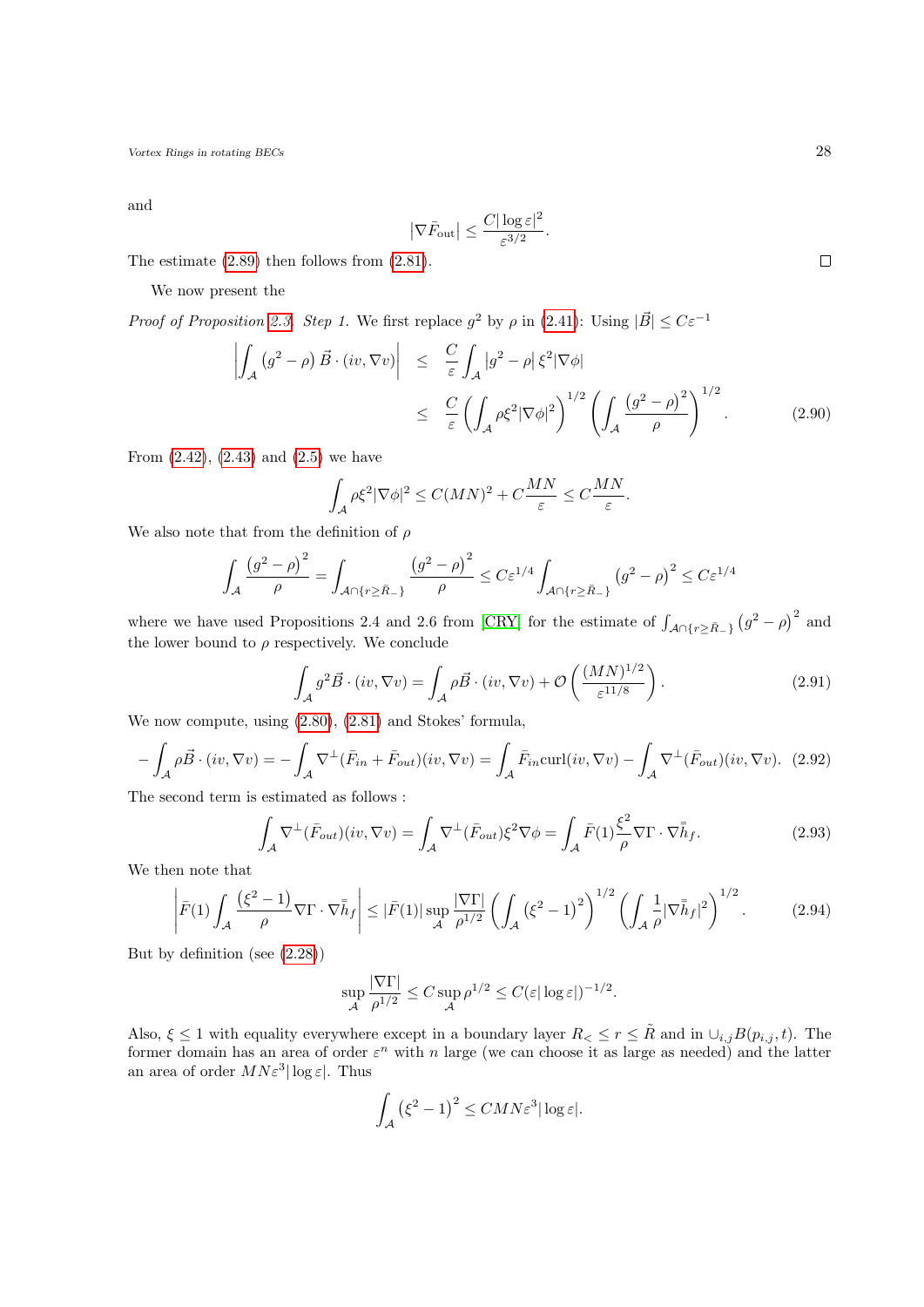Using also [\(2.87\)](#page-26-0), Lemma [2.2](#page-15-1) and Proposition [2.2](#page-18-3) we obtain from [\(2.94\)](#page-27-0) the estimate

$$
\left| \bar{F}(1) \int_{\mathcal{A}} \frac{\left(\xi^2 - 1\right)}{\rho} \nabla \Gamma \cdot \nabla \bar{h}_f \right| \le C (MN)^{3/2} \varepsilon^{1/2} |\log \varepsilon|^2. \tag{2.95}
$$

On the other hand

$$
\int_{\mathcal{A}} \bar{F}(1) \frac{1}{\rho} \nabla \Gamma \cdot \nabla \bar{h}_f = \bar{F}(1) \left( \int_{\mathcal{A}} \frac{1}{\rho} \nabla \Gamma \cdot \nabla \bar{h}_f - \frac{\kappa}{\int_{\mathcal{A}} \frac{1}{\rho} |\nabla \Gamma|^2} \int_{\mathcal{A}} \frac{1}{\rho} |\nabla \Gamma|^2 \right) = \mathcal{O} \left( \frac{|\log \varepsilon|^2}{\varepsilon^{1/4}} \right)
$$
  
because  $\kappa = \mathcal{O}(1)$ ,  $\bar{F}(1) = \mathcal{O} \left( \frac{|\log \varepsilon|^2}{\varepsilon^{1/4}} \right)$  and  

$$
\int_{\mathcal{A}} \frac{1}{\rho} \nabla \Gamma \cdot \nabla \bar{h}_f = 0
$$

which follows from the definition of  $\Gamma$  and  $\bar{h}_f = 0$  on  $\partial A$ .

<span id="page-28-2"></span><span id="page-28-0"></span>A

At this stage we have, gathering equations  $(2.91)$  to  $(2.95)$  and using  $(2.5)$  to estimate the remainders

$$
-\int_{\mathcal{A}} g^2 \vec{B} \cdot (iv, \nabla v) = \int_{\mathcal{A}} \bar{F}_{in} \text{curl}(iv, \nabla v) + \mathcal{O}\left(\frac{(MN)^{1/2}}{\varepsilon^{11/8}}\right). \tag{2.96}
$$

Step 2. To compute the remaining term we separate the contribution of the boundary layer from that of the bulk:

<span id="page-28-3"></span>
$$
\int_{\mathcal{A}} \bar{F}_{in} \operatorname{curl}(iv, \nabla v) = \int_{\mathcal{A} \cap \{r \leq \tilde{R}\}} \bar{F}_{in} \operatorname{curl}(iv, \nabla v) + \int_{\mathcal{A} \cap \{r \geq \tilde{R}\}} \bar{F}_{in} \operatorname{curl}(iv, \nabla v).
$$
\n(2.97)

To estimate the boundary layer contribution we remark that for any  $r \leq \tilde{R}$ 

<span id="page-28-1"></span>
$$
|\bar{F}(r)| \le \frac{C}{\varepsilon}(r - R_<)g^2(r)
$$
\n(2.98)

because  $|\vec{B}| \leq C\varepsilon^{-1}$ ,  $\rho(r) = g^2(r)$  for any  $r \leq \tilde{R}$  and  $g^2$  is an increasing function. Also

$$
|\bar{F}_{out}(r)| \le C \frac{|\log \varepsilon|^2}{\varepsilon^{1/4}} (r - R_<) g^2(r)
$$

for any  $r \leq \tilde{R}$ , using the definition of  $\Gamma$  and the same arguments as above. We conclude that

<span id="page-28-4"></span>
$$
|\bar{F}_{in}(r)| \le C \frac{|\log \varepsilon|^2}{\varepsilon^{1/4}} (r - R_<) g^2(r)
$$
\n(2.99)

if  $r \leq \tilde{R}$ . We now compute:

$$
\left| \int_{\mathcal{A} \cap \{r \leq \tilde{R}\}} \bar{F}_{in} \text{curl}(iv, \nabla v) \right| \leq C \int_{\mathcal{A} \cap \{r \leq \tilde{R}\}} |\bar{F}_{in}| |\nabla v|^{2} \leq C \int_{\mathcal{A} \cap \{r \leq \tilde{R}\}} |\bar{F}_{in}| |\nabla \xi|^{2} + C \int_{\mathcal{A} \cap \{r \leq \tilde{R}\}} |\bar{F}_{in}| |\xi|^{2} |\nabla \phi|^{2} \leq C \varepsilon^{\infty} \quad (2.100)
$$

where we have used  $(2.99)$  combined with the exponential smallness of  $g^2$  in the boundary layer [\[CRY,](#page-52-7) Proposition 2.5]. For the bulk term we use that in  $\mathcal{A} \cap \{r \geq \tilde{R}\}\setminus \cup_{i,j}B(p_{i,j}, 2t), |v| \equiv c$  which is a constant, thus curl( $iv, \nabla v$ ) = 0 there. This yields

$$
\int_{\mathcal{A}\cap\{r\geq\tilde{R}\}} \bar{F}_{in} \operatorname{curl}(iv, \nabla v) = \sum_{i,j} \int_{B(p_{i,j}, 2t)} \bar{F}_{in} \operatorname{curl}(iv, \nabla v).
$$
\n(2.101)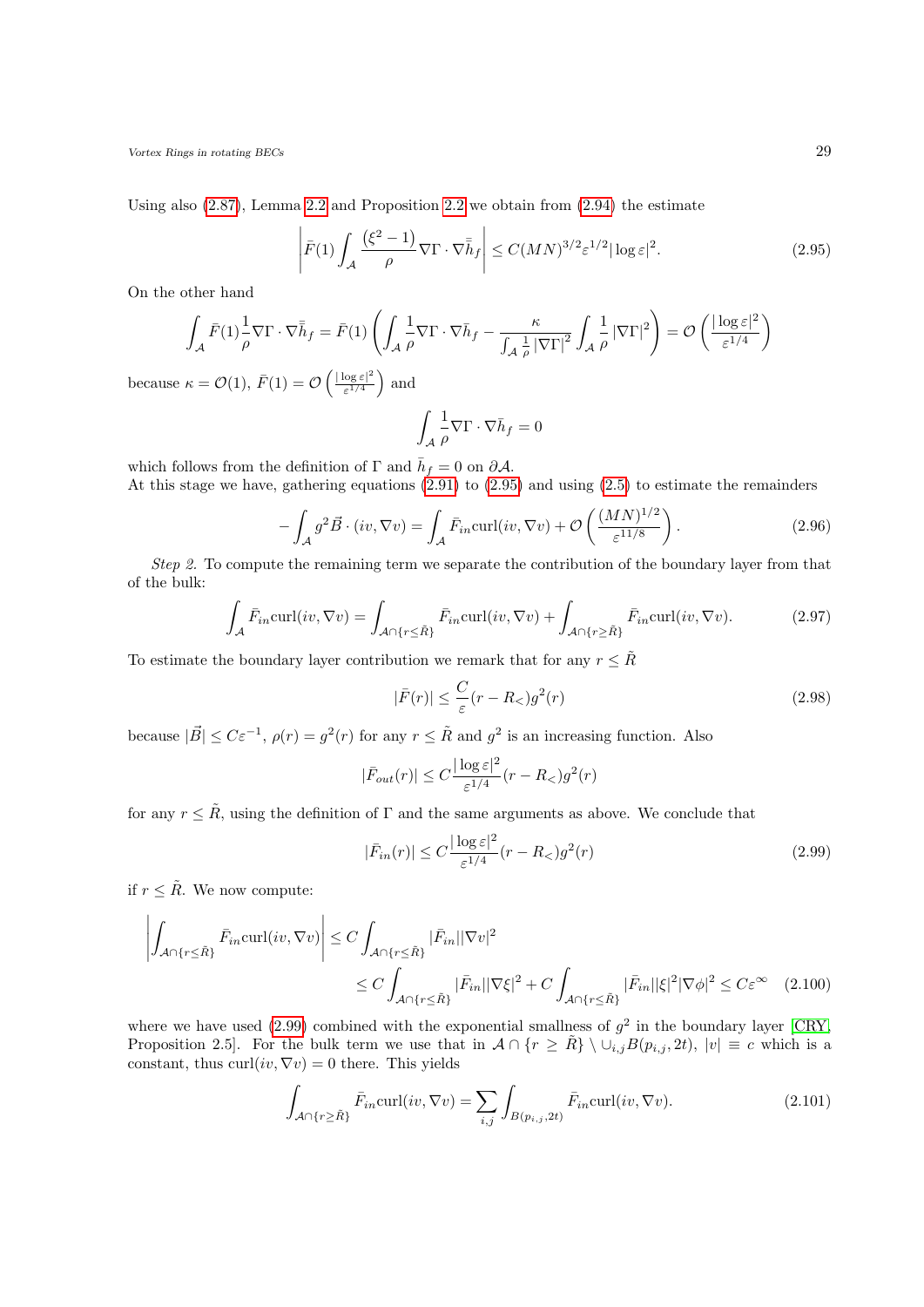But, because of  $(2.18)$  and  $(2.89)$ 

$$
\left| \sum_{i,j} \int_{B(p_{i,j}, 2t)} \left( \bar{F}_{in} - \bar{F}_{in}(p_{i,j}) \right) \operatorname{curl}(iv, \nabla v) \right| \leq \frac{C}{\varepsilon^{1/2} |\log \varepsilon|^{1/2}} \sum_{i,j} \int_{B(p_{i,j}, 2t)} |\nabla v|^2
$$
  

$$
\leq C \varepsilon^{1/2} |\log \varepsilon|^{1/2} \int_{\mathcal{A}} g^2 |\nabla v|^2
$$
  

$$
\leq C \frac{MN}{\varepsilon^{1/2} |\log \varepsilon|^{1/2}}.
$$
 (2.102)

Indeed, on  $B(p_{i,j}, 2t)$   $g^2 \geq C(\varepsilon |\log \varepsilon|)^{-1}$  and  $\int_{\mathcal{A}} g^2 |\nabla v|^2$  has been shown in the preceding subsections to be a  $\mathcal{O}\left(\frac{MN}{\varepsilon}\right)$ . Finally

$$
\bar{F}_{in}(p_{i,j})\int_{B(p_{i,j},2t)}\text{curl}(iv,\nabla v)=2\pi\bar{F}_{in}(p_{i,j})\deg\{v,\partial B(p_{i,j},2t)\}=2\pi\bar{F}_{in}(p_{i,j})
$$
\n
$$
=2\pi F(R_*)+\mathcal{O}\left(\frac{|\log \varepsilon|^2}{\varepsilon^{1/4}}\right) \quad (2.103)
$$

by definition of the phase of v and  $(2.88)$ . The conclusion follows by gathering  $(2.96)$ ,  $(2.97)$  and equations [\(2.100\)](#page-28-4) to [\(2.103\)](#page-29-2).  $\Box$ 

## <span id="page-29-0"></span>3 Energy Lower Bound

In this Section we provide the lower bound announced in Theorem [1.2.](#page-7-4) The key to a lower bound matching the upper bound of Proposition [2.1](#page-12-2) is the identification, in the energy of  $\Psi^{\text{GP}}$ , of terms representing the kinetic energy of the vortices and their interaction with the rotation potential. This terms should then be bounded from below to show that our construction in the preceding Section is optimal. Ultimately we obtain the following

#### <span id="page-29-1"></span>Proposition 3.1 (Lower bound to the energy).

Recall the decomposition

<span id="page-29-3"></span><span id="page-29-2"></span>
$$
\Psi^{\rm GP} = u g e^{i([\Omega] - \omega)\theta} \tag{3.1}
$$

valid in A and the definition of the reduced energy [\(2.35\)](#page-17-2). Let  $I_*$  be defined in [\(1.34\)](#page-7-1) and H be the cost function [\(1.24\)](#page-5-0). For  $\varepsilon$  small enough there holds :

$$
E^{\rm GP} \ge \hat{E}_{\mathcal{A},\omega}^{\rm GP} + \mathcal{E}[u] - \mathcal{O}(\varepsilon^{\infty}) \ge \hat{E}_{\mathcal{A},\omega}^{\rm GP} - \frac{H(R_*)^2}{4I_*} (1 + o(1)). \tag{3.2}
$$

The proof of this result will occupy the rest of the section. The main new ingredient with respect to [\[CRY\]](#page-52-7) is a lower bound to the kinetic energy located outside the vortex balls, that is, relatively far from the vortex cores. In a first subsection we recall constructions from [\[CRY\]](#page-52-7) and deduce some basic bounds that will be our starting point for the evaluation of the kinetic energy outside vortex balls. We refer to that paper for detailed explanations and comments. In a second subsection we show that this energy can be bounded below using a variational problem related to electrostatics. We also present the analysis of the problem [\(1.34\)](#page-7-1) as well as some important properties of the field  $h_*$  associated to the minimizing measure  $\delta_*$ . We conclude the proof in a final subsection.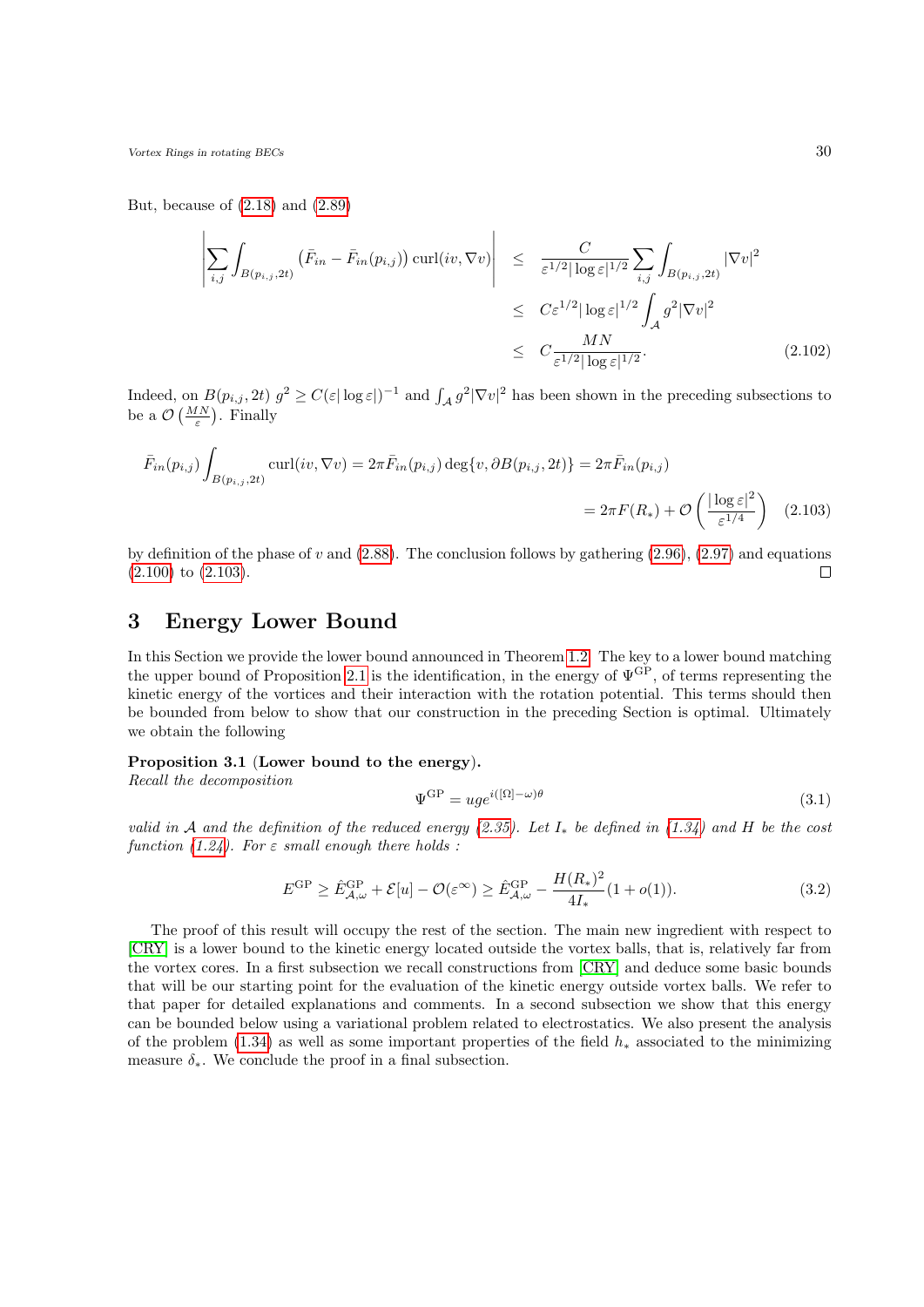### <span id="page-30-0"></span>3.1 Preliminary Constructions

The first inequality in [\(3.2\)](#page-29-3) has actually been proved in [\[CRY,](#page-52-7) Proposition 3.1]. The method is to combine the variational equation satisfied by g to obtain an energy decoupling, and the exponential smallness of  $\Psi^{\text{GP}}$  in the complement of A. Our goal is now to bound  $\mathcal{E}[u]$  from below to obtain the second inequality.

To begin with, we define the energy

$$
\mathcal{F}[v] := \int_{\mathcal{A}} g^2 |\nabla v|^2 + \frac{g^4}{\varepsilon^2} \left(1 - |v|^2\right)^2 \tag{3.3}
$$

which plays a crucial role here. Indeed, a control on this energy allows to construct the vortex balls that are our main tool in this Section. The bounds that we use as starting point are the following (Lemma 4.2 of [\[CRY\]](#page-52-7))

#### Lemma 3.1 (First energy bounds).

Let u be defined in  $(1.22)$ . We have

$$
\mathcal{F}[u] \quad \leq \quad C\varepsilon^{-2} \tag{3.4}
$$

<span id="page-30-1"></span>
$$
\mathcal{E}[u] \quad \geq \quad -C\varepsilon^{-2}.\tag{3.5}
$$

Our analysis uses the same covering of  $\mathcal A$  by (almost rectangular) cells as in the upper bound Section, but we distinguish different types of cells :

#### <span id="page-30-3"></span>Definition 3.1 (Good and Bad Cells).

We cover A with (almost rectangular) cells of side length  $C\varepsilon|\log\varepsilon|$ , using a corresponding division of the angular variable as in Section 2.1. We note  $N \propto \frac{1}{\varepsilon |\log \varepsilon|}$  the total number of cells and label the cells  $\mathcal{A}_n, n \in \{1, ..., N\}$ . Let  $0 \leq \alpha < \frac{1}{2}$  be a parameter to be chosen below.

• We say that  $A_n$  is an  $\alpha$ -good cell if

$$
\int_{\mathcal{A}_n} g^2 \left| \nabla u \right|^2 + \frac{g^4}{\varepsilon^2} \left( 1 - |u|^2 \right)^2 \le \frac{|\log \varepsilon|}{\varepsilon} \varepsilon^{-\alpha} \tag{3.6}
$$

We will denote  $N_{\alpha}^{G}$  the number of  $\alpha$ -good cells and  $GS_{\alpha}$  the (good) set they cover.

• We say that  $\mathcal{A}_n$  is an  $\alpha$ -bad cell if

$$
\int_{\mathcal{A}_n} g^2 \left| \nabla u \right|^2 + \frac{g^4}{\varepsilon^2} \left( 1 - |u|^2 \right)^2 > \frac{\left| \log \varepsilon \right|}{\varepsilon} \varepsilon^{-\alpha} \tag{3.7}
$$

We will denote  $N_{\alpha}^{B}$  the number of  $\alpha$ -bad cells and  $BS_{\alpha}$  the (bad) set they cover.

Note that the annulus A has a width  $\ell \propto \varepsilon |\log \varepsilon|$  (which implies that  $N \propto (\varepsilon |\log \varepsilon|)^{-1}$ ) so that we are dividing it into cells where there is much more energy than what would be expected from the localization of the bound [\(3.4\)](#page-30-1) (namely  $\frac{C\ell}{\varepsilon^2} \propto \frac{|\log \varepsilon|}{\varepsilon}$  $\frac{\log \varepsilon_1}{\varepsilon_2}$  and regions of reasonably small energy. A first consequence of this is, using [\(3.4\)](#page-30-1) and neglecting the good cells

<span id="page-30-2"></span>
$$
N_{\alpha}^{B} \le \frac{\varepsilon}{|\log \varepsilon|} \varepsilon^{\alpha} \frac{C}{\varepsilon^{2}} \le \frac{C}{\varepsilon |\log \varepsilon|} \varepsilon^{\alpha} \ll N,
$$
\n(3.8)

i.e. there are (relatively) very few  $\alpha$ -bad cells.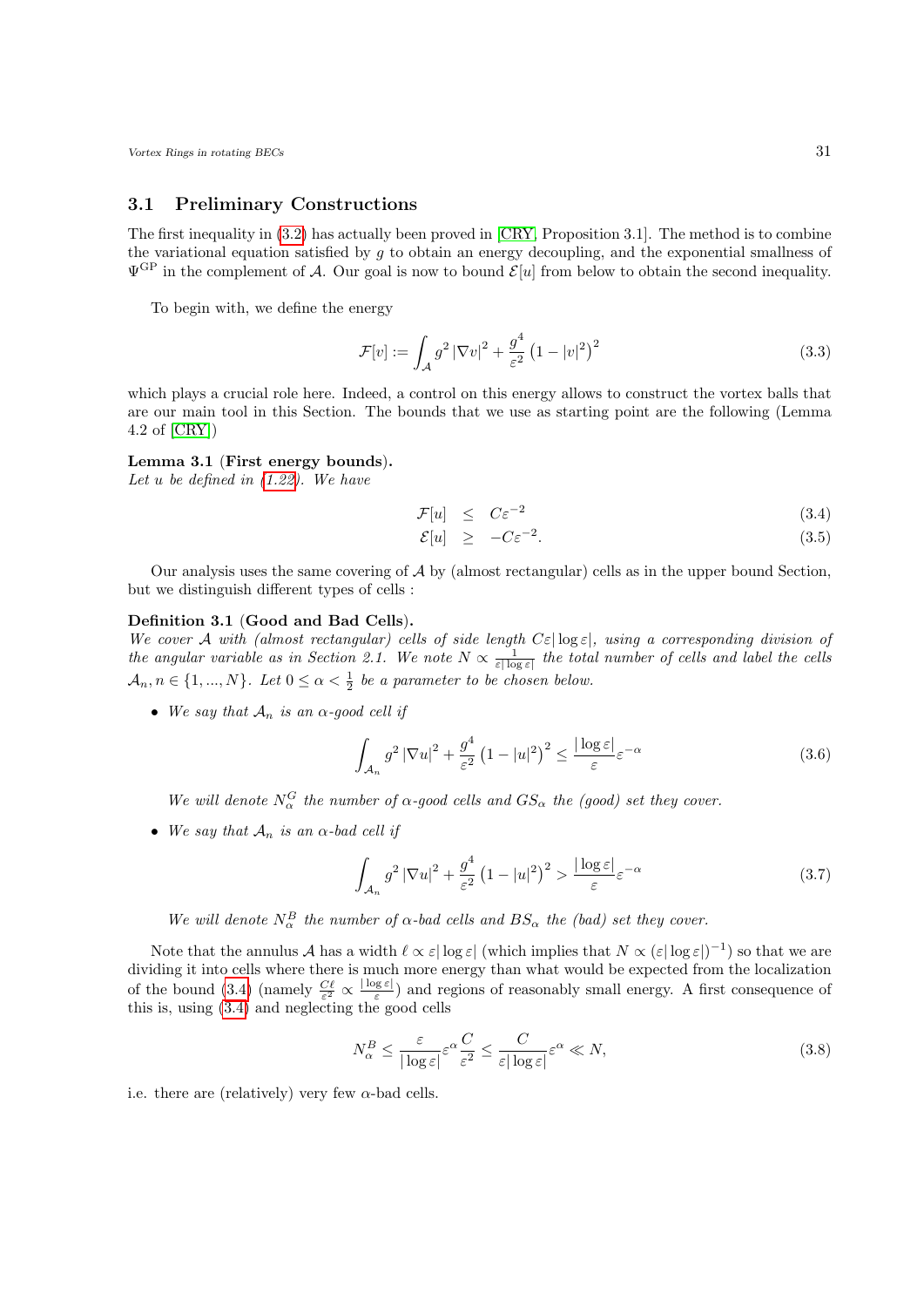<span id="page-31-2"></span>The construction of vortex balls is feasible only in the regions of sufficient density. We thus introduce a reduced annulus

$$
\tilde{\mathcal{A}} := \{ \vec{r} \, : \, R_{>} \le r \le 1 \} \tag{3.9}
$$

with

$$
R_{>} := R_{\rm h} + \varepsilon |\log \varepsilon|^{-1}.
$$
\n(3.10)

An important point is that from [\[CRY,](#page-52-7) Proposition 2.6] we have the lower bound

$$
g^2(r) \ge \frac{C}{\varepsilon |\log \varepsilon|^3} \text{ on } \tilde{\mathcal{A}}.\tag{3.11}
$$

We can now recall the vortex balls construction (see [\[CRY,](#page-52-7) Proposition 4.2] for the proof) :

#### <span id="page-31-0"></span>Proposition 3.2 (Vortex ball construction in the good set).

Let  $0 \leq \alpha < \frac{1}{2}$ . There is a certain  $\varepsilon_0$  so that, for  $\varepsilon \leq \varepsilon_0$  there exists a finite collection  $\{B_i\}_{i\in I}$  :=  ${B(a_i,r_i)}_{i\in I}$  of disjoint balls with centers  $a_i$  and radii  $\varrho_i$  such that

- 1.  $\left\{ \vec{r} \in GS_{\alpha} \cap \tilde{\mathcal{A}} : ||u| 1| > |\log \varepsilon|^{-1} \right\} \subset \cup_{i=1}^{I} B_{i},$
- 2. for any  $\alpha$ -good cell  $\mathcal{A}_n$ ,  $\sum_{i,B_i \cap \mathcal{A}_n \neq \varnothing} \varrho_i = \varepsilon |\log \varepsilon|^{-5}$ .

Setting  $d_i := deg\{u, \partial B_i\}, \text{ if } B_i \subset \tilde{\mathcal{A}} \cap GS_{\alpha}, \text{ and } d_i = 0 \text{ otherwise, we have the lower bounds }$ 

$$
\int_{B_i} d\vec{r} \, g^2 \left| \nabla u \right|^2 \ge 2\pi \left( \frac{1}{2} - \alpha \right) |d_i| g^2(a_i) \left| \log \varepsilon \right| \left( 1 - C \frac{\log |\log \varepsilon|}{|\log \varepsilon|} \right). \tag{3.12}
$$

The second main tool that we need to introduce is the so-called Jacobian Estimate. For convenience we recall the result of [\[CRY,](#page-52-7) Proposition 4.3]:

#### <span id="page-31-1"></span>Proposition 3.3 (Jacobian estimate).

Let  $0 \leq \alpha < \frac{1}{2}$  and  $\phi$  be any piecewise-C<sup>1</sup> test function with compact support

$$
supp(\phi) \subset \tilde{\mathcal{A}} \cap GS_{\alpha}.
$$

Let  ${B_i}_{i\in I} := {B(a_i,r_i)}_{i\in I}$  be a collection of disjoint balls as in Proposition [3.2.](#page-31-0) Setting  $d_i :=$  $deg\{u, \partial B_i\}, \text{ if } \mathcal{B}_i \subset \tilde{\mathcal{A}} \cap GS_{\alpha}, \text{ and } d_i = 0 \text{ otherwise, one has}$ 

$$
\left| \sum_{i \in I} d_i \phi(a_i) - \int_{GS_\alpha \cap \tilde{\mathcal{A}}} d\vec{r} \, \phi \, \operatorname{curl}(iu, \nabla u) \right| \le C \, \|\nabla \phi\|_{L^\infty(GS_\alpha)} \, \varepsilon^2 |\log \varepsilon|^{-2} \mathcal{F}[u]. \tag{3.13}
$$

We refine our classification of cells :

#### <span id="page-31-3"></span>Definition 3.2 (Pleasant and unpleasant cells).

Recall the covering of the annulus A by cells  $A_n$ ,  $n \in \{1,..,N\}$ . We say that  $A_n$  is

- an  $\alpha$ -pleasant cell if  $A_n$  and its two neighbors are good cells. We denote  $PS_\alpha$  the union of all  $\alpha$ -pleasant cells and  $N_{\alpha}^{\rm P}$  their number,
- an  $\alpha$ -unpleasant cell if either  $\mathcal{A}_n$  is a bad cell, or  $\mathcal{A}_n$  is a good cell but its two neighbors are bad cells. We denote  $UPS_{\alpha}$  the union of all  $\alpha$ -unpleasant cells and  $N_{\alpha}^{\text{UP}}$  their number,
- an  $\alpha$ -average cell if  $\mathcal{A}_n$  is a good cell but exactly one of its neighbors is not. We denote  $AS_{\alpha}$  the union of all  $\alpha$ -average cells and  $N^{\text{A}}_{\alpha}$  their number.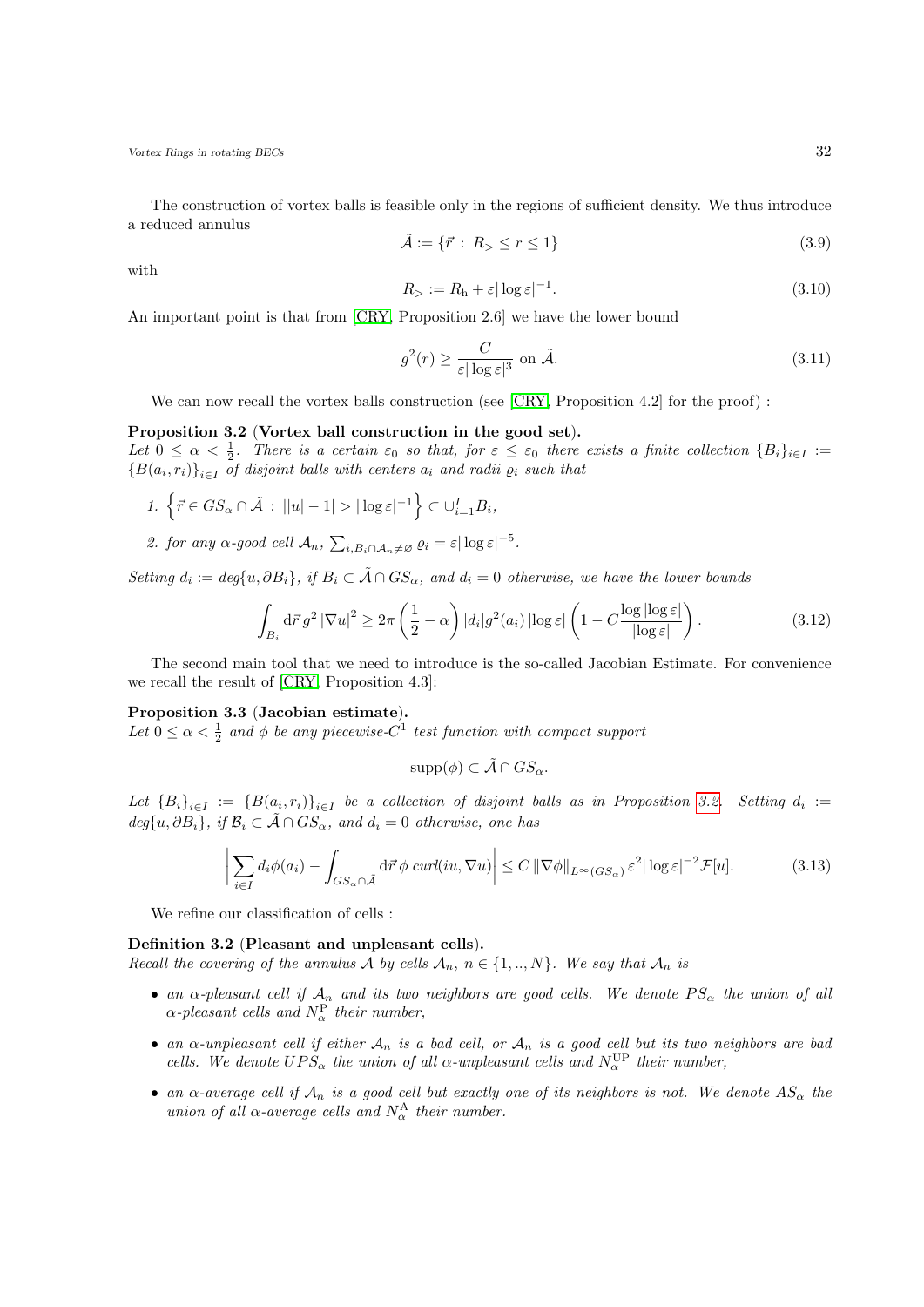Remark that one obviously has, recalling [\(3.8\)](#page-30-2),

$$
N_{\alpha}^{\text{UP}} \le \frac{3}{2} N_{\alpha}^{\text{B}} \ll N \tag{3.14}
$$

<span id="page-32-1"></span>and

$$
N_{\alpha}^{\mathcal{A}} \le 2N_{\alpha}^{\mathcal{B}} \ll N. \tag{3.15}
$$

The average cells will play the role of transition layers between the pleasant set, where we will use the tools described above, and the unpleasant set, where we have little information and therefore have to rely on more basic estimates.

We now introduce an azimuthal partition of unity that will allow us to avoid some boundary terms when integrating by parts in the sequel. Let us label  $UPS^l_{\alpha}, l \in \{1, ..., L\}$ , and  $PS^m_{\alpha}, m \in \{1, ..., M\}$ , the connected components of the  $\alpha$ -unpleasant set and  $\alpha$ -pleasant set respectively. We construct azimuthal positive functions, bounded independently of  $\varepsilon$ , denoted by  $\chi_l^{\rm U}$  and  $\chi_m^{\rm P}$  (the labels U and P stand for "pleasant set" and "unpleasant set") so that

$$
\chi_l^U := 1 \text{ on } UPS_\alpha^l,
$$
  
\n
$$
\chi_l^U := 0 \text{ on } PS_\alpha^m, \forall m \in \{1, ..., M\}, \text{ and on } UPS_\alpha^{l'}, \forall l' \neq l,
$$
  
\n
$$
\chi_m^P := 1 \text{ on } PS_\alpha^m,
$$
  
\n
$$
\chi_m^P := 0 \text{ on } UPS_\alpha^l, \forall l \in \{1, ..., L\}, \text{ and on } PS_\alpha^{m'}, \forall m' \neq m,
$$
  
\n
$$
\sum_m \chi_m^P + \sum_l \chi_l^U = 1 \text{ on } \mathcal{A}.
$$
  
\n(3.16)

It is important to note that each function so defined varies from 0 to 1 in an average cell. A crucial consequence of this is that we can take functions satisfying

$$
\left|\nabla\chi_{l}^{\mathcal{U}}\right| \leq \frac{C}{\varepsilon|\log\varepsilon|}, \qquad \left|\nabla\chi_{m}^{\mathcal{P}}\right| \leq \frac{C}{\varepsilon|\log\varepsilon|}, \tag{3.17}
$$

because the side length of a cell is  $\propto \varepsilon |\log \varepsilon|$ . We will use the short-hand notation

$$
\chi_{\text{in}} := \sum_{m=1}^{M} \chi_m^{\text{P}}, \tag{3.18}
$$

$$
\chi_{\text{out}} := \sum_{l=1}^{L} \chi_{l}^{\text{U}}.
$$
\n(3.19)

The subscripts 'in' and 'out' refer to 'in the pleasant set' and 'out of the pleasant set' respectively.

We want to use the Jacobian estimate of Proposition [3.3](#page-31-1) with  $\phi = \chi_{\text{in}} F$ , which does not vanish on  $\partial \mathcal{B}$ and has its support included in  $A$  which is larger than  $\tilde{A}$ . We will need one more construction to make this possible :

We introduce two radii  $R_{\text{cut}}^+$  and  $R_{\text{cut}}^-$  as

$$
R_{\text{cut}}^+ := 1 - \varepsilon |\log \varepsilon|^{-1}, \tag{3.20}
$$

<span id="page-32-0"></span>
$$
R_{\text{cut}}^{-} := R_{>} + \varepsilon |\log \varepsilon|^{-1}.
$$
\n(3.21)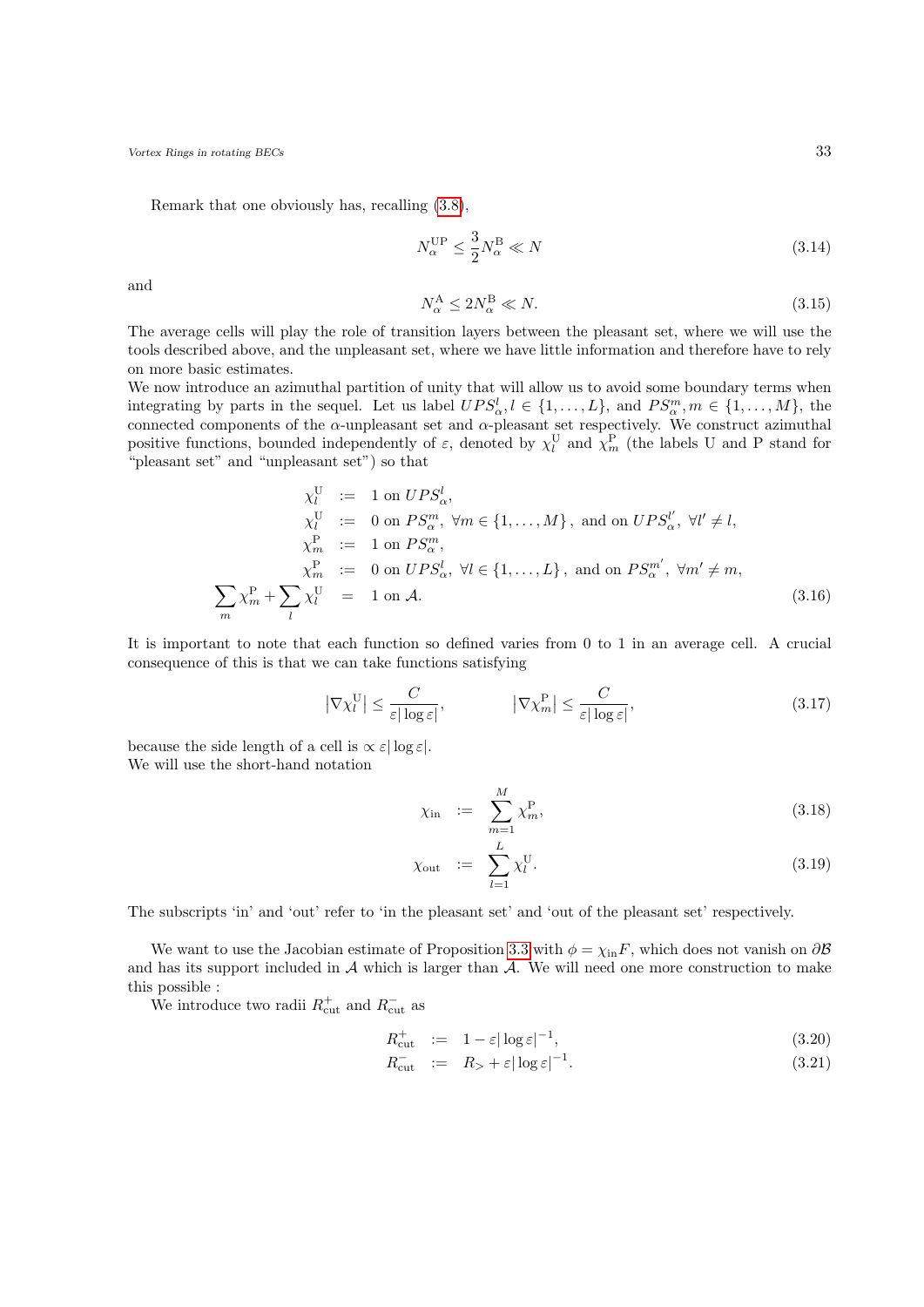Let  $\xi_{\text{in}}(r)$  and  $\xi_{\text{out}}(r)$  be two positive radial functions satisfying

$$
\xi_{\text{in}}(r) := 1 \text{ for } R_{\text{cut}}^{-} \le r \le R_{\text{cut}}^{+},
$$
\n
$$
\xi_{\text{in}}(r) := 0 \text{ for } R_{<} \le r \le R_{>} \text{ and for } r = 1,
$$
\n
$$
\xi_{\text{out}}(r) := 1 \text{ for } R_{<} \le r \le R_{>},
$$
\n
$$
\xi_{\text{out}}(r) := 0 \text{ for } R_{\text{cut}}^{-} \le r \le R_{\text{cut}}^{+},
$$
\n
$$
\xi_{\text{in}} + \xi_{\text{out}} = 1 \text{ on } \mathcal{A}.
$$
\n(3.22)

Moreover, because of [\(3.20\)](#page-32-0) and [\(3.21\)](#page-32-0), we can impose

$$
|\nabla \xi_{\rm in}| \le \frac{C|\log \varepsilon|}{\varepsilon}, \qquad |\nabla \xi_{\rm out}| \le \frac{C|\log \varepsilon|}{\varepsilon}.
$$
 (3.23)

The subscripts 'in' and 'out' refer to 'inside  $\tilde{\mathcal{A}}$ ' and 'outside of  $\tilde{\mathcal{A}}$ ' respectively.

In the sequel  ${B_i}_{i\in I} := {B(a_i, r_i)}_{i\in I}$  is a collection of disjoint balls as in Proposition [3.2.](#page-31-0) For the sake of simplicity we label  $B_j$ ,  $j \in J \subset I$ , the balls such that  $B_j \subset \tilde{A} \cap GS_\alpha$ .

An important step towards a lower bound to  $\mathcal{E}[u]$  is to remark that, integrating by parts,

$$
-\int_{\mathcal{A}} g^2 \vec{B} \cdot (iu, \nabla u) = \int_{\mathcal{A}} F \text{curl}(iu, \nabla u) - F(1) \int_{\partial \mathcal{B}} (iu, \partial_{\tau} u)
$$
(3.24)

and to note that the boundary term above can be neglected. In [\[CRY\]](#page-52-7) (see equation (4.100) therein) we have proved

$$
\left| \int_{\partial \mathcal{B}} F(1)(iu, \partial_{\tau} u) \right| \le C \left( |\log \varepsilon|^{1/2} |\mathcal{E}[u]|^{1/2} + \frac{|\log \varepsilon|^{1/4}}{\varepsilon^{1/4}} \mathcal{F}[u]^{1/2} \right)
$$

and thus we deduce as in [\[CRY\]](#page-52-7) that

<span id="page-33-1"></span>
$$
\left| \int_{\partial \mathcal{B}} F(1)(iu, \partial_{\tau} u) \right| \leq C \frac{|\log \varepsilon|^{1/4}}{\varepsilon^{5/4}}.
$$
\n(3.25)

Note that this term is much smaller (in absolute value) than the lower bound we are aiming at. Our first lower bound is the intermediate result (4.87) in [\[CRY\]](#page-52-7), that we reorganize to obtain :

$$
\int_{\mathcal{A}} g^2 |\nabla u|^2 + F \operatorname{curl}(iu, \nabla u) \ge (1 - 2\gamma) \int_{\mathcal{A} \setminus \bigcup_{j \in J} B_j} \xi_{\text{in}} g^2 |\nabla u|^2
$$
  
+  $2\pi \sum_{j \in J} \chi_{\text{in}}(a_j) \left[ |d_j| (1 - 2\gamma) \left( \frac{1}{2} - \alpha \right) g^2(a_j) |\log \varepsilon| \left( 1 - C \frac{\log |\log \varepsilon|}{|\log \varepsilon|} \right) + d_j \xi_{\text{in}}(a_j) F(a_j) \right]$   
+  $\gamma \int_{\mathcal{A}} d\vec{r} \xi_{\text{out}} g^2 |\nabla u|^2 - \int_{\mathcal{A}} d\vec{r} \xi_{\text{out}} |F| |\nabla u|^2 - C \int_{\partial \mathcal{B}} d\sigma |F(1)| |(iu, \partial_\tau u)|$   
+  $(\gamma - \delta) \int_{\mathcal{A}} d\vec{r} g^2 |\nabla u|^2 - \frac{C}{\delta \varepsilon^2} \int_{UPS_{\alpha} \cup AS_{\alpha}} d\vec{r} g^2 |u|^2 - C |\log \varepsilon|^{-1} \mathcal{F}[u].$  (3.26)

<span id="page-33-2"></span>We emphasize that we have kept the kinetic energy contained outside the vortex balls (first term in the right-hand side, on the first line) that was neglected in [\[CRY\]](#page-52-7). The parameters in [\(3.26\)](#page-33-0) are chosen as follows :

<span id="page-33-0"></span>
$$
\gamma = 2\delta = \frac{\log|\log \varepsilon|}{|\log \varepsilon|}, \qquad \alpha = \tilde{\alpha} \frac{\log|\log \varepsilon|}{|\log \varepsilon|}, \tag{3.27}
$$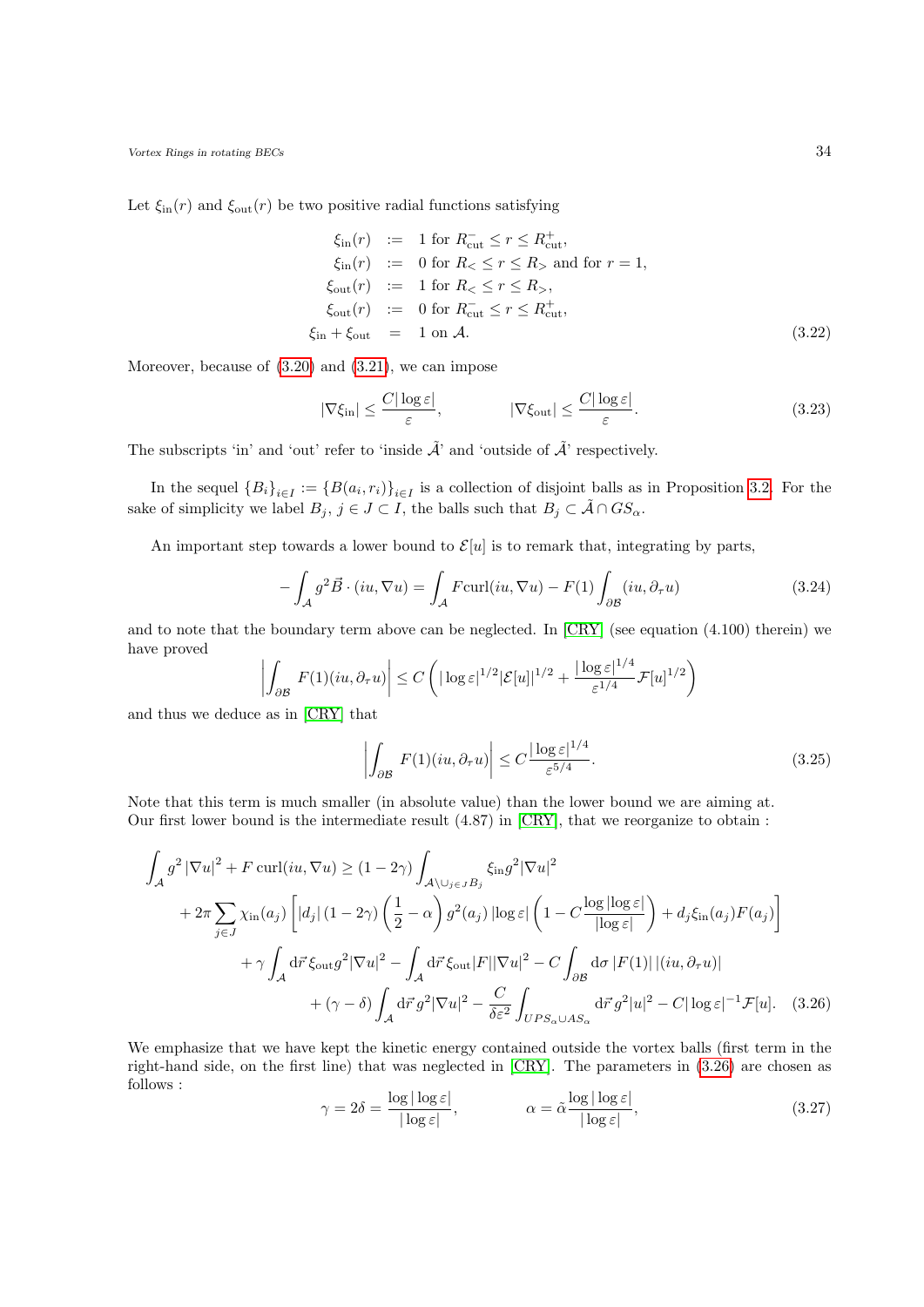where  $\tilde{\alpha}$  is a large enough constant (see below).

Using the estimate on the number of bad cells [\(3.8\)](#page-30-2) and the upper bound on  $g^2|u|^2 = |\Psi^{\text{GP}}|^2$  [\[CRY,](#page-52-7) Proposition 2.1] we have

<span id="page-34-1"></span>
$$
\frac{1}{\delta \varepsilon^2} \int_{UPS_\alpha \cup AS_\alpha} g^2 |u|^2 \leq C \frac{|\log \varepsilon| \varepsilon^\alpha}{\varepsilon^2 \log |\log \varepsilon|}.
$$

Also, using [\[CRY,](#page-52-7) Equation (4.22)],

$$
\gamma \int_{\mathcal{A}} g^2 |\nabla u|^2 - \int_{\mathcal{A}} \xi_{\text{out}} |F| |\nabla u|^2 \geq C \frac{\log |\log \varepsilon|}{|\log \varepsilon|} \int_{\mathcal{A}} g^2 |\nabla u|^2.
$$

Plugging these estimates and [\(3.25\)](#page-33-1) in [\(3.26\)](#page-33-0) we obtain

$$
\int_{\mathcal{A}} g^2 |\nabla u|^2 + F \text{curl}(iu, \nabla u) \ge \left(1 - C \frac{\log |\log \varepsilon|}{|\log \varepsilon|}\right) \int_{\mathcal{A}\backslash \bigcup_{j\in J} B_j} \xi_{\text{in}} g^2 |\nabla u|^2
$$
\n
$$
+ \sum_{j\in J} 2\pi \chi_{\text{in}}(a_j) \left[ |d_j| \frac{1}{2} g^2(a_j) |\log \varepsilon| \left(1 - C \frac{\log |\log \varepsilon|}{|\log \varepsilon|}\right) + d_j \xi_{\text{in}}(a_j) F(a_j) \right] - C \frac{|\log \varepsilon| \varepsilon^{\alpha}}{\varepsilon^2 \log |\log \varepsilon|}. \quad (3.28)
$$

The critical speed  $(3\pi\varepsilon^2|\log\varepsilon|)^{-1}$  is (roughly speaking) defined as the first speed at which the terms on the second line of [\(3.28\)](#page-34-1) all become positive. This corresponds to the speed at which the vortices cease to be energetically favorable. In [CRY] we were above the threshold  $\Omega_0 > (3\pi)^{-1}$ , so the preceding lower bound was enough for our purpose, because the terms on the second line were positive. Here we are in the opposite situation where the vortices can become energetically favorable if they are suitably located in the annulus. Thus, a lower bound to  $\mathcal{E}[u]$  requires an upper bound to the number of vortices (more precisely, to the sum of their degrees). We will provide this upper bound in the sequel.

As is standard in such problems, we need to distinguish between different types of vortex balls. First we need to distinguish the vortices lying close to the inner boundary of  $A$  from those in the bulk. The vortices close to the inner boundary of  $A$  have positive energy and can thus be neglected in the lower bound. However their energetic cost is not large enough to show that there are few vortices of this type. Also, vortices in the bulk can be energetically favorable only if their degrees are positive. On the other hand, in the range of  $\Omega$  that we consider even a vortex of positive degree can lower the energy only if it is close to the circle  $\mathcal{C}_{R_*}.$ 

Thus we first divide  $J$  into two subsets

$$
J_{\text{in}} = \left\{ j \in J, \, |a_j| \ge R_{\text{bulk}} = R_h + \varepsilon |\log \varepsilon| \Omega_1^{1/2} \right\} \tag{3.29}
$$

<span id="page-34-3"></span>
$$
J_{\text{out}} = J \setminus J_{\text{in}}.\tag{3.30}
$$

We next divide  $J_{\text{in}}$  into three subsets :

$$
J_- = \{ j \in J_{\text{in}}, \quad d_j < 0 \} \tag{3.31}
$$

$$
J_{+} = \left\{ j \in J_{\text{in}}, \quad d_{j} \ge 0 \text{ and } ||a_{j}|-R_{*}| > \varepsilon |\log \varepsilon|\Omega_{1}^{1/4} \right\}
$$
(3.32)

<span id="page-34-2"></span>
$$
J_* = J_{\text{in}} \setminus J_- \setminus J_+.
$$
\n(3.33)

With these definition we can state our lower bound to the kinetic energy contained 'far' from the vortex cores :

<span id="page-34-0"></span>Proposition 3.4 (Lower bound to the kinetic energy outside vortex balls).

Recall the definition of  $I_*(1.34)$  $I_*(1.34)$ . Let  $J_*$  be as above. There holds

$$
\int_{\mathcal{A}\setminus\bigcup_{j\in J}B_j} \xi_{\text{in}}g^2|\nabla u|^2 \ge \left(2\pi \sum_{j\in J_*} \chi_{\text{in}}(a_j)d_j\right)^2 I_*(1+\mathcal{O}(\Omega_1^{1/4})) - C \frac{\sum_{j\in J_*} \chi_{\text{in}}(a_j)d_j}{\varepsilon |\log \varepsilon|^3}.\tag{3.34}
$$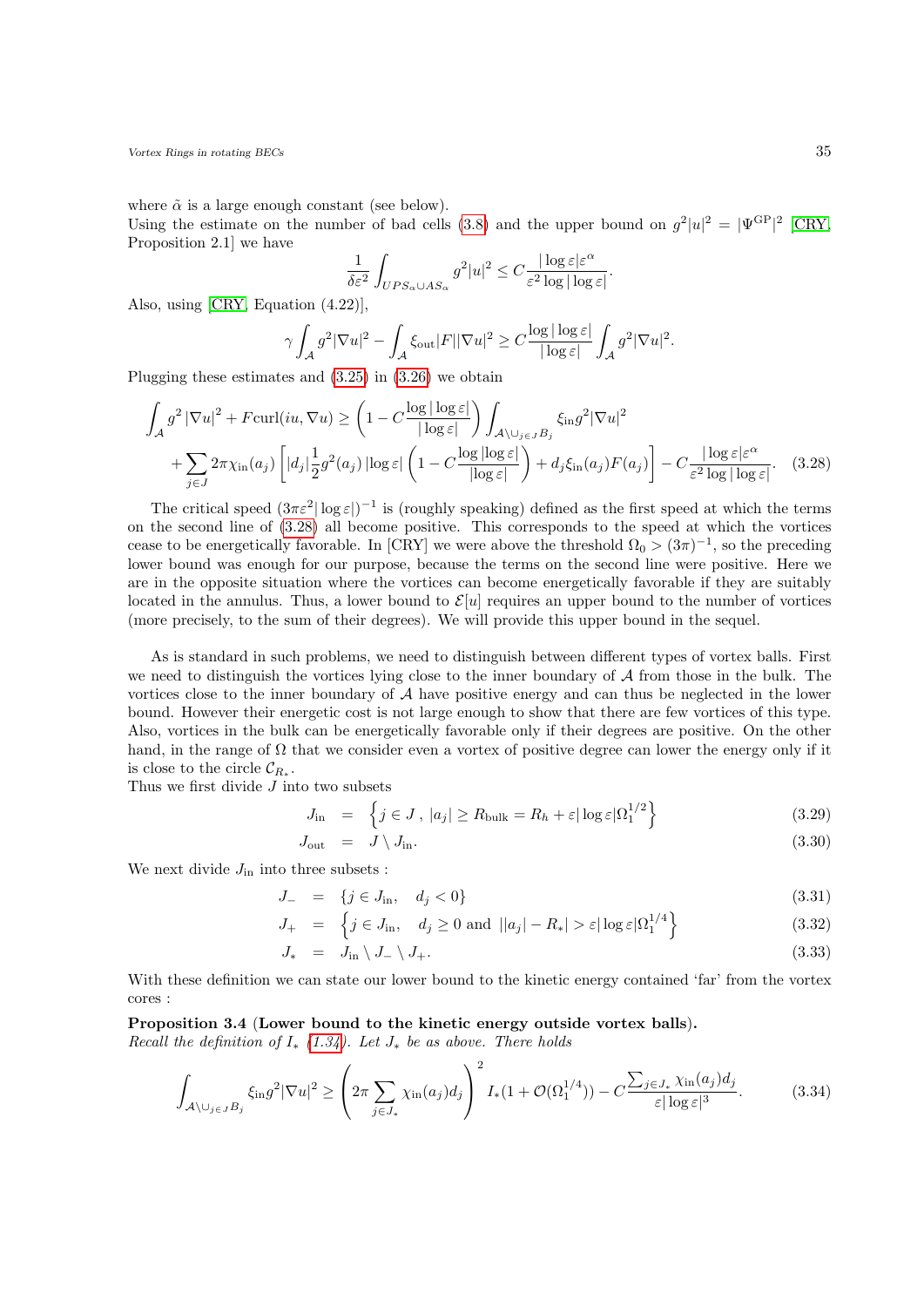The energy evaluated in Proposition [3.4](#page-34-0) is associated with the superfluid currents that the vortices induce in the condensate. As is well known the current generated by vortices of negative degrees could compensate that generated by vortices of positive degrees. In the sequel we prove that there are relatively few vortices of negative degrees (see [\(3.42\)](#page-36-1) below). We will thus deduce that this phenomenon does not affect the leading order of the energy in the situation we consider.

Note also that the minimization problem appearing in our lower bound involves vorticity measures with support on  $\mathcal{C}_{R_*}$ . Such a restriction of the set of admissible measures will be proved to be favorable because most vortices have to be located close the circle  $\mathcal{C}_{R_*}$  where they are energetically favorable (see [\(3.43\)](#page-36-1) below).

We begin the proof of Proposition [3.4](#page-34-0) with the following lemma that gives lower bounds to the energetic cost of the vortices, depending on their degrees and locations in the annulus. The proof is postponed to Appendix A.

## <span id="page-35-0"></span>Lemma 3.2 (Energetic cost of the different types of vortices).

For any  $j \in J_{\text{out}}$ 

<span id="page-35-4"></span>
$$
|d_j| \frac{1}{2} g^2(a_j) |\log \varepsilon| \left( 1 - C \frac{\log |\log \varepsilon|}{|\log \varepsilon|} \right) + d_j \xi_{\text{in}}(a_j) F(a_j) \ge 0. \tag{3.35}
$$

For any  $j \in J_{\text{in}}$ 

<span id="page-35-6"></span>
$$
\frac{1}{2}|d_j|g^2(a_j)|\log \varepsilon| + d_j\xi_{\text{in}}(a_j)F(a_j) \ge |d_j|H(R_*)(1+\mathcal{O}(\Omega_1)) \ge -C|d_j|\frac{\Omega_1}{\varepsilon}.\tag{3.36}
$$

Moreover, if  $j \in J_-\cup J_+$ 

<span id="page-35-5"></span>
$$
\frac{1}{2}|d_j|g^2(a_j)\left|\log\varepsilon\right| + d_j\xi_{\rm in}(a_j)F(a_j) \ge |d_j|\frac{C\Omega_1^{1/2}}{\varepsilon}.\tag{3.37}
$$

Recalling that

<span id="page-35-1"></span>
$$
\frac{\log|\log \varepsilon|}{|\log \varepsilon|} \ll \Omega_1 \ll 1
$$

we can use Lemma [3.2](#page-35-0) to simplify further [\(3.28\)](#page-34-1)

$$
\int_{\mathcal{A}} g^2 |\nabla u|^2 + F \operatorname{curl}(iu, \nabla u) \ge \left(1 - \frac{\log |\log \varepsilon|}{|\log \varepsilon|}\right) \int_{\mathcal{A}\setminus \bigcup_{j\in J} B_j} \xi_{\text{in}} g^2 |\nabla u|^2
$$
  
+  $2\pi H(R_*)(1 + o(1)) \sum_{j\in J_*} \chi_{\text{in}}(a_j) d_j + \frac{C\Omega_1^{1/2}}{\varepsilon} \sum_{j\in J_+ \cup J_-} \chi_{\text{in}}(a_j) |d_j| - C \frac{|\log \varepsilon| \varepsilon^{\alpha}}{\varepsilon^2 \log |\log \varepsilon|}. \quad (3.38)$ 

Note that by definition of  $\xi_{\text{in}}$ ,  $\xi_{\text{in}}(a_j) = 1$  for any  $j \in J_*$ . Adding  $\int_{\mathcal{A}} \frac{g^4}{\varepsilon^2}$  $\frac{g^4}{\varepsilon^2} \left(1 - |u|^2\right)^2 - F(1) \int_{\partial \mathcal{B}} (iu, \partial_\tau u)$  to both sides of [\(3.38\)](#page-35-1) and using [\(3.25\)](#page-33-1) we obtain

$$
\mathcal{E}[u] \ge \left(1 - \frac{\log|\log \varepsilon|}{|\log \varepsilon|}\right) \int_{\mathcal{A}\setminus \bigcup_{j\in J} B_j} \xi_{\text{in}} g^2 |\nabla u|^2 + 2\pi H(R_*)(1 + o(1)) \sum_{j\in J_*} \chi_{\text{in}}(a_j) d_j + \frac{C\Omega_1^{1/2}}{\varepsilon} \sum_{j\in J_+\cup J_-} \chi_{\text{in}}(a_j) |d_j| - C \frac{|\log \varepsilon| \varepsilon^{\alpha}}{\varepsilon^2 \log|\log \varepsilon|}. \tag{3.39}
$$

<span id="page-35-3"></span>On the other hand, combining the upper bound to the GP energy of Proposition [2.1](#page-12-2) and the first inequality in  $(3.2)$  we have

<span id="page-35-2"></span>
$$
\mathcal{E}[u] \le -C\frac{\Omega_1^2}{\varepsilon^2}.\tag{3.40}
$$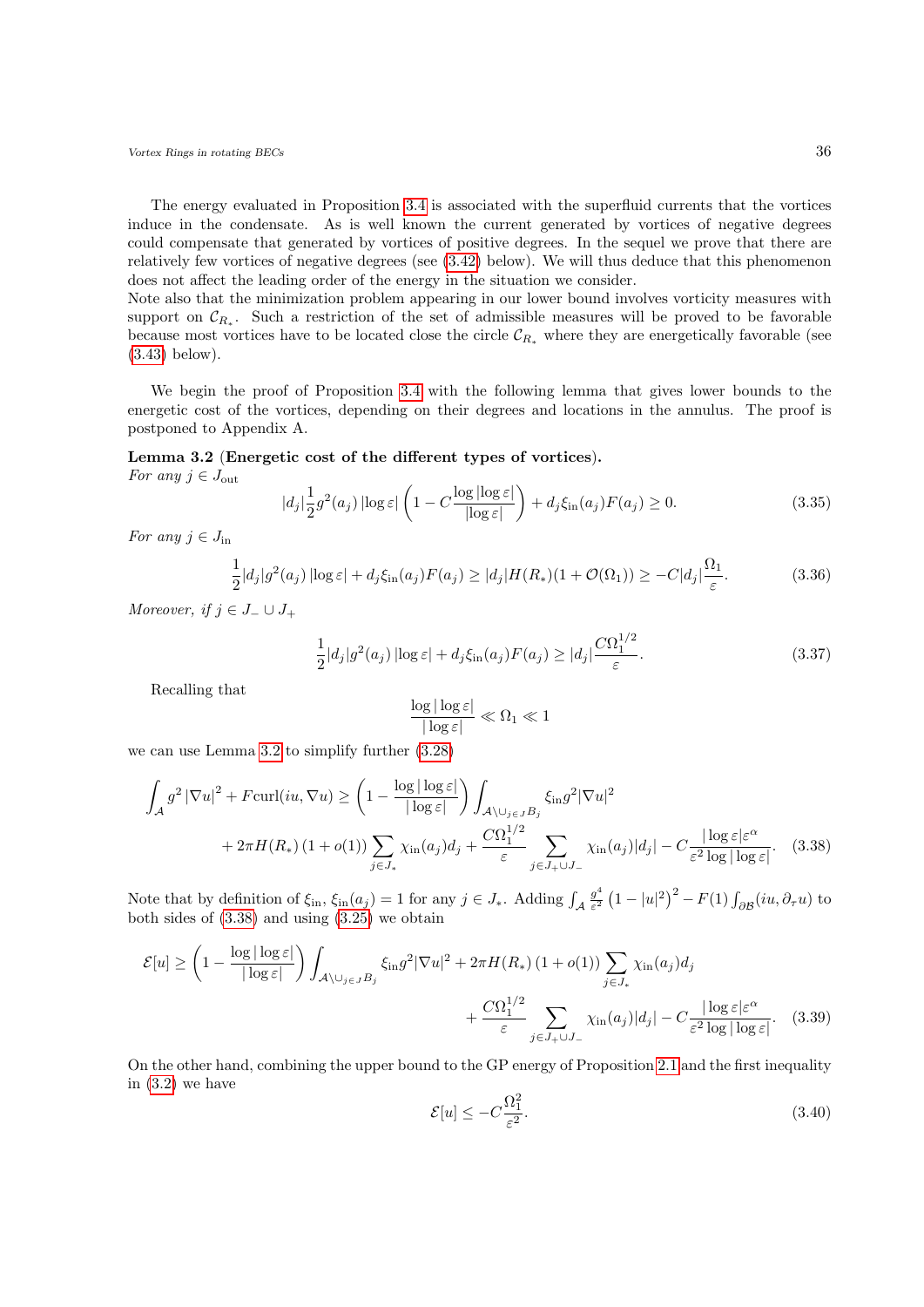We deduce from the above

<span id="page-36-2"></span>
$$
\sum_{j \in J_*} \chi_{\text{in}}(a_j) |d_j| \ge C \frac{\varepsilon}{\Omega_1} \left( \frac{\Omega_1^2}{\varepsilon^2} - \frac{|\log \varepsilon|^{1-\tilde{\alpha}}}{\varepsilon^2 \log |\log \varepsilon|} \right) \ge C \frac{\Omega_1}{\varepsilon}.
$$
\n(3.41)

The second inequality holds true if we choose  $\tilde{\alpha} > 1$ , which we now do. From [\(3.39\)](#page-35-2) and [\(3.40\)](#page-35-3) we also deduce (note that the last term in [\(3.39\)](#page-35-2) is a remainder because of [\(3.41\)](#page-36-2))

<span id="page-36-1"></span>
$$
\sum_{j \in J_-} \chi_{\text{in}}(a_j) |d_j| \le C \Omega_1^{1/2} \sum_{j \in J_*} \chi_{\text{in}}(a_j) |d_j| \tag{3.42}
$$

$$
\sum_{j \in J_+} \chi_{\text{in}}(a_j) |d_j| \le C \Omega_1^{1/2} \sum_{j \in J_*} \chi_{\text{in}}(a_j) |d_j| \tag{3.43}
$$

One can interpret [\(3.41\)](#page-36-2), [\(3.42\)](#page-36-1) and [\(3.43\)](#page-36-1) as follows (recall that  $\Omega_1 \ll 1$ ): There are at least  $C \frac{\Omega_1}{\varepsilon}$ essential vortices in A (meaning vortices with nonzero degree). Most of them are of positive degree and close to the circle  $\mathcal{C}_{R_*}.$ 

### <span id="page-36-0"></span>3.2 The electrostatic problem

A difficulty in the proof below is to define a vorticity with support on  $\mathcal{C}_{R_*}$  starting from u. A possible track, following [\[ABM\]](#page-52-11), would be to use the Jacobian estimate and a first rough upper bound to the number of vortices to obtain some compactness for the vorticity measure of u. Using  $(3.43)$  one would then show that the limit measure has its support on the circle of interest and obtain the lower bound by a lower semi-continuity argument. Such a strategy is difficult to adapt to our setting because the geometry of our domain strongly depends on  $\varepsilon$ . To obtain non trivial limits one should rescale the annulus to work on fixed domains. Also the weights appearing in the energy would complicate the argument (recall that  $g^2$  is very small close to  $\partial B_{R_<}$ ).

We follow another route that does not require any compactness argument. In this subsection we prove that the left-hand side of [\(3.34\)](#page-34-2) can be bounded below using the electrostatic energy of a suitable modification of the vorticity of u. The method that we use to conclude the proof of Proposition [3.4](#page-34-0) in Subsection [3.3](#page-40-0) requires precise informations on the field  $h_* = h_{\delta_*}$  generated by  $\delta_*$  according to [\(1.32\)](#page-7-3). We provide this information in Proposition [3.5](#page-38-0) below.

Let us describe the electrostatic energy that will serve as intermediate lower bound. For technical reasons it is necessary to reduce the domain on which we work to  $A_{\text{bulk}}$  where the density is large enough. For any Radon measure  $\nu$  supported in  $\mathcal{A}_{\text{bulk}}$  we define  $\check{h}_{\nu}$  as the unique solution to the elliptic problem

$$
\begin{cases}\n-\nabla \left(\frac{1}{g^2} \nabla \check{h}_{\nu}\right) = \nu \text{ in } \mathcal{A}_{\text{bulk}} \\
\check{h}_{\nu} = 0 \text{ on } \partial \mathcal{A}_{\text{bulk}}.\n\end{cases}
$$
\n(3.44)

and introduce

<span id="page-36-4"></span><span id="page-36-3"></span>
$$
\check{I}(\nu) := \int_{\mathcal{A}_{\text{bulk}}} \frac{1}{g^2} \left| \nabla \check{h}_{\nu} \right|^2.
$$
\n(3.45)

We will later be interested in the minimization problem

$$
\check{I}_{*} := \inf_{\nu \in \mathcal{D}_{*}, \int \nu = 1} \check{I}(\nu) = \check{I}(\delta_{*})
$$
\n(3.46)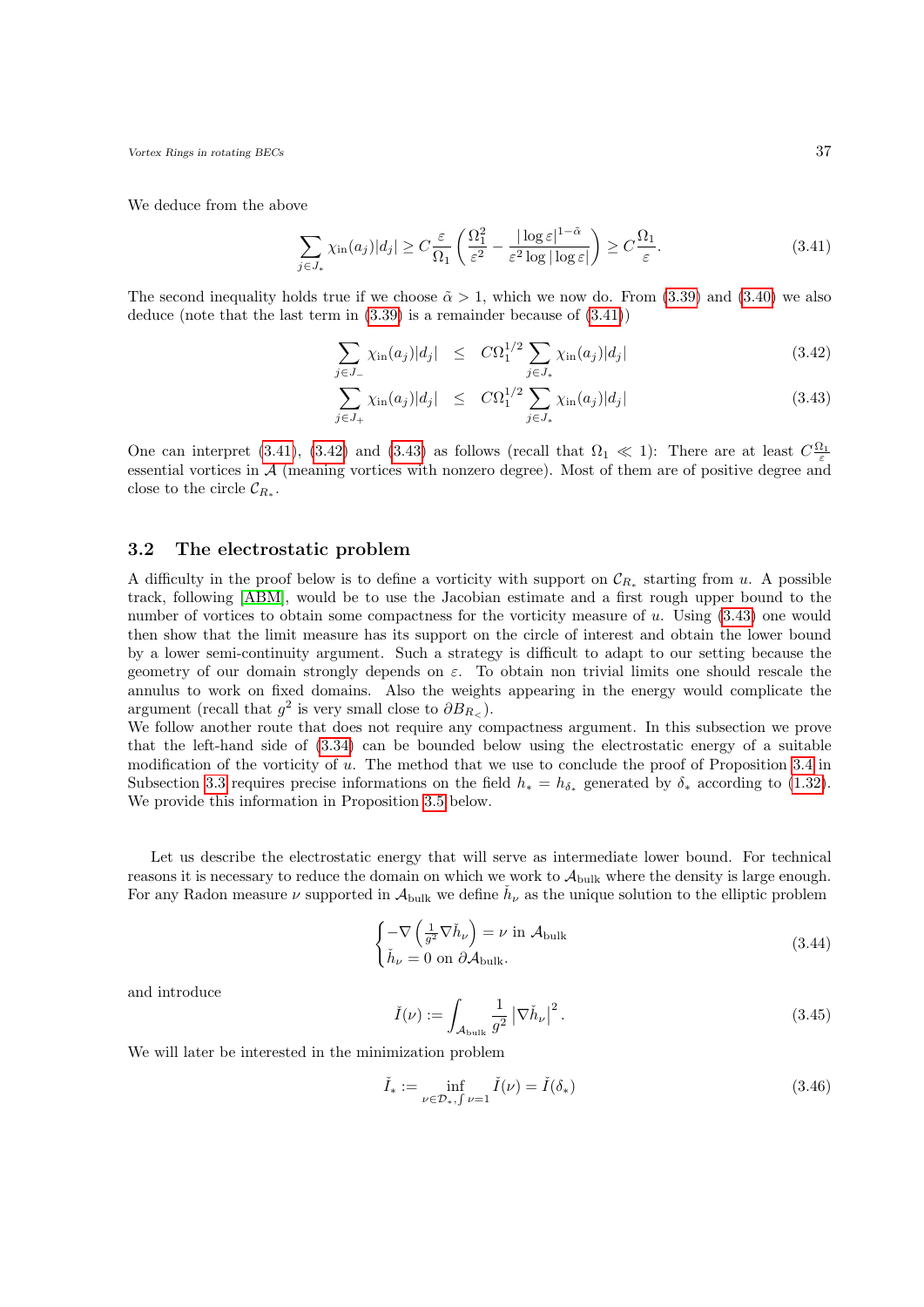where the infimum is taken over the set  $\mathcal{D}_*$  of positive Radon measures with support on the circle of radius  $R_{*}$ . The fact that  $\delta_{*}$  is the unique solution of [\(3.46\)](#page-36-3) will be proven below (Proposition [3.5\)](#page-38-0).

The definition of the measure whose energy will be used in the lower bound goes as follows : Let  $\tilde{j}$ be the modified superfluid current

<span id="page-37-3"></span>
$$
\tilde{j} = \begin{cases}\n(iu, \nabla u) \text{ in } \mathcal{A}_{\text{bulk}} \cap GS_{\alpha} \setminus \cup_{j \in J} B_j \\
0 \text{ otherwise}.\n\end{cases}
$$
\n(3.47)

The measure  $\tilde{\mu}$  is the vorticity associated to  $\tilde{j}$ 

<span id="page-37-4"></span><span id="page-37-2"></span>
$$
\tilde{\mu} := \operatorname{curl}(\tilde{j}).\tag{3.48}
$$

The following lemma is a key ingredient in our analysis :

<span id="page-37-0"></span>Lemma 3.3 (Lower bound via an electrostatic energy). With the above definitions, there holds for  $\varepsilon$  small enough :

$$
\int_{\mathcal{A}\setminus\cup_{j\in J}B_j} \xi_{\text{in}}g^2|\nabla u|^2 \ge (1-C|\log \varepsilon|^{-1})\check{I}(\tilde{\mu}).\tag{3.49}
$$

*Proof of Lemma [3.3.](#page-37-0)* We need to define  $\Gamma$  as the solution to

$$
\begin{cases}\n-\nabla \left(\frac{1}{g^2} \nabla \Gamma\right) = 0 \text{ in } \mathcal{A}_{\text{bulk}} \\
\Gamma = 0 \text{ on } \partial B_{R_{\text{bulk}}}\n\end{cases}
$$
\n(3.50)\n
$$
\Gamma = 1 \text{ on } \partial \mathcal{B}.
$$

Explicitly :

$$
\Gamma(\vec{r}) = \frac{\int_{R_{\text{bulk}}}^{r} g^2(s) s^{-1} ds}{\int_{R_{\text{bulk}}}^{1} g^2(s) s^{-1} ds}.
$$
\n(3.51)

Note that this function is not the same as that defined in [\(2.27\)](#page-15-4), which is not confusing because the latter will not be used again in the sequel. We recall that in  $\mathcal{A}_{\text{bulk}}\setminus\cup_{j\in B_j}$ ,  $\xi_{\text{in}}=1$  and  $|u|$  is close to 1 according to Item 1 in Proposition [3.2.](#page-31-0) Thus

<span id="page-37-1"></span>
$$
\int_{\mathcal{A}\setminus\bigcup_{j\in J}B_j} \xi_{\text{in}}g^2|\nabla u|^2 \geq \int_{\mathcal{A}_{\text{bulk}}\setminus\bigcup_{j\in J}B_j} g^2|\nabla u|^2
$$
\n
$$
\geq (1-C|\log \varepsilon|^{-1}) \int_{\mathcal{A}_{\text{bulk}}\setminus\bigcup_{j\in J}B_j} g^2|u|^2|\nabla u|^2
$$
\n
$$
\geq (1-C|\log \varepsilon|^{-1}) \int_{\mathcal{A}_{\text{bulk}}\setminus\bigcup_{j\in J}B_j} g^2|(iu,\nabla u)|^2
$$
\n
$$
= (1-C|\log \varepsilon|^{-1}) \int_{\mathcal{A}_{\text{bulk}}} g^2|\tilde{j}|^2. \qquad (3.52)
$$

We set

$$
f_{\tilde{\mu}} := \check{h}_{\tilde{\mu}} - \frac{1}{\int_{\mathcal{A}_{\text{bulk}}} \frac{1}{g^2} |\nabla \Gamma|^2} \left( \int_{\partial \mathcal{B}} \tilde{j} \cdot \tau + \frac{1}{g^2} \frac{\partial \check{h}_{\tilde{\mu}}}{\partial n} \right) \Gamma. \tag{3.53}
$$

By definition

$$
\operatorname{curl}\left(\tilde{j} + \frac{1}{g^2}\nabla^{\perp}f_{\tilde{\mu}}\right) = 0 \text{ in } H^{-1}(\mathcal{A}_{\text{bulk}})
$$

$$
\int_{\partial\mathcal{B}}\left(\tilde{j} + \frac{1}{g^2}\nabla^{\perp}f_{\tilde{\mu}}\right)\cdot\tau = 0.
$$
(3.54)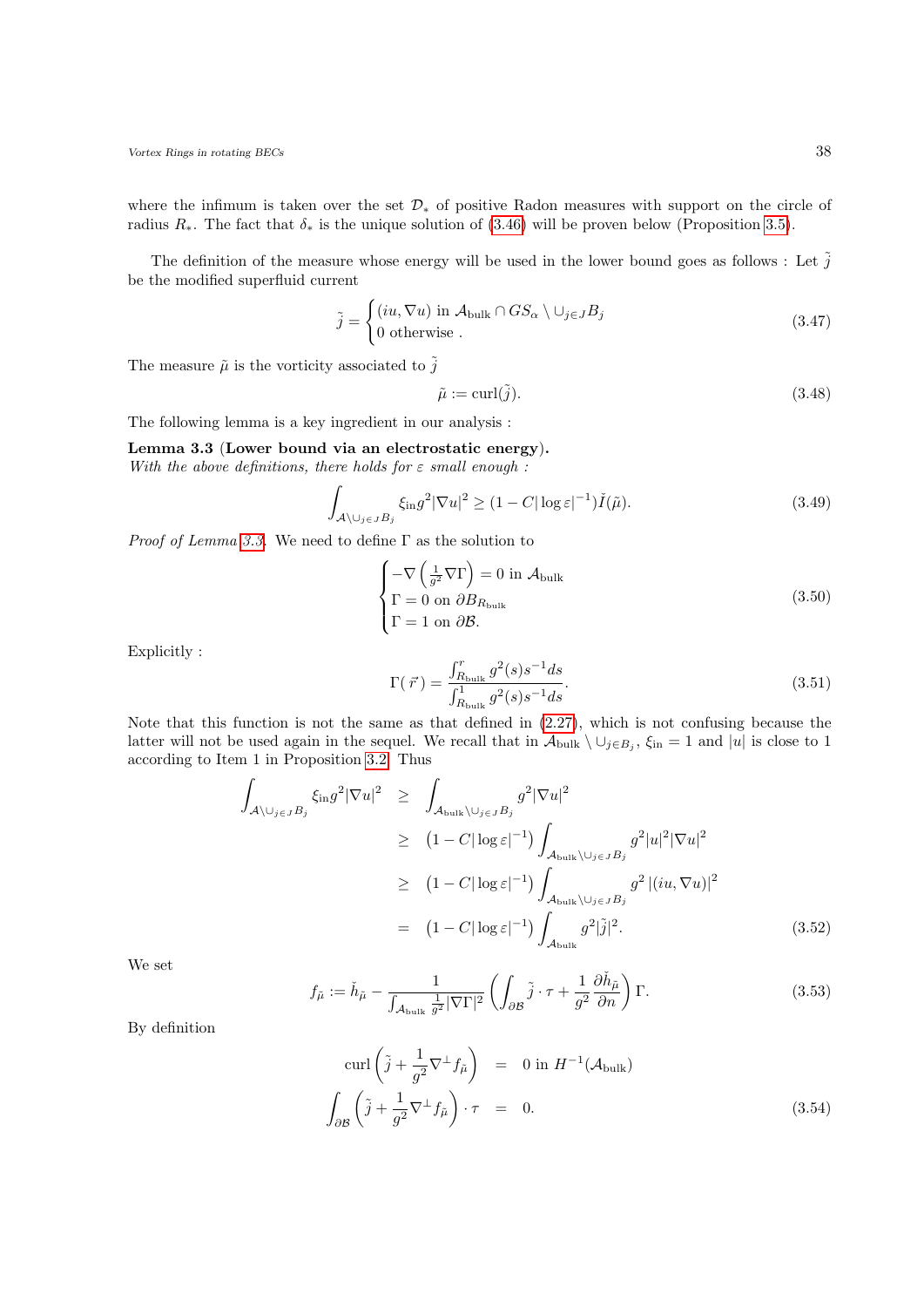Hence there exists  $f \in H^1(\mathcal{A}_{\text{bulk}})$  such that

$$
\tilde{j} = -\frac{1}{g^2} \nabla^{\perp} f_{\tilde{\mu}} + \nabla f.
$$

Using the fact that  $f_{\tilde{\mu}}$  is constant on the boundary of  $\mathcal{A}_{\text{bulk}}$ , we have  $\int_{\mathcal{A}_{\text{bulk}}} \nabla^{\perp} f_{\tilde{\mu}} \cdot \nabla f = 0$  and thus

$$
\int_{\mathcal{A}_{\text{bulk}}} g^2 |\tilde{j}|^2 \ge \int_{\mathcal{A}_{\text{bulk}}} \frac{1}{g^2} |\nabla f_{\tilde{\mu}}|^2.
$$

Next we note that

$$
\int_{\mathcal{A}_{\text{bulk}}} \frac{1}{g^2} \nabla \check{h}_{\tilde{\mu}} \cdot \nabla \Gamma = 0
$$

because  $\check{h}_{\tilde{\mu}} = 0$  on  $\partial \mathcal{A}_{\text{bulk}} = \partial B_{R_{\text{bulk}}} \cup \partial \mathcal{B}$ . We thus have

$$
\int_{\mathcal{A}_{\rm bulk}} g^2 |\tilde{j}|^2 \geq \int_{\mathcal{A}_{\rm bulk}} \frac{1}{g^2} |\nabla g_{\tilde{\mu}}|^2 \geq \int_{\mathcal{A}_{\rm bulk}} \frac{1}{g^2} |\nabla \check{h}_{\tilde{\mu}}|^2.
$$

Combining with [\(3.52\)](#page-37-1) we conclude that [\(3.49\)](#page-37-2) holds.

Our next task in this subsection is to give some details on the minimization problems [\(1.34\)](#page-7-1) and [\(3.46\)](#page-36-3). In particular we prove that the minimizing measure is in both cases the normalized arclength measure on  $\mathcal{C}_{R_*}$  and we compute the associated field explicitly. We also show that considering the problem on the reduced annulus  $A_{\text{bulk}}$  does not change significantly the energy.

The following proposition contains probably only facts known from potential theory. Indeed, apart from the weight  $g^{-2}$ , the minimization problems we are considering fall in the general context of [\[ST\]](#page-53-13) (see e.g. Theorem II.5.12 there and the discussion in [\[ABM,](#page-52-11) Example 5.1]). We nevertheless provide a short proof for the sake of completeness.

#### <span id="page-38-0"></span>Proposition 3.5 (The electrostatic problems).

1. The minimization problems  $(1.34)$  and  $(3.46)$  both admit the normalized arclength measure on  $\mathcal{C}_{R_*}$  (denoted  $\delta_*)$  for unique solution. Moreover there exists two positive constants  $C_1$  and  $C_2$ independent of  $\varepsilon$  such that

<span id="page-38-2"></span><span id="page-38-1"></span>
$$
C_1 \le I_* \le C_2. \tag{3.55}
$$

2. We denote  $h_* = h_{\delta_*}$  and  $\check{h}_* = \check{h}_{\delta_*}$  the fields associated to  $\delta_*$  by equations [\(1.32\)](#page-7-3) and [\(3.44\)](#page-36-4). Both are radial piecewise  $C^1$  functions. Explicitly we have

$$
h_*(r) = h_*(R_*) \begin{cases} \frac{\int_{R_<}^r g^2(s)s^{-1}ds}{\int_{R_<}^{R_*} g^2(s)s^{-1}ds} & \text{for } R_< \le r \le R_*\\ \frac{\int_{R_<}^1 g^2(s)s^{-1}ds}{\int_{R_*}^1 g^2(s)s^{-1}ds} & \text{for } R_* \le r \le 1 \end{cases}
$$
(3.56)

<span id="page-38-3"></span>and

$$
\check{h}_{*}(r) = \check{h}_{*}(R_{*}) \begin{cases} \frac{\int_{R_{\text{bulk}}}^{r} g^{2}(s) s^{-1} ds}{\int_{R_{\text{bulk}}}^{R_{*}} g^{2}(s) s^{-1} ds} \text{ for } R_{\text{bulk}} \le r \le R_{*} \\ \frac{\int_{r}^{r} g^{2}(s) s^{-1} ds}{\int_{R_{*}}^{r} g^{2}(s) s^{-1} ds} \text{ for } R_{*} \le r \le 1 \end{cases}
$$
\n(3.57)

 $\Box$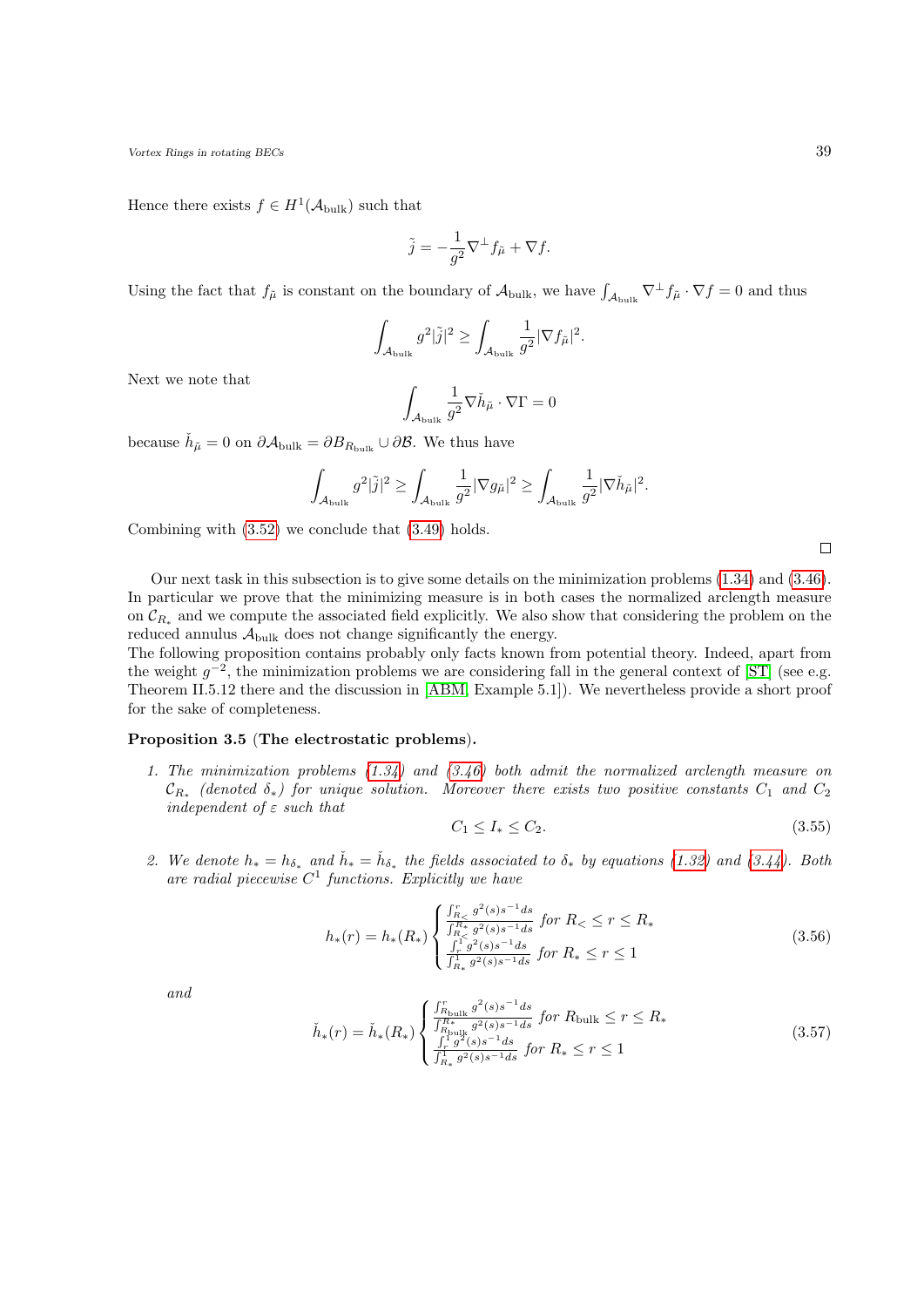where

<span id="page-39-1"></span>
$$
h_*(R_*) = I_* = \frac{\int_{R_<}^1 g^2(s) s^{-1} ds}{2\pi \left(\int_{R_<}^{R_*} g^2(s) s^{-1} ds\right) \left(\int_{R_*}^1 g^2(s) s^{-1} ds\right)}
$$
(3.58)

$$
\check{h}_*(R_*) = \check{I}_* = \frac{\int_{R_{\text{bulk}}}^1 g^2(s) s^{-1} ds}{2\pi \left( \int_{R_{\text{bulk}}}^{R_*} g^2(s) s^{-1} ds \right) \left( \int_{R_*}^1 g^2(s) s^{-1} ds \right)}.
$$
\n(3.59)

3. The following estimate holds :

<span id="page-39-2"></span>
$$
|I_* - \check{I}_*| \le C\Omega_1^{1/2}.\tag{3.60}
$$

*Proof.* The results for the problem  $(3.46)$  are exactly similar to those for  $(1.34)$ , we thus only prove the later.

Let us start with the general problem of minimizing  $I(\nu)$  over the set  $\mathcal{D}_E$  of Radon measures supported on  $E$ , a compact subset of  $A$ :

$$
I_E = \inf_{\nu \in \mathcal{D}_E, \int \nu = 1} I(\nu). \tag{3.61}
$$

The existence of a minimizer  $\nu_E$  to such a problem is classical (see e.g. [\[ST\]](#page-53-13)). We denote  $h_E$  the function associated to  $\nu_E$  by formula [\(1.32\)](#page-7-3). Next, computing the first variation of I, we observe that there holds, for any  $\nu \in \mathcal{D}_E$ 

$$
\int_{E} \nu h_E = \lambda_E \int_{E} \nu \tag{3.62}
$$

where  $\lambda_E$  is a Lagrange multiplier. We deduce that  $h_E$  is constant on E. Using the above equation and [\(1.32\)](#page-7-3) with  $\nu = \nu_E$  we see that

<span id="page-39-0"></span>
$$
h_{|E} = \lambda_E = \int_{\mathcal{A}} \frac{1}{g^2} |\nabla h_E|^2 = I_E.
$$
 (3.63)

We turn to the proof of Item 1. Let  $h_*$  be a solution to the minimization problem. Using [\(3.63\)](#page-39-0) and the definition of  $h_*$  we have

$$
\begin{cases}\n-\nabla(\frac{1}{g^2}\nabla h_*)=0 \text{ in } \mathcal{A}\cap B_{R_*} \\
h_*=0 \text{ on } \partial B_{R_<} \\
h_*=I_* \text{ on } \partial B_{R_*}.\n\end{cases}
$$

This implies that  $h_*$  is radial on  $A \cap B_{R_*}$ . A similar argument yields that  $h_*$  must be radial also on  $\mathcal{A}\setminus B_{R_*}$  and thus radial in  $\mathcal{A}$ . Then the associated minimizing measure  $\nu_{\mathcal{C}_{R_*}}$  is radial also. We conclude that  $\delta_*$  is the unique solution to the problem [\(1.34\)](#page-7-1). The bounds [\(3.55\)](#page-38-1) are proved by noting that, using [\(1.32\)](#page-7-3)

$$
I_* = \int_{\mathcal{A}} \frac{1}{g^2} |\nabla h_*|^2 = \sup_{\phi \in C_c^1(\mathcal{A})} \frac{\left| \int_{\mathcal{A}} \frac{1}{g^2} \nabla h_* \cdot \nabla \phi \right|^2}{\int_{\mathcal{A}} \frac{1}{g^2} |\nabla \phi|^2} = \frac{1}{4\pi^2 R_*^2} \sup_{\phi \in C_c^1(\mathcal{A})} \frac{\left| \int_{\mathcal{C}_{R_*}} \phi \right|^2}{\int_{\mathcal{A}} \frac{1}{g^2} |\nabla \phi|^2}.
$$

The upper bound follows because  $g^2 \leq C(\varepsilon |\log \varepsilon|)^{-1}$  on A whose thickness is of order  $\varepsilon |\log \varepsilon|$ . A small computation shows that the above supremum is bounded. The lower bound is proved via a trial function for the maximization problem. For example one can use the test function used in Remark [1.1,](#page-5-2) Item 2. Proving that the function defined in the right-hand side of [\(3.56\)](#page-38-2) and [\(3.58\)](#page-39-1) is a solution to [\(1.32\)](#page-7-3) with  $\nu = \delta_*$  is a straightforward computation. By uniqueness we deduce that it must be equal to  $h_*$ . Finally [\(3.60\)](#page-39-2) follows from the formulas [\(3.58\)](#page-39-1) and [\(3.59\)](#page-39-1) once one has noted that

$$
\int_{R_{\leq}}^{R_{\text{bulk}}} g^2(s) s^{-1} ds \leq C \frac{|R_{\text{bulk}} - R_{\leq}|}{\varepsilon |\log \varepsilon|} \leq C \Omega_1^{1/2}.
$$

 $\Box$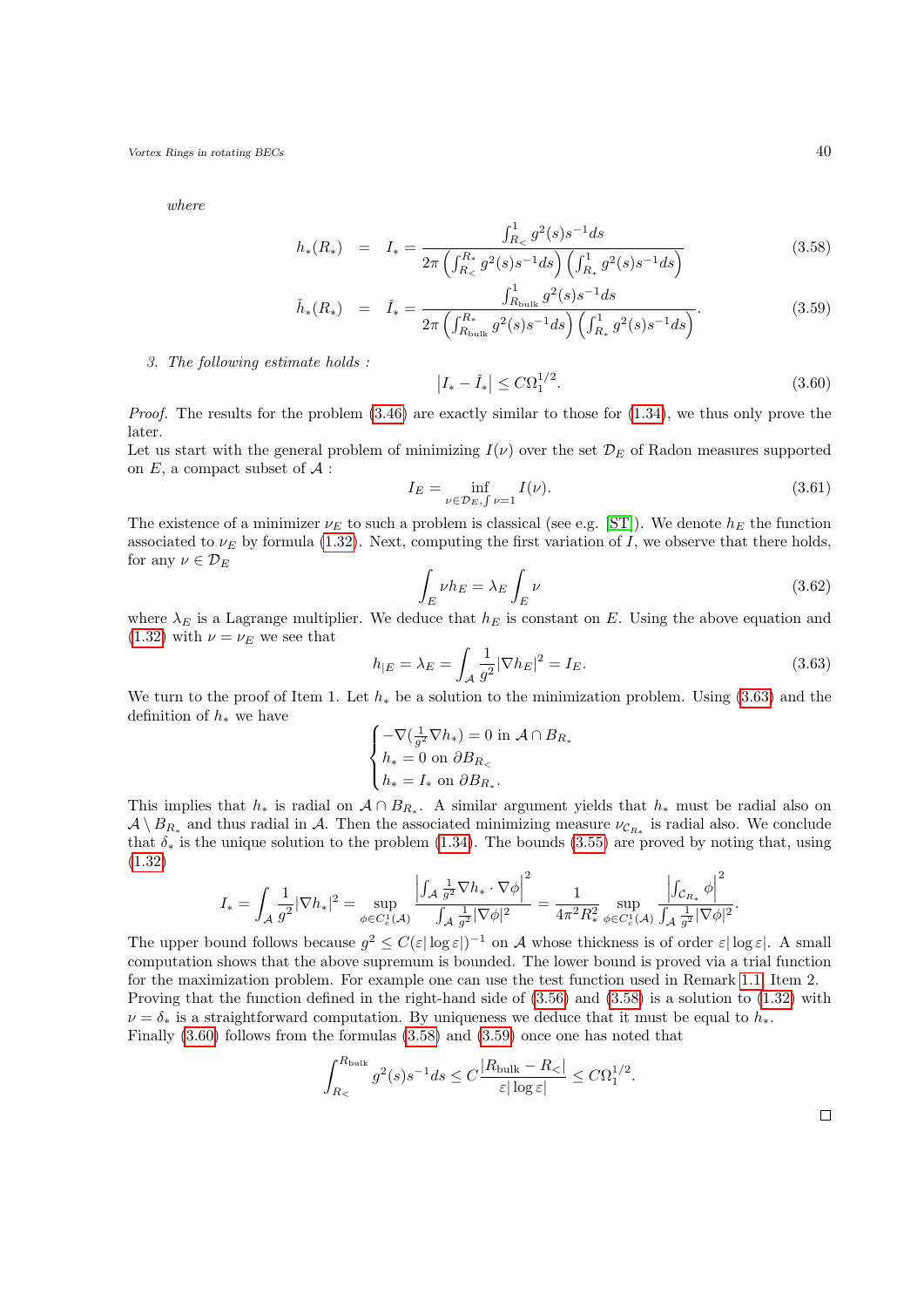### <span id="page-40-0"></span>3.3 Completion of the proofs of Propositions [3.1](#page-29-1) and [3.4](#page-34-0)

In what follows we denote

$$
D := 2\pi \sum_{j \in J_{\text{in}}} \chi_{\text{in}}(a_j) d_j \tag{3.64}
$$

and

<span id="page-40-5"></span>
$$
\mu_* := D\delta_*.\tag{3.65}
$$

We also decompose  $\tilde{\mu}$  as

$$
\tilde{\mu} = \mu_* + \check{\mu} = D\delta_* + \check{\mu}.\tag{3.66}
$$

It is useful to recall that from  $(3.41)$   $(3.42)$  and  $(3.43)$  we have

$$
D = 2\pi \left(1 - C\Omega_1^{1/2}\right) \sum_{j \in J_*} \chi_{\text{in}}(a_j) d_j \ge C \frac{\Omega_1}{\varepsilon}.
$$
 (3.67)

We are now ready to finish the

*Proof of Proposition [3.4.](#page-34-0)* Starting from Lemma [3.3](#page-37-0) there remains to evaluate  $\tilde{I}(\tilde{\mu})$ . The two main ingredients will be the Jacobian Estimate and the properties of  $\check{h}_*$  proved in Proposition [3.5.](#page-38-0) We have

<span id="page-40-1"></span>
$$
\check{I}(\tilde{\mu}) = \int_{\mathcal{A}_{\text{bulk}}} \frac{1}{g^2} |\nabla \check{h}_{\tilde{\mu}}|^2 = \int_{\mathcal{A}_{\text{bulk}}} \frac{1}{g^2} |\nabla \check{h}_{\mu_*}|^2 + 2 \int_{\mathcal{A}_{\text{bulk}}} \frac{1}{g^2} \nabla \check{h}_{\tilde{\mu}} \cdot \nabla \check{h}_{\mu_*} + \int_{\mathcal{A}_{\text{bulk}}} \frac{1}{g^2} |\nabla \check{h}_{\tilde{\mu}}|^2. \tag{3.68}
$$

<span id="page-40-6"></span>Now,

<span id="page-40-4"></span>
$$
\int_{\mathcal{A}_{\text{bulk}}} \frac{1}{g^2} |\nabla \check{h}_{\mu_*}|^2 = D^2 \check{I}(\delta_*) = D^2 I_*(1 + \mathcal{O}(\Omega_1^{1/2})) \tag{3.69}
$$

by definition and use of [\(3.60\)](#page-39-2). To obtain an appropriate lower bound it is thus sufficient to compute the second term in the right-hand side of [\(3.68\)](#page-40-1). Using [\(3.44\)](#page-36-4) and Proposition [3.5](#page-38-0) we have

$$
\int_{\mathcal{A}_{\text{bulk}}} \frac{1}{g^2} \nabla \check{h}_{\check{\mu}} \cdot \nabla \check{h}_{\mu_*} = \int_{\mathcal{A}_{\text{bulk}}} \check{h}_{\mu_*} \check{\mu} = D \left( \int_{\mathcal{A}_{\text{bulk}}} \check{h}_* \tilde{\mu} - D \int_{\mathcal{A}_{\text{bulk}}} \check{h}_* \delta_* \right) = D \left( \int_{\mathcal{A}_{\text{bulk}}} \check{h}_* \tilde{\mu} - D \check{h}_* (R_*) \right). \tag{3.70}
$$

We now compute from the definition  $(3.47)$  of  $\tilde{j}$ 

<span id="page-40-2"></span>
$$
\int_{\mathcal{A}_{\text{bulk}}} \check{h}_{*}\tilde{\mu} = -\int_{\mathcal{A}_{\text{bulk}}} \tilde{j} \cdot \nabla^{\perp} \check{h}_{*} = -\int_{GS_{\alpha}} (iu, \nabla u) \cdot \nabla^{\perp} (\chi_{\text{in}} \check{h}_{*}) - \int_{GS_{\alpha}} (iu, \nabla u) \cdot \nabla^{\perp} (\chi_{\text{out}} \check{h}_{*})
$$
\n
$$
+ \sum_{j \in J} \int_{B_{j} \cap \tilde{\mathcal{A}}} (iu, \nabla u) \cdot \nabla^{\perp} \check{h}_{*}
$$
\n
$$
= \int_{GS} \mu \chi_{\text{in}} \check{h}_{*} - \int_{GS_{\alpha}} (iu, \nabla u) \cdot \nabla^{\perp} (\chi_{\text{out}} \check{h}_{*}) + \sum_{j \in J} \int_{B_{j} \cap \mathcal{A}_{\text{bulk}}} (iu, \nabla u) \cdot \nabla^{\perp} \check{h}_{*}. \quad (3.71)
$$

Let us first show how to estimate the second term. The integral is actually located on  $\mathcal{A}_{\text{bulk}} \cap AS_{\alpha}$  (see the definitions of  $\chi_{\text{out}}$  and  $\check{h}_*$ ). Recalling that  $g^2 \geq C \varepsilon^{-1} |\log \varepsilon|^{-3}$  and  $|\nabla \chi_{\text{out}}| \leq C |\varepsilon| \log \varepsilon|^{-1}$  there we have

<span id="page-40-3"></span>
$$
\left| \int_{GS_{\alpha}} (iu, \nabla u) \cdot \nabla^{\perp} (\chi_{\text{out}} \check{h}_{*}) \right| \leq C \left( \frac{\|\check{h}_{*}\|_{L^{\infty}}}{\varepsilon |\log \varepsilon|} + \|\nabla \check{h}_{*}\|_{L^{\infty}} \right) \int_{AS_{\alpha} \cap \mathcal{A}_{\text{bulk}}} |u||\nabla u|
$$
  
\n
$$
\leq C |\log \varepsilon|^{2} \int_{AS_{\alpha}} g^{2} |u||\nabla u|
$$
  
\n
$$
\leq C |\log \varepsilon|^{2} \left( \eta \int_{AS_{\alpha}} g^{2} |u|^{2} + \frac{1}{\eta} \int_{AS_{\alpha}} g^{2} |\nabla u|^{2} \right) \qquad (3.72)
$$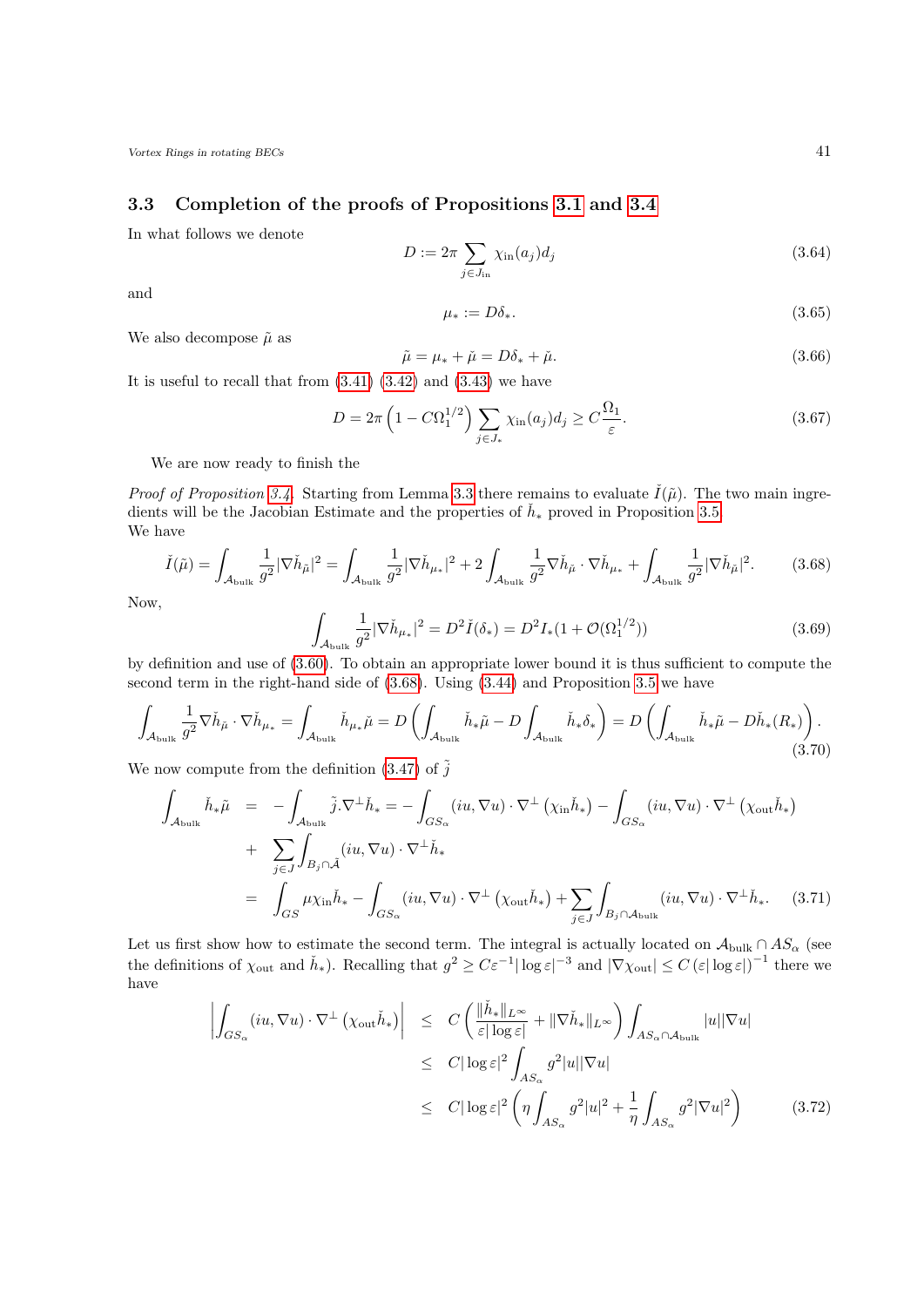where  $\eta$  is a parameter that we fix below and we have used the explicit formula [\(3.57\)](#page-38-3) for the bounds on  $\check{h}_*$  and  $|\nabla \check{h}_*|$ . We recall the basic estimates

$$
\int_{AS_{\alpha}} g^2 |\nabla u|^2 \le \frac{C}{\varepsilon^2}
$$

$$
\int g^2 |u|^2 \le C\varepsilon^{\alpha},
$$

and

$$
\int_{AS_{\alpha}} g^2 |u|^2 \leq C \varepsilon^{\alpha}
$$

coming respectively from [\(3.4\)](#page-30-1) and [\(3.15\)](#page-32-1). Choosing

$$
\eta = \varepsilon^{-1-\alpha/2}
$$

and using [\(3.27\)](#page-33-2) we obtain

<span id="page-41-0"></span>
$$
\left| \int_{GS_{\alpha}} (iu, \nabla u) \cdot \nabla^{\perp} \left( \chi_{\text{out}} \check{h}_{*} \right) \right| \leq C \frac{|\log \varepsilon|^{2}}{\varepsilon |\log \varepsilon|^{\tilde{\alpha}}}.
$$
\n(3.73)

For the third term in [\(3.71\)](#page-40-2) we use exactly the same kind of argument. We now use the smallness of the set covered by the vortex balls instead of the smallness of  $AS_{\alpha}$ . Indeed, using the division of A into  $N \propto (\varepsilon |\log \varepsilon|)^{-1}$  cells and Item 2 of Proposition [3.2](#page-31-0)

$$
|\bigcup_j B_j| \le C \sum_{n=1}^N |\bigcup_{j \in J} B_j \cap \mathcal{A}_n| \le C \sum_{n=1}^N \sum_{j, B_j \cap \mathcal{A}_n \ne \varnothing} \varrho_j^2 \le C \varepsilon |\log \varepsilon|^{-11}.
$$
 (3.74)

It follows that (recall that  $g^2|u|^2 \leq C(\varepsilon|\log \varepsilon|)^{-1}$ )

<span id="page-41-1"></span>
$$
\int_{\cup_j B_j} g^2 |u|^2 \le C |\log \varepsilon|^{-12}.
$$

Using this fact and arguing as in [\(3.72\)](#page-40-3) above we obtain

<span id="page-41-2"></span>
$$
\left| \sum_{j \in J} \int_{B_j} (iu, \nabla u) \cdot \nabla^{\perp} \check{h}_* \right| \le C \frac{1}{\varepsilon |\log \varepsilon|^4}.
$$
\n(3.75)

The first term in [\(3.71\)](#page-40-2) is estimated using the Jacobian Estimate : The function  $\chi_{in} \check{h}_{*}$  satisfies the assumptions of Proposition [3.3.](#page-31-1) In particular, its support is included in  $A_{\text{bulk}} \cap GS_{\alpha} \subset \tilde{A} \cap GS_{\alpha}$ . We thus have, using again [\(3.57\)](#page-38-3) to bound the gradient of  $\check{h}_*$  and [\(3.4\)](#page-30-1),

$$
\int_{GS_{\alpha}} \mu \chi_{\text{in}} \check{h}_* = 2\pi \sum_{j \in J_{\text{in}}} \chi_{\text{in}}(a_j) d_j \check{h}_*(a_j) + \mathcal{O}\left(\frac{1}{\varepsilon |\log \varepsilon|^3}\right). \tag{3.76}
$$

Provided  $\tilde{\alpha}$  is large enough (which we are free to decide) we thus finally have, inserting [\(3.73\)](#page-41-0), [\(3.75\)](#page-41-1) and [\(3.76\)](#page-41-2) in [\(3.71\)](#page-40-2)

$$
\int_{\mathcal{A}_{\text{bulk}}} \check{h}_{*}\tilde{\mu} = 2\pi \sum_{j \in J_{\text{in}}} \chi_{\text{in}}(a_{j}) d_{j} \check{h}_{*}(a_{j}) + \mathcal{O}\left(\frac{1}{\varepsilon |\log \varepsilon|^{3}}\right). \tag{3.77}
$$

Then, going back to [\(3.70\)](#page-40-4)

$$
\int_{\mathcal{A}_{\text{bulk}}} \frac{1}{g^2} \nabla \check{h}_{\check{\mu}} \cdot \nabla \check{h}_{\mu_*} = D \left( 2\pi \sum_{j \in J_{\text{in}}} \chi_{\text{in}}(a_j) d_j \left( \check{h}_*(a_j) - \check{h}_*(R_*) \right) \right) + \mathcal{O} \left( \frac{1}{\varepsilon |\log \varepsilon|^3} \right) \tag{3.78}
$$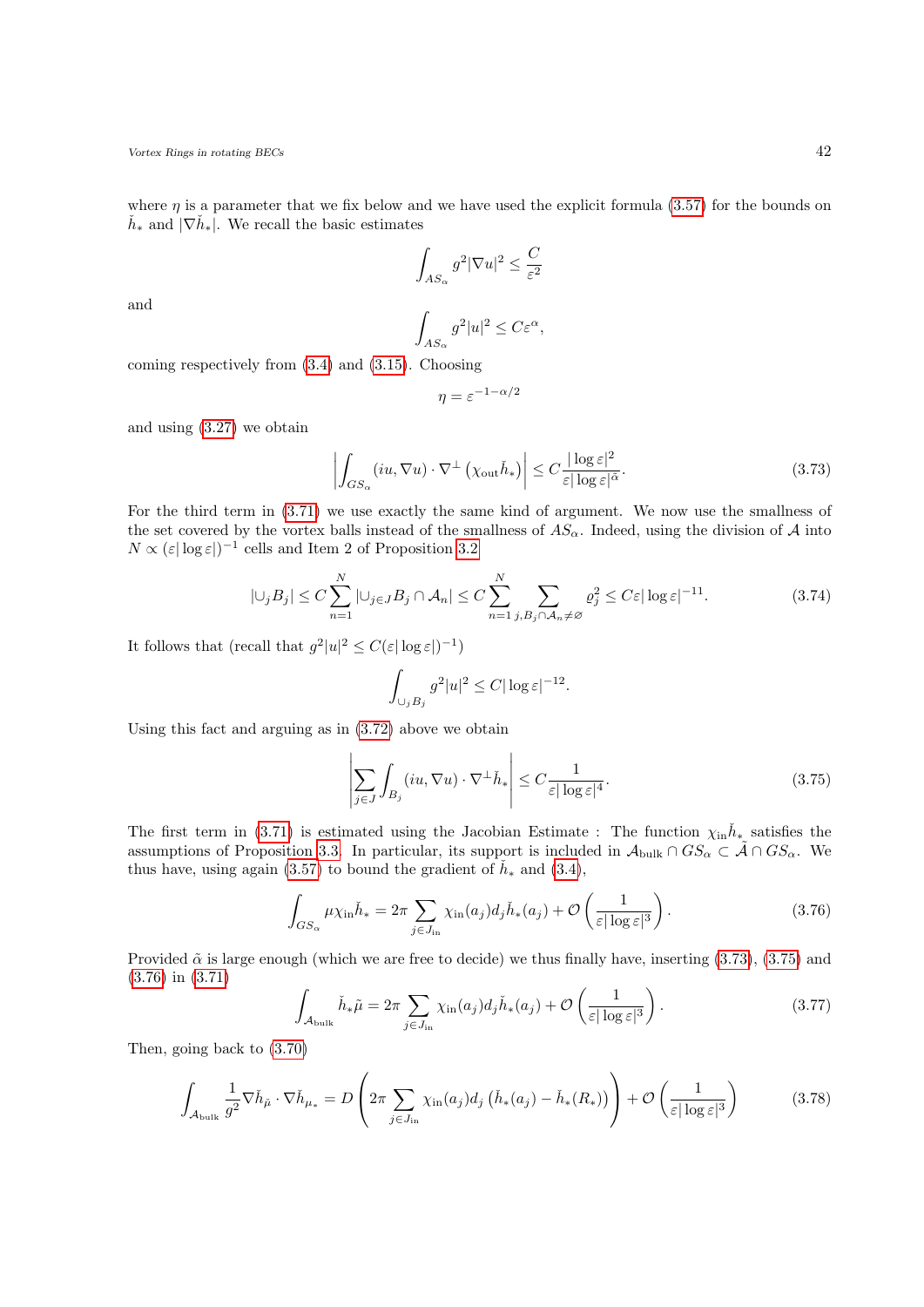On the other hand by definition of  $J_*$  and the explicit formula for  $\check{h}_*$ 

$$
\left|\check{h}_*(a_j) - \check{h}_*(R_*)\right| \leq C\Omega_1^{1/4} \text{ for any } j \in J_*.
$$

Recalling that  $\check{h}_*(R_*) = \max_{\mathcal{A}_{\text{bulk}}} \check{h}_*$  we have for any  $j \in J_-$ 

$$
d_j\left(\check{h}_*(a_j)-\check{h}_*(R_*)\right)\geq 0.
$$

Also, for any  $j \in J_+,$ 

$$
d_j\left(\check{h}_*(a_j) - \check{h}_*(R_*)\right) \ge -d_j\check{h}_*(R_*) \ge -Cd_j.
$$

It follows that

$$
\int_{\mathcal{A}_{\text{bulk}}} \frac{1}{g^2} \nabla \check{h}_{\check{\mu}} \cdot \nabla \check{h}_{\mu_*} \geq -CD \left( \Omega_1^{1/4} \sum_{j \in J_*} \chi_{\text{in}}(a_j) d_j + \sum_{j \in J_+} \chi_{\text{in}}(a_j) d_j \right) \geq -CD \left( D \Omega_1^{1/4} + \frac{1}{\varepsilon |\log \varepsilon|^3} \right) \tag{3.79}
$$

where we have used  $(3.67)$ . Going back to  $(3.68)$  and  $(3.69)$ , combining with  $(3.49)$  and  $(3.67)$ , the result is proved.  $\Box$ 

With the result of Proposition [3.4](#page-34-0) in hand it is an easy task to complete the

Proof of Proposition [3.1.](#page-29-1) Collecting [\(3.34\)](#page-34-2) and [\(3.39\)](#page-35-2) we have

<span id="page-42-0"></span>
$$
\mathcal{E}[u] \geq \left(2\pi \sum_{j \in J_*} \chi_{\text{in}}(a_j) d_j\right)^2 I_* \left(1 - C\Omega_1^{1/4}\right)
$$
  
+ 
$$
2\pi H(R_*)(1 + o(1)) \sum_{j \in J_*} \chi_{\text{in}}(a_j) d_j
$$
  
- 
$$
C \frac{\sum_{j \in J_*} \chi_{\text{in}}(a_j) d_j}{\varepsilon |\log \varepsilon^3|} - C \frac{|\log \varepsilon| \varepsilon^{\alpha}}{\varepsilon^2 \log |\log \varepsilon|}
$$
  

$$
\geq \left(2\pi \sum_{j \in J_*} \chi_{\text{in}}(a_j) d_j\right)^2 I_* \left(1 - C\Omega_1^{1/4}\right)
$$
  
+ 
$$
2\pi H(R_*)(1 + o(1)) \sum_{j \in J_*} \chi_{\text{in}}(a_j) d_j - C \frac{\log |\log \varepsilon|}{\varepsilon^2 |\log \varepsilon|^{1+\tilde{\alpha}}}.
$$
(3.80)

We have used [\(1.11\)](#page-3-2) and [\(3.27\)](#page-33-2) for the second inequality. There only remains to minimize the sum of the first two terms above with respect to  $2\pi \sum_{j\in J_*} \chi_{\text{in}}(a_j) d_j$  and use [\(1.10\)](#page-3-2) and [\(1.11\)](#page-3-2) to obtain

$$
\mathcal{E}[u] \ge -\frac{H(R_*)^2}{4I_*} (1 + o(1)) - C \frac{\log|\log \varepsilon|}{\varepsilon^2 |\log \varepsilon|^{1+\tilde{\alpha}}} \ge -\frac{H(R_*)^2}{4I_*} (1 + o(1)).\tag{3.81}
$$

The second inequality holds true because we choose  $\tilde{\alpha}$  large enough and  $H(R_*) \propto -\Omega_1^2 \varepsilon^{-2}$ . This concludes the proof of the second inequality in [\(3.2\)](#page-29-3).

 $\Box$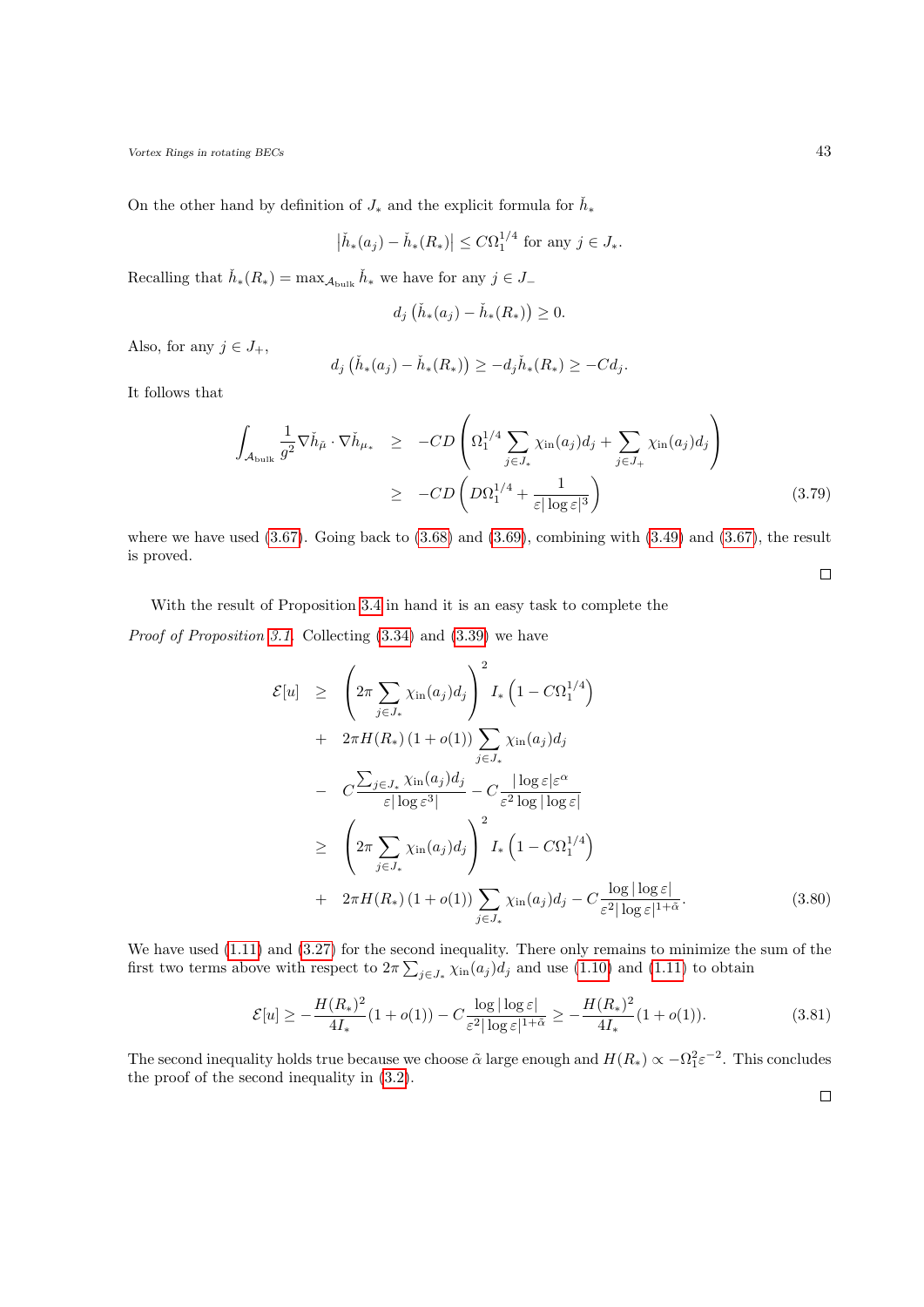## <span id="page-43-0"></span>4 Asymptotics for the vorticity

In this Section we provide the proof of Theorem [1.1.](#page-5-1) Actually, most of the ingredients are scattered in the preceding subsections. In particular it is rather straightforward from the proofs in Subsection 3.3 to deduce

<span id="page-43-3"></span>Proposition 4.1 (Asymptotics for the modified vorticity).

Let  $\tilde{\mu}$  be defined as in [\(3.48\)](#page-37-4). We have for any test function  $\phi \in C_c^1(\mathcal{A}_{\text{bulk}})$ 

$$
\left| \int_{\mathcal{A}_{\text{bulk}}} \tilde{\mu} \phi + \frac{H(R_*)}{2I_*} \int_{\mathcal{A}_{\text{bulk}}} \delta_* \phi \right| \ll \frac{\Omega_1}{\varepsilon} \left( \int_{\mathcal{A}_{\text{bulk}}} \frac{1}{g^2} |\nabla \phi|^2 \right)^{1/2} \tag{4.1}
$$

*Proof.* We first remark that, combining  $(2.2)$ ,  $(3.2)$  and  $(3.80)$ 

$$
-\frac{H(R_*)^2}{4I_*}(1+o(1)) \ge \left(2\pi \sum_{j \in J_*} \chi_{\text{in}}(a_j) d_j\right)^2 I_* (1+o(1)) + 2\pi H(R_*)(1+o(1)) \sum_{j \in J_*} \chi_{\text{in}}(a_j) d_j - o\left(\frac{\Omega_1}{\varepsilon^2}\right). \tag{4.2}
$$

<span id="page-43-1"></span>We deduce that

<span id="page-43-2"></span>
$$
2\pi \sum_{j \in J_*} \chi_{\text{in}}(a_j) d_j = -\frac{H(R_*)}{2I_*} (1 + o(1)) \tag{4.3}
$$

and thus, going back to [\(3.67\)](#page-40-5)

$$
D = -\frac{H(R_*)}{2I_*}(1 + o(1)).
$$
\n(4.4)

Next we note that, up to now, we have neglected one useful term in the proof of the lower bound, namely the third term in  $(3.68)$ . Keeping this term and using  $(4.3)$ , Equation  $(3.80)$  reads

$$
\mathcal{E}[u] \ge -\frac{H(R_*)^2}{4I_*} (1 + o(1)) + \int_{\mathcal{A}_{\text{bulk}}} \frac{1}{g^2} |\nabla \check{h}_{\check{\mu}}|^2 (1 + o(1)) - o\left(\frac{\Omega_1}{\varepsilon^2}\right). \tag{4.5}
$$

Thus (recall that  $\tilde{\mu} = \tilde{\mu} - D\delta_*$ ), using [\(2.2\)](#page-12-5) and the first inequality in [\(3.2\)](#page-29-3)

$$
\int_{\mathcal{A}_{\rm bulk}} \frac{1}{g^2} |\nabla \check{h}_{\check{\mu}}|^2 \ll \frac{\Omega_1^2}{\varepsilon^2}
$$

which implies the result via [\(3.44\)](#page-36-4) and [\(4.4\)](#page-43-2).

Recall that  $\tilde{\mu}$  is defined by neglecting the superfluid current in a region where no convenient lower bound to the energetic contribution of  $\mu$  is available and considering the vorticity associated to the remaining current. One can see this procedure as a regularization of  $\mu$ , because we actually neglect the regions where we expect the phase of u to be singular (therefore |u| to go to zero). Proposition [4.1](#page-43-3) states that, modulo this regularization, one can estimate the vorticity in the dual norm of  $\left(\int_A g^{-2} |\nabla \phi|^2\right)^{1/2}$ . This is the natural norm associated with the minimization problem [\(1.34\)](#page-7-1) defining the contribution of the vortices to the energy. Note that such a control is not exactly stronger than a control in  $(C_c^1(\mathcal{A}))^*$ norm because of the strong inhomogeneity of the weight  $g^{-2}$  (see Remark [1.1\)](#page-5-2). It would be stronger for example if  $g^2$  was a constant because of the embedding (in two dimensions) of  $H^{-1}$  in  $(C_c^1(\mathcal{A}))^*$ . The necessity to use the  $L^{\infty}$  norm of the gradient of the test function  $\phi$  to bound the left-hand side of

[\(1.28\)](#page-5-2) appears when approximating  $\mu$  by  $\tilde{\mu}$  in the proof below (that is when justifying [\(1.48\)](#page-10-2) rigorously). The main task in the proof below is to estimate the effect of the currents that we have neglected when defining  $\tilde{\mu}$ .

 $\Box$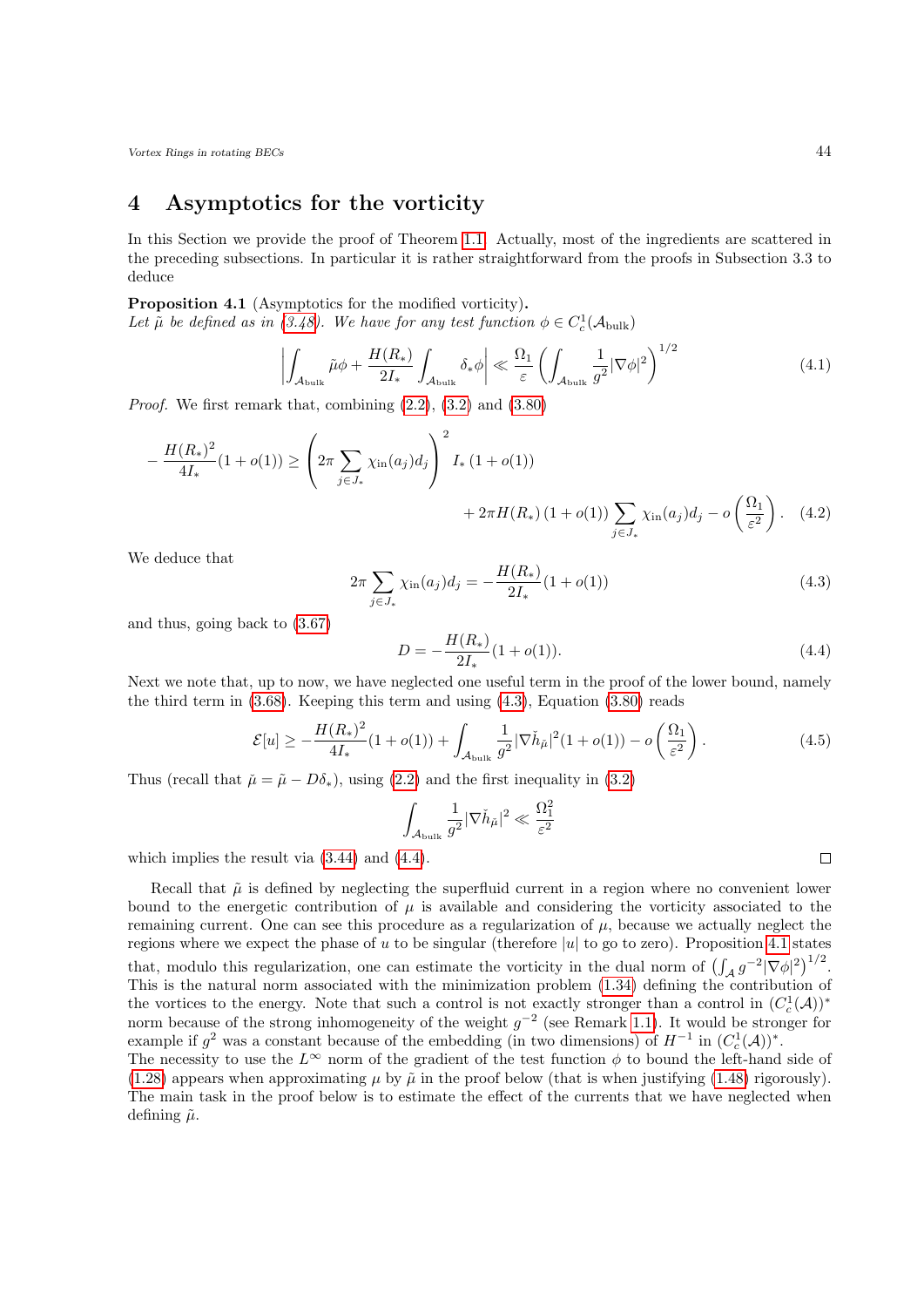*Proof of Theorem [1.1.](#page-5-1)* Let  $\phi \in C_c^1(\mathcal{A}_{\text{bulk}})$ . We compute

<span id="page-44-2"></span>
$$
\int_{\mathcal{A}} \mu \phi = - \int_{\mathcal{A}} (iu, \nabla u) \nabla^{\perp} (\chi_{\text{in}} \phi + \chi_{\text{out}} \phi)
$$
\n
$$
= - \int_{\mathcal{A}_{\text{bulk}} \setminus \cup_{j \in J} B_j} (iu, \nabla u) \nabla^{\perp} (\chi_{\text{in}} \phi) + \int_{\mathcal{A}_{\text{bulk}} \cap \cup_{j \in J} B_j} (iu, \nabla u) \nabla^{\perp} (\chi_{\text{in}} \phi)
$$
\n
$$
- \int_{\mathcal{A}} (iu, \nabla u) \nabla^{\perp} (\chi_{\text{out}} \phi). \tag{4.6}
$$

The first term is estimated using Proposition [4.1](#page-43-3) (note that  $\chi_{in} \xi_{in} \phi$  has its support included in  $\mathcal{A}_{bulk}$ ). By definition

$$
-\int_{\mathcal{A}_{\text{bulk}}\backslash BS_{\alpha}\backslash\bigcup_{j\in J}B_{j}}(iu,\nabla u)\nabla^{\perp}(\chi_{\text{in}}\phi) = \int_{\mathcal{A}_{\text{bulk}}}\tilde{\mu}\chi_{\text{in}}\phi = -\frac{H(R_{*})}{2I_{*}}\int_{\mathcal{A}}\delta_{*}\chi_{\text{in}}\phi + o\left(\frac{\Omega_{1}}{\varepsilon}\right)\left(\int_{\mathcal{A}}\frac{1}{g^{2}}|\nabla\phi|^{2}\right)^{1/2}
$$

$$
= -\frac{H(R_{*})}{2I_{*}}\int_{\mathcal{A}}\delta_{*}\phi + o\left(\frac{\Omega_{1}}{\varepsilon}\right)\left(\int_{\mathcal{A}}\frac{1}{g^{2}}|\nabla\phi|^{2}\right)^{1/2} + \mathcal{O}\left(N_{\alpha}^{B}\varepsilon|\log\varepsilon||\phi||_{L^{\infty}(\mathcal{A})}\frac{\Omega_{1}}{\varepsilon}\right)
$$

$$
= -\frac{H(R_{*})}{2I_{*}}\int_{\mathcal{A}_{\text{bulk}}}\phi + o\left(\frac{\Omega_{1}}{\varepsilon}\right)\left(\int_{\mathcal{A}}\frac{1}{g^{2}}|\nabla\phi|^{2}\right)^{1/2} + o\left(\Omega_{1}|\log\varepsilon||\nabla\phi||_{L^{\infty}(\mathcal{A})}\right). \quad (4.7)
$$

We have used the fact that  $\chi_{\text{in}} = 1$  on  $\mathcal{C}_{R_*} \cap PS_{\alpha}$ . To pass to the second line it is thus sufficient to note that the length of  $\mathcal{C}_{R_*} \setminus PS_{\alpha} = \mathcal{C}_{R_*} \cap AS_{\alpha}$  is of order  $N_{\alpha}^B \varepsilon |\log \varepsilon|$ . Also, we have

$$
\|\phi\|_{L^{\infty}(\mathcal{A})} \leq C\varepsilon |\log \varepsilon| \|\nabla \phi\|_{L^{\infty}(\mathcal{A})}
$$

because  $|\mathcal{A}| \propto \varepsilon |\log \varepsilon|$  and  $\phi$  vanishes on  $\partial \mathcal{A}$ . Recalling [\(3.8\)](#page-30-2) we obtain the third line of [\(4.7\)](#page-44-1). We now show that the other terms in  $(4.6)$  are remainders, arguing as when dealing with  $(3.71)$  in the proof of Proposition [3.4.](#page-34-0)

The second term in the right-hand side is estimated exactly as the sum of the second and the third term in [\(3.71\)](#page-40-2), using the small area of the region covered by the vortex balls. The result is

$$
\left| \int_{\mathcal{A}_{\text{bulk}} \cap_{j \in J} B_j} (iu, \nabla u) \nabla^{\perp} (\chi_{\text{in}} \phi) \right| \leq C |\log \varepsilon|^{-1} \|\nabla \phi\|_{L^{\infty}(\mathcal{A})}.
$$

Finally, the last term in [\(4.6\)](#page-44-2) is estimated exactly as in [\(3.72\)](#page-40-3), [\(3.73\)](#page-41-0). We obtain

$$
\left|\int_{\mathcal{A}} (iu, \nabla u) \nabla^{\perp} (\chi_{\text{out}} \phi)\right| \leq C \frac{|\log \varepsilon|^{3}}{|\log \varepsilon|^{\tilde{\alpha}}} \|\nabla \phi\|_{L^{\infty}}
$$

which concludes the proof, taking  $\tilde{\alpha}$  large enough.

<span id="page-44-1"></span> $\Box$ 

## <span id="page-44-0"></span>Appendix A : The Cost Function and the Vortex Energy

In this appendix we study the cost function [\(1.24\)](#page-5-0) and provide the proof of Lemma [3.2.](#page-35-0) It is convenient to define

$$
\omega^{\rm TF} := \frac{2}{\sqrt{\pi \varepsilon}}\tag{A.8}
$$

and study the related function

$$
H^{\rm TF}(r) := \frac{1}{2} |\log \varepsilon| \rho^{\rm TF}(r) + F^{\rm TF}(r),\tag{A.9}
$$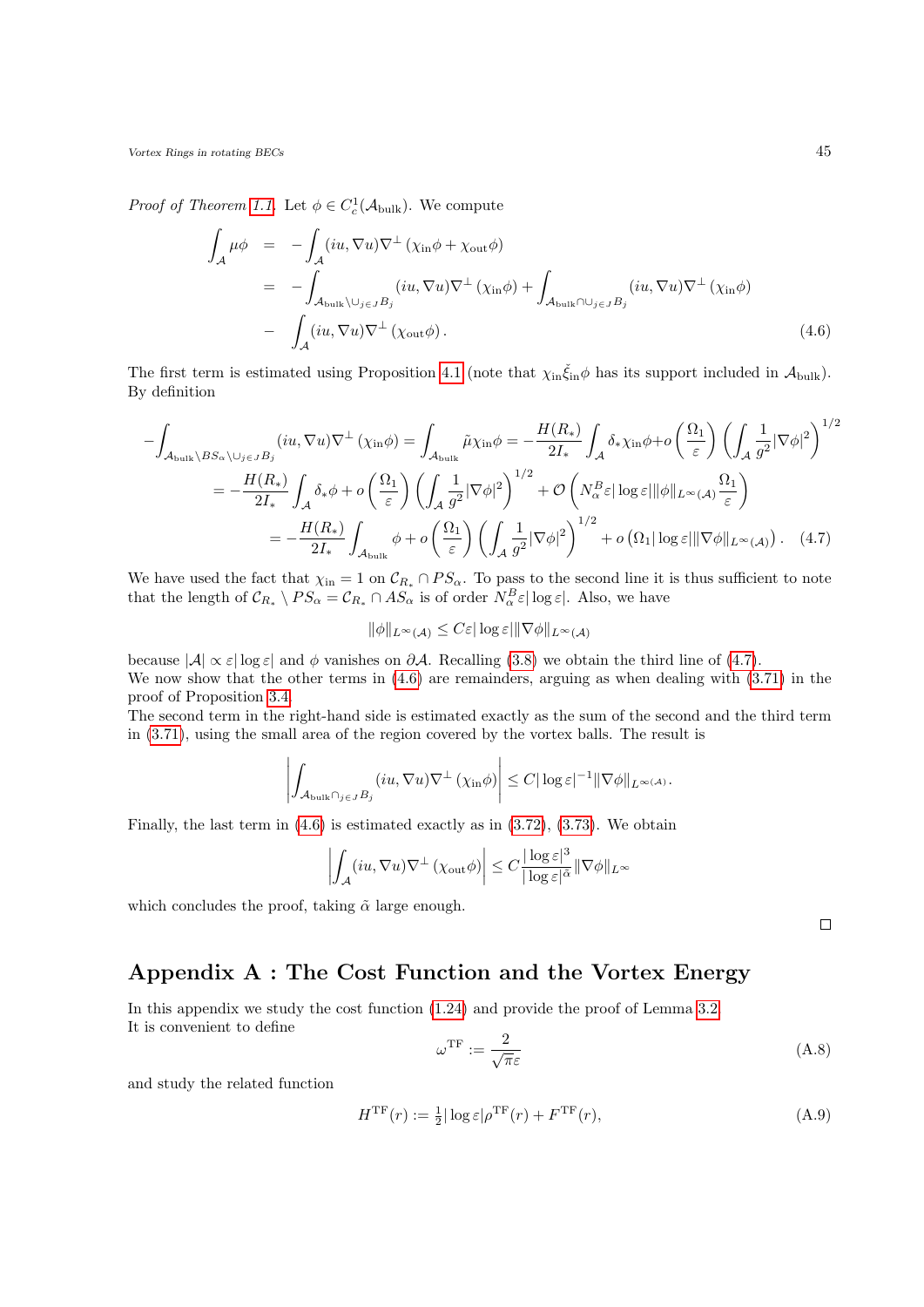where

$$
F^{\rm TF}(r) := \int_{R_{\rm h}}^r ds \, \vec{B}_{\omega^{\rm TF}}(r) \cdot \vec{e}_{\theta} \rho^{\rm TF}(r) = \frac{\varepsilon^2 \Omega^2}{2} \int_{R_{\rm h}}^r ds \, \left[ \Omega s - \left( [\Omega] - \omega^{\rm TF} \right) s^{-1} \right] (s^2 - R_{\rm h}^2). \tag{A.10}
$$

In order to investigate the behavior of the infimum of  $H<sup>TF</sup>$  inside the bulk, it is convenient to rescale the quantities and set

$$
z := \varepsilon \Omega(r^2 - R_h^2),\tag{A.11}
$$

so that z varies on a scale of order one, i.e., more precisely  $z \in [0, 2/\sqrt{\pi}]$ . With such a choice the gain function can be easily estimated:

$$
F^{\rm TF}(r) = \frac{\varepsilon^2 \Omega^2}{4} \int_0^{r^2 - R_h^2} dt \, t \left[ \Omega(t + R_h^2) - [\Omega] + \omega^{\rm TF} \right] \left( t + R_h^2 \right)^{-1} =
$$
  

$$
\frac{\varepsilon^2 \Omega^2}{4} \int_0^{r^2 - R_h^2} dt \, t \left( \Omega t - \frac{4}{3\sqrt{\pi}\varepsilon} + \mathcal{O}(1) \right) \left( 1 - \frac{2}{\sqrt{\pi}\varepsilon\Omega} + t \right)^{-1} =
$$
  

$$
\frac{1}{4\varepsilon} \int_0^z ds \, s \left( s - \frac{4}{3\sqrt{\pi}} + \mathcal{O}(\varepsilon) \right) \left( 1 - \frac{2}{\sqrt{\pi}\varepsilon\Omega} + \frac{s}{\varepsilon\Omega} \right)^{-1} =
$$
  

$$
\frac{1}{4\varepsilon} \int_0^z ds \, s \left( s - \frac{4}{3\sqrt{\pi}} \right) + \mathcal{O}(|\log \varepsilon|) = \frac{z^2}{12\varepsilon} \left( z - \frac{2}{\sqrt{\pi}} \right) + \mathcal{O}(|\log \varepsilon|), \quad \text{(A.12)}
$$

where we have used the approximation  $[1 - \mathcal{O}((\varepsilon \Omega)^{-1})]^{-1} = 1 + \mathcal{O}((\varepsilon \Omega)^{-1}).$ Applying the same rescaling to the energy cost function, we thus obtain

<span id="page-45-0"></span>
$$
H^{\rm TF}(r) := \frac{\tilde{H}^{\rm TF}(z)}{12\varepsilon},\tag{A.13}
$$

where (recall that  $\Omega = \left( (3\pi)^{-1} - \Omega_1 \right) \varepsilon^{-2} |\log \varepsilon|^{-1}$ )

$$
\tilde{H}^{\rm TF}(z) = z \left( \frac{1}{\pi} - 3\Omega_1 - z \left( \frac{2}{\sqrt{\pi}} - z \right) \right) - \mathcal{O}(\varepsilon |\log \varepsilon|). \tag{A.14}
$$

Let us denote, for  $z \in \left[0, \frac{2}{\sqrt{\pi}}\right]$ 

$$
k(z) := z\left(\frac{1}{\pi} - 3\Omega_1 - z\left(\frac{2}{\sqrt{\pi}} - z\right)\right). \tag{A.15}
$$

It is straightforward to see that this function takes two local maxima and two local minima in  $\left[0, \frac{2}{\sqrt{\pi}}\right]$ . The maxima are at 1 and at

$$
z_1 = \frac{2}{3\sqrt{\pi}} - \sqrt{\frac{1}{9\pi} + \Omega_1}.
$$

The minima are at  $z = 0$  with  $k(0) = 0$  and at

$$
z_2 = \frac{2}{3\sqrt{\pi}} + \sqrt{\frac{1}{9\pi} + \Omega_1}.
$$

Computing this minimum we obtain that  $k(z_2) < 0$  if and only if  $\Omega_1 > 0$ , thus  $k(z_2)$  is the absolute minimum in this regime. More precisely, for  $|\Omega_1| \ll 1$  we have

$$
k(z_2) = -\frac{3}{\sqrt{\pi}}\Omega_1 + \mathcal{O}(\Omega_1^2)
$$
\n(A.16)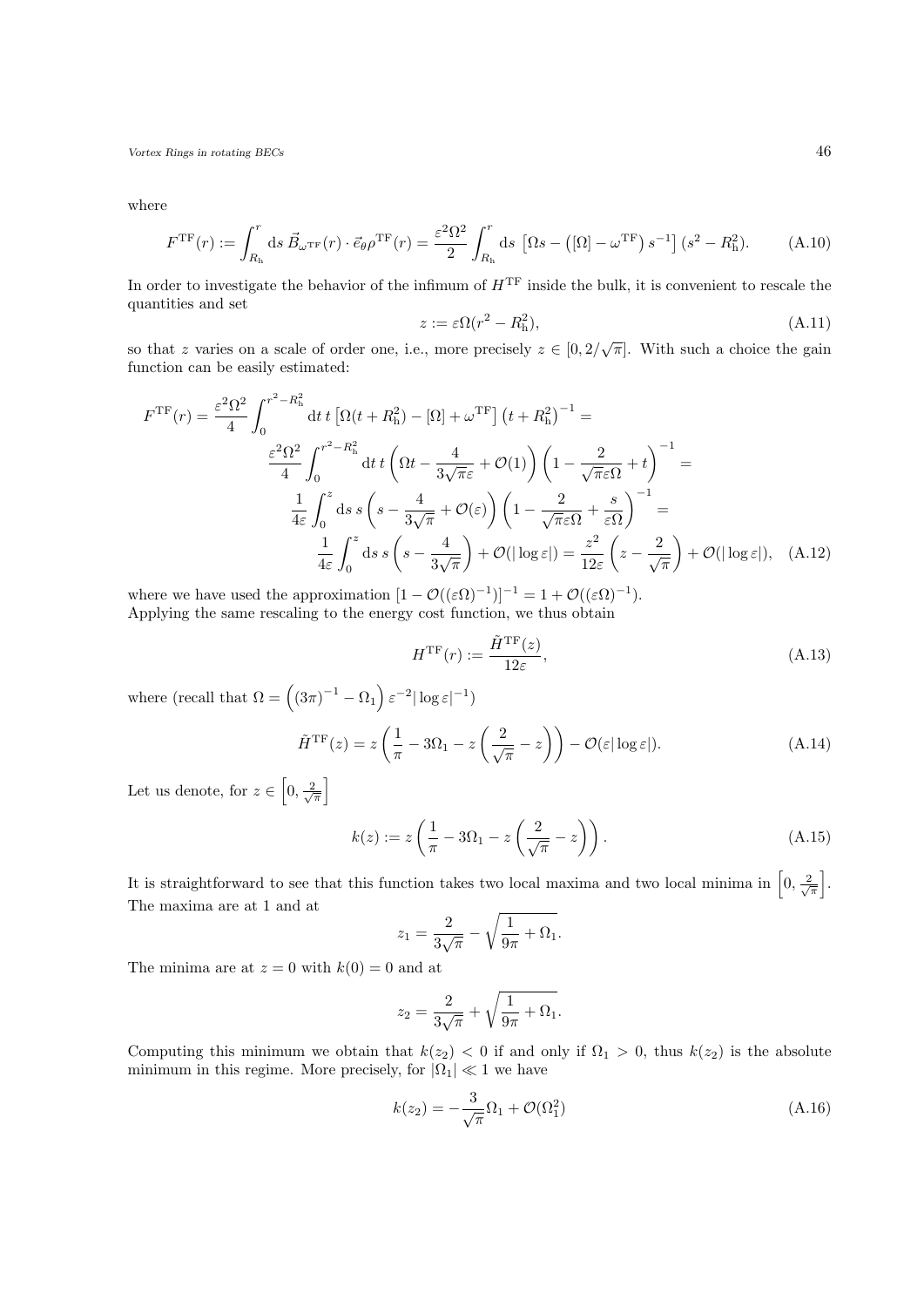and thus, defining  $R_* > 0$  by

<span id="page-46-0"></span>
$$
R_*^2 := R_h^2 + (\varepsilon \Omega)^{-1} z_2 \tag{A.17}
$$

we obtain, for  $(\varepsilon |\log \varepsilon|)^{1/2} \ll |\Omega_1| \ll 1$ 

$$
H^{\rm TF}(R_*) = -\frac{\Omega_1}{4\sqrt{\pi}\varepsilon} + \mathcal{O}\left(\frac{\Omega_1^2}{\varepsilon}\right). \tag{A.18}
$$

Also

$$
k''(z_2) = \frac{1}{3\sqrt{\pi}} + \mathcal{O}(\Omega_1)
$$

and

$$
k'(0) = \frac{1}{\pi} - \Omega_1.
$$

Recalling that  $k(z)$  increases from 0 to  $z_1$  and from  $z_2$  to 1 and decreases from  $z_1$  to  $z_2$ , we have for any z and an appropriate choice of constants  $k_1, k_2, k_3$  such that  $|z - z_2| > k_1 \Omega_1^{1/4}$  and  $|z| > k_2 C \Omega_1^{1/2}$ 

$$
k(z) > k_3 \Omega_1^{1/2}.
$$

<span id="page-46-2"></span>Collecting the preceding facts we have proved

### Proposition 0.2 (TF vortex energy).

Let  $\Omega$  be of the form

$$
\Omega = \frac{1}{3\pi\varepsilon^2 |\log\varepsilon|} - \frac{\Omega_1}{\varepsilon^2 |\log\varepsilon|} \tag{A.19}
$$

with  $(\varepsilon |\log \varepsilon|)^{1/2} \ll \Omega_1 \ll 1$ . Let  $\vec{r} \in \mathcal{A}^{\mathrm{TF}}$ . We have

$$
H^{\rm TF}(r) \quad \geq \quad -\frac{\Omega_1}{4\sqrt{\pi}\varepsilon} + \mathcal{O}\left(\frac{\Omega_1^2}{\varepsilon}\right) \tag{A.20}
$$

<span id="page-46-4"></span>
$$
H^{\rm TF}(r) \ge C \frac{\Omega_1^{1/2}}{\varepsilon} \text{ if } r \ge R_h + C\varepsilon |\log \varepsilon|\Omega_1^{1/2} \text{ and } |r - R_*| \ge C\varepsilon |\log \varepsilon|\Omega_1^{1/4} \tag{A.21}
$$

We now compare the cost TF function  $H<sup>TF</sup>$  to the original function appearing in our analysis, H. The following result is a part of the proof of Proposition A.2 in [\[CRY\]](#page-52-7) and is sufficient for our purpose.

### <span id="page-46-3"></span>Proposition 0.3 (Comparison of the cost functions).

Let  $\omega$  and  $g = g_{A,\omega}$  be defined as in Proposition [1.1.](#page-4-3) Let  $\Omega$  be as above and H be the cost function defined in [\(1.24\)](#page-5-0). For any  $\vec{r} \in \tilde{A}$  (see definition [\(3.9\)](#page-31-2)) there holds

$$
\left|g^2(r) - \rho^{\mathrm{TF}}(r)\right| \leq \frac{C|\log \varepsilon|^{5/2}}{\varepsilon^{1/2}} \tag{A.22}
$$

<span id="page-46-1"></span>
$$
\left| F(r) - F^{\rm TF}(r) \right| \leq \frac{C}{\varepsilon |\log \varepsilon|} \tag{A.23}
$$

(A.24)

<span id="page-46-5"></span>and thus

$$
\left|H(r) - H^{\rm TF}(r)\right| \le \frac{C}{\varepsilon |\log \varepsilon|}.\tag{A.25}
$$

We are now equipped to present the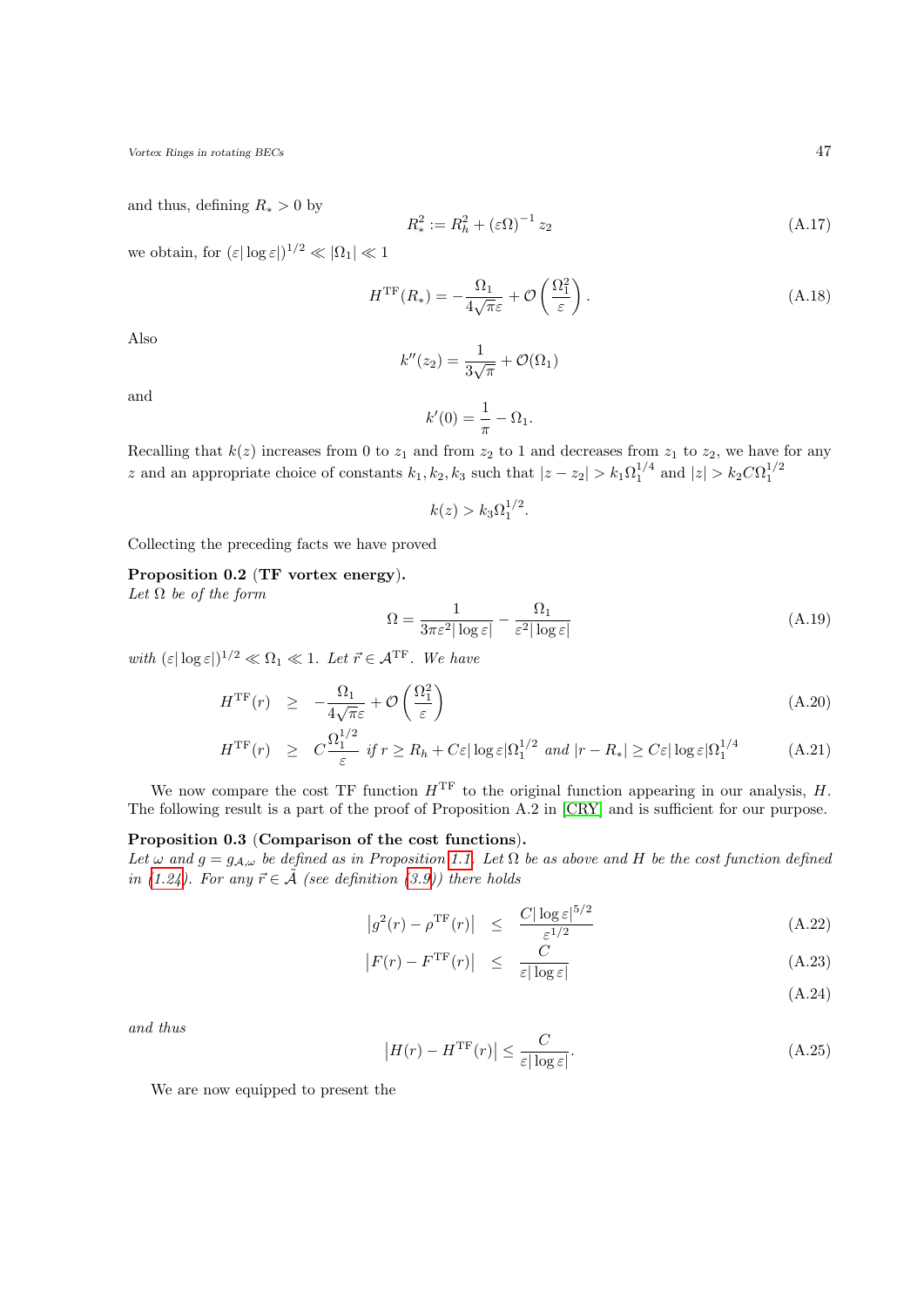<span id="page-47-2"></span>*Proof of Lemma [3.2.](#page-35-0)* The proof of  $(3.35)$  is based on a simple estimate from  $[CRY, Lemma 4.1]$  that we recall

$$
|F(r)| \le C \min\left(\frac{|r - R_{<}|}{\varepsilon} g^2(r), 1 + \frac{C|r - 1|}{\varepsilon^2 |\log \varepsilon|}\right). \tag{A.26}
$$

We then write

$$
|d_j|\frac{1}{2}g^2(a_j)\left|\log\varepsilon\right|\left(1-C\frac{\log|\log\varepsilon|}{|\log\varepsilon|}\right)+d_j\xi_{\rm in}(a_j)F(a_j)\geq C|d_j|\left(g^2(a_j)\left|\log\varepsilon\right|\left(1-C\frac{\log|\log\varepsilon|}{|\log\varepsilon|}\right)-|F(a_j)|\right).
$$

On the other hand, we have from the definition [\(3.30\)](#page-34-3)

$$
||a_j| - R_<| \le C\varepsilon |\log \varepsilon |\Omega_1^{1/2} \ll \varepsilon |\log \varepsilon|
$$

for any  $j \in J_{\text{out}}$ . The result [\(3.35\)](#page-35-4) follows using [\(A.26\)](#page-47-2). We turn to the energetic cost of the vortices in  $J_{\text{in}}$ . First we deduce from [\(A.23\)](#page-46-1) that

$$
F(a_j) = FTF(a_j) + \mathcal{O}\left(\frac{1}{\varepsilon |\log \varepsilon|}\right)
$$

for any  $j \in J_{\text{in}}$ . It is then straightforward (recall that  $\Omega_1 \gg \log |\log \varepsilon|$  log  $\varepsilon^{-1}$ ) from the computation [\(A.12\)](#page-45-0) to obtain

$$
F(a_j) < -C \frac{\Omega_1^{1/2}}{\varepsilon} < 0
$$

for any  $j \in J_{\text{in}}$  such that  $|a_j| \leq 1 - \varepsilon |\log \varepsilon|^{1/2}$ . On the other hand, if  $|a_j| \geq 1 - \varepsilon |\log \varepsilon|^{1/2}$ ,  $g^2(a_j) \geq$  $C(\varepsilon|\log \varepsilon|)^{-1}$  and thus, using  $(A.26)$ 

$$
|F(a_j)| \ll g^2(a_j).
$$

We deduce that for any  $j \in J$ <sub>−</sub>

$$
\frac{1}{2}g^{2}(a_{j}) \left| \log \varepsilon \right| |d_{j}| + d_{j} \xi_{\text{in}}(a_{j}) F(a_{j}) \geq C |d_{j}| g^{2}(a_{j}) \geq C |d_{j}| \frac{\Omega_{1}^{1/2}}{\varepsilon}
$$

using [\(A.22\)](#page-46-1). On the other hand, if  $j \in J_+$ 

$$
\frac{1}{2}g^2(a_j)\left|\log\varepsilon\right||d_j| + d_j\xi_{\rm in}(a_j)F(a_j) = |d_j|\left(\frac{1}{2}g^2(a_j)\left|\log\varepsilon\right| + \xi_{\rm in}(a_j)F(a_j)\right)
$$

and thus [\(3.37\)](#page-35-5) follows from Propositions [0.2](#page-46-2) and [0.3](#page-46-3) in the case where  $j \in J_+$ . We also use  $\xi_{\text{in}} \leq 1$ . There remains to show that [\(3.36\)](#page-35-6) holds when  $j \in J_*$ , which is a consequence of [\(A.20\)](#page-46-4) and [\(A.25\)](#page-46-5) once one has recalled that  $\xi_{\text{in}}(a_j) = 1$  for any  $j \in J_*$ .  $\Box$ 

## <span id="page-47-0"></span>Appendix B : Summary of Notation

### <span id="page-47-1"></span>Radii and Annuli

The first annulus we defined is  $\mathcal{A}^{\mathrm{TF}}$  :

$$
\mathcal{A}^{\mathrm{TF}} = \{R_{\mathrm{h}} \le r \le 1\}, \quad R_{\mathrm{h}} = \sqrt{1 - \frac{2}{\sqrt{\pi}\varepsilon\Omega}}.\tag{B.1}
$$

The annulus where most of the analysis is actually performed is

$$
\mathcal{A} := \{ \vec{r} : R_{<} \le r \le 1 \}, \quad R_{<} = R_{\rm h} + \varepsilon |\log \varepsilon|^{-1}.
$$
\n(B.2)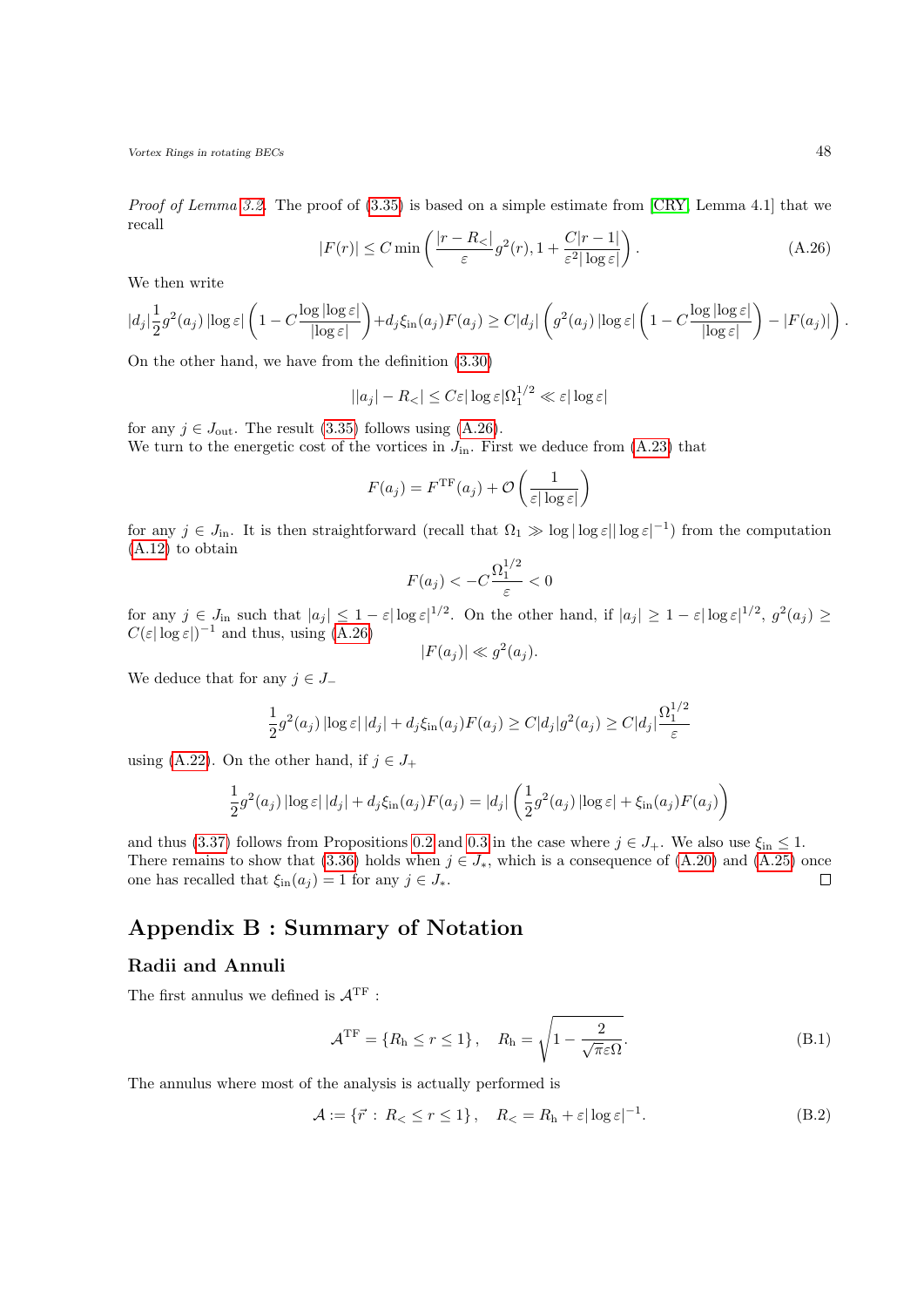We then used the notation  $A_{\text{bulk}}$  for the annulus where we could prove the vorticity asymptotics

$$
\mathcal{A}_{\text{bulk}} := \{ \vec{r} \mid R_{\text{bulk}} \le r \le 1 \}, \quad R_{\text{bulk}} := R_h + \varepsilon |\log \varepsilon| \Omega_1^{1/2}.
$$
 (B.3)

In the proof of the upper bound, we needed to define a boundary layer by using, for a large integer  $n$ ,

$$
\tilde{R} = R_{\lt} + \varepsilon^n. \tag{B.4}
$$

 $\frac{1}{2}$ 

We also introduced a density functional with a jump discontinuity at

$$
\bar{R} := R_h + \varepsilon^{5/6}.\tag{B.5}
$$

For the lower bound we used another reduced annulus where the density  $g^2$  satisfies a suitable lower bound

$$
\tilde{\mathcal{A}} := \{ \vec{r} : R_{> \le r \le 1} \}, \quad R_{>} := R_{\rm h} + \varepsilon |\log \varepsilon|^{-1}.
$$
\n(B.6)

The construction of a radial partition of unity required the radii

$$
R_{\text{cut}}^+ := 1 - \varepsilon |\log \varepsilon|^{-1}, \tag{B.7}
$$

$$
R_{\text{cut}}^{-} := R_{>} + \varepsilon |\log \varepsilon|^{-1}.
$$
\n(B.8)

And there was the radii defining where the vortices gathered, satisfying

$$
R_* = \sqrt{R_h^2 + (\varepsilon \Omega)^{-1} \left(\frac{1}{\sqrt{\pi}} + \mathcal{O}(\Omega_1)\right)}.
$$
\n(B.9)

We recall that

$$
R_{\rm <} < \tilde{R} < R_{\rm h} < \bar{R} < R_{\rm >} < R_{\rm bulk} < R_{\rm cut} < R_{\rm *} < R_{\rm cut}^+ < 1.
$$

All radii defined above are relatively close to  $R_h$ , except  $R_{\text{cut}}^-$  which is relatively close to 1 and  $R_*$ . By relatively close we mean that the distance is much smaller than the size of  $A<sup>TF</sup>$ , that is of order  $(\varepsilon |\log \varepsilon|)^{-1}.$ 

### <span id="page-48-0"></span>Cut-offs, Partitions of Unity

The construction of the trial function uses cut-offs around the vortex cores to compensate the phase singularity

$$
\xi_{i,j} := \begin{cases} 0 \text{ in } B(p_{i,j}, t) \\ 1 \text{ in } \mathcal{A} \setminus B(p_{i,j}, 2t) \end{cases}
$$
 (B.10)

and a cut-off near the inner boundary of A to ensure that the trial function is indeed in  $H^1(\mathcal{B})$ 

$$
\xi_{\rm BL}(\vec{r}) = \begin{cases} 1 \text{ if } r \ge \tilde{R} \\ 1 + \frac{r - R_{\le}}{\tilde{R} - R_{<}} \text{ if } r \le \tilde{R}. \end{cases}
$$
(B.11)

These two types of cut-offs are combined in

$$
\xi = \xi_{\rm BL} \prod_{i,j} \xi_{i,j}.
$$
 (B.12)

It was important to note that

$$
|\nabla \xi_{i,j}| \leq \frac{C}{t} \text{ in } B(p_{i,j}, 2t) \setminus B(p_{i,j}, t). \tag{B.13}
$$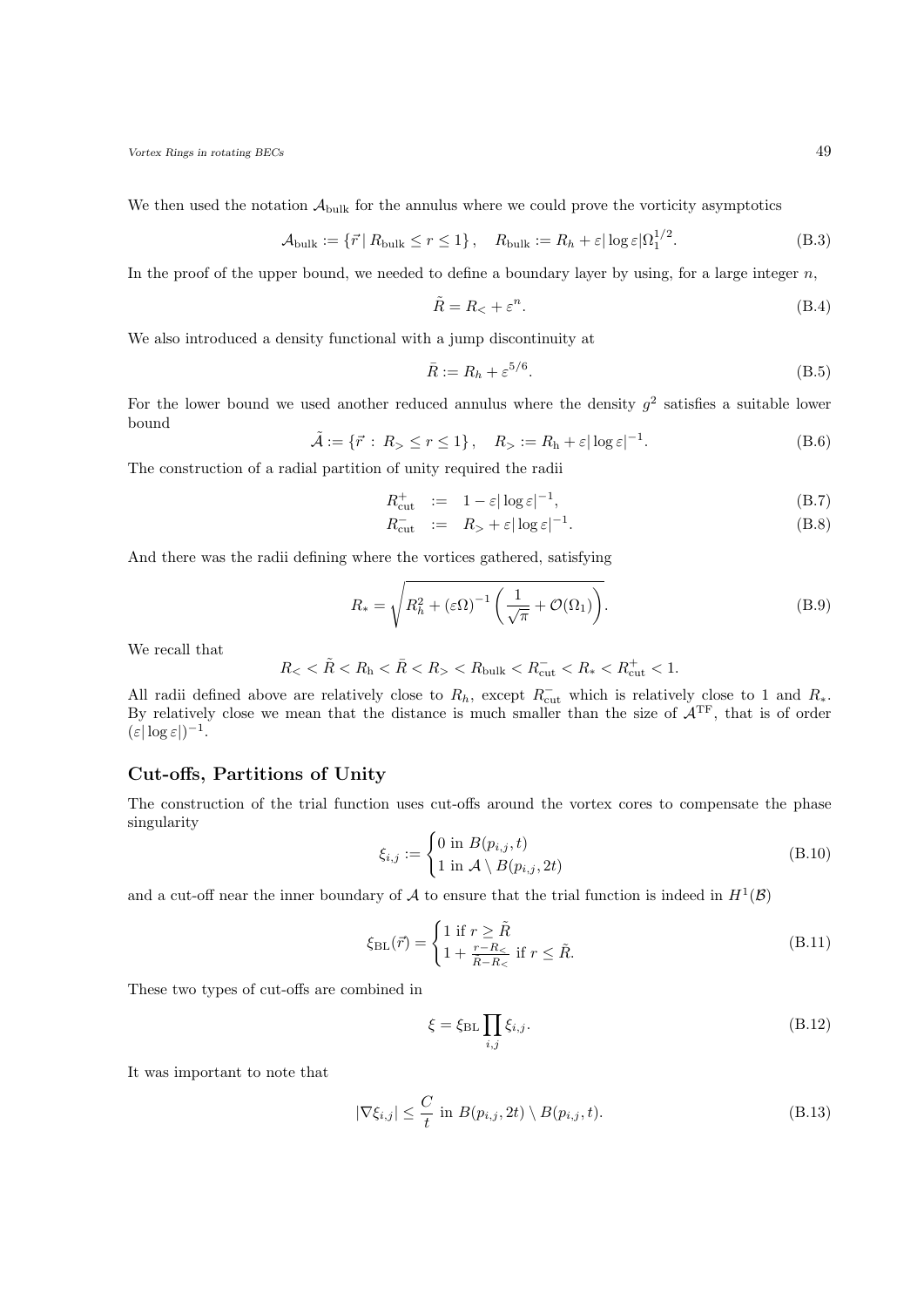The lower bound used an azimuthal partition of unity (see Defintions [3.1](#page-30-3) and [3.2\)](#page-31-3)

$$
\chi_l^U := 1 \text{ on } UPS_\alpha^l,
$$
  
\n
$$
\chi_l^U := 0 \text{ on } PS_\alpha^m, \forall m \in \{1, ..., M\}, \text{ and on } UPS_\alpha^{l'}, \forall l' \neq l,
$$
  
\n
$$
\chi_m^P := 1 \text{ on } PS_\alpha^m,
$$
  
\n
$$
\chi_m^P := 0 \text{ on } UPS_\alpha^l, \forall l \in \{1, ..., L\}, \text{ and on } PS_\alpha^{m'}, \forall m' \neq m,
$$
  
\n
$$
\sum_m \chi_m^P + \sum_l \chi_l^U = 1 \text{ on } \mathcal{A}.
$$
  
\n(B.14)

We shortened the notation to

$$
\chi_{\text{in}} := \sum_{m=1}^{M} \chi_m^{\text{P}}, \quad \chi_{\text{out}} := \sum_{l=1}^{L} \chi_l^{\text{U}}
$$
\n(B.15)

and it was crucial to remark that

$$
\left|\nabla\chi_{l}^{\text{U}}\right| \leq \frac{C}{\varepsilon|\log\varepsilon|}, \qquad \left|\nabla\chi_{m}^{\text{P}}\right| \leq \frac{C}{\varepsilon|\log\varepsilon|}. \tag{B.16}
$$

A radial partition of unity was also used

$$
\xi_{\text{in}}(r) := 1 \text{ for } R_{\text{cut}}^{-} \le r \le R_{\text{cut}}^{+},
$$
\n
$$
\xi_{\text{in}}(r) := 0 \text{ for } R_{<} \le r \le R_{>} \text{ and for } r = 1,
$$
\n
$$
\xi_{\text{out}}(r) := 1 \text{ for } R_{<} \le r \le R_{>},
$$
\n
$$
\xi_{\text{out}}(r) := 0 \text{ for } R_{\text{cut}}^{-} \le r \le R_{\text{cut}}^{+},
$$
\n
$$
\xi_{\text{in}} + \xi_{\text{out}} = 1 \text{ on } \mathcal{A}
$$
\n(B.17)

where we imposed

$$
|\nabla \xi_{\rm in}| \le \frac{C|\log \varepsilon|}{\varepsilon}, \qquad |\nabla \xi_{\rm out}| \le \frac{C|\log \varepsilon|}{\varepsilon}.
$$
 (B.18)

All these cut-offs and partitions of unity are positive and bounded above by 1.

### <span id="page-49-0"></span>Functionals and Energies

Apart from the original GP energy we worked with

$$
\mathcal{E}^{\rm TF}[\rho] = \int_{\mathcal{B}} -\Omega^2 r^2 \rho + \varepsilon^{-2} \rho^2. \tag{B.19}
$$

that was to be minimized amongst positive and normalized in  $L^1(\mathcal{B})$  densities  $\rho$ . The minimization yields a ground state

$$
\rho^{\rm TF}(r) = \frac{1}{2} \left[ \varepsilon^2 \mu^{\rm TF} + \varepsilon^2 \Omega^2 r^2 \right]_+ = \frac{\varepsilon^2 \Omega^2}{2} \left[ r^2 - R_{\rm h}^2 \right]_+, \tag{B.20}
$$

and a ground state energy

$$
E^{\rm TF} = -\Omega^2 \left( 1 - \frac{4}{3\sqrt{\pi}\varepsilon\Omega} \right). \tag{B.21}
$$

For any  $a \in \mathbb{Z}$  there was a giant vortex functional

$$
\hat{\mathcal{E}}_{\mathcal{A},a}^{\text{GP}}[\phi] := \mathcal{E}_{\mathcal{A}}^{\text{GP}}[\phi e^{i([\Omega]-a)\theta}] = \int_{\mathcal{A}} |\nabla \phi|^2 + \frac{1}{\varepsilon^2} |\phi|^4 + \left( \frac{([\Omega]-a)^2}{r^2} - 2\Omega\left([\Omega]-a\right) \right) |\phi|^2 \tag{B.22}
$$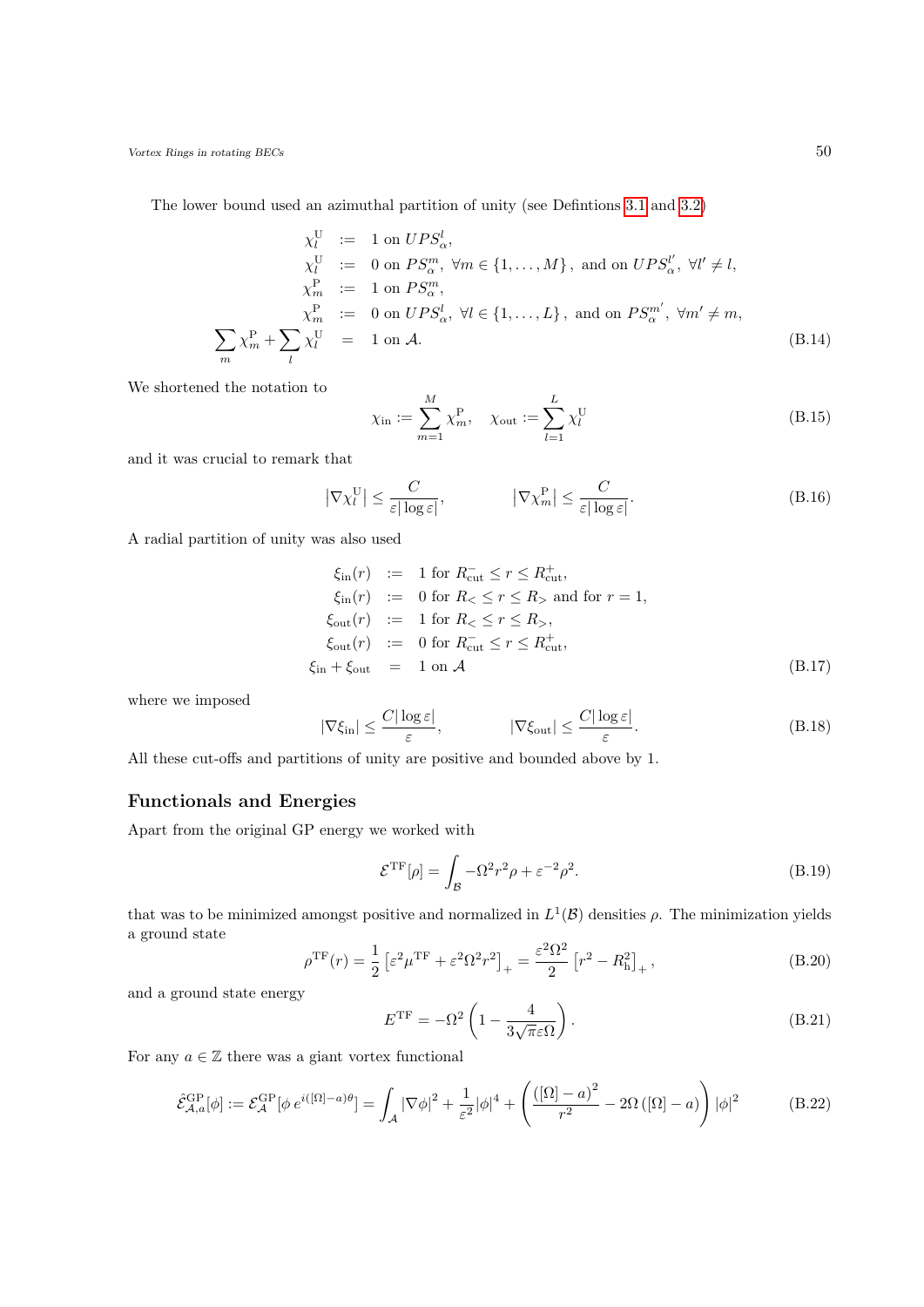defined for real-valued functions  $\phi$ . Associated to  $\hat{\mathcal{E}}_{\mathcal{A},a}^{\text{GP}}$  are a ground state  $g_{\mathcal{A},a}$  and a ground state energy  $\hat{E}^{\rm GP}_{\mathcal{A},a}$  that we minimized with respect to  $a$ :

$$
\hat{E}_{\mathcal{A},\omega}^{\text{GP}} = \min_{a \in \mathbb{Z}} \hat{E}_{\mathcal{A},a}^{\text{GP}}.
$$
\n(B.23)

The matter density that we used most often was  $g^2$ , which was a short-hand notation for  $g_{\mathcal{A},\omega}$ :

$$
g = g_{A,\omega}.\tag{B.24}
$$

The following reduced energy was central in the analysis :

$$
\mathcal{E}[v] := \int_{\mathcal{A}} g^2 |\nabla v|^2 - g^2 \vec{B} \cdot (iv, \nabla v) + \frac{g^4}{\varepsilon^2} (1 - |v|^2)^2.
$$
 (B.25)

The vector potential in there is

$$
\vec{B}(r) := B(r)\vec{e}_{\theta} = [([\Omega] - \omega) r^{-1} - \Omega r] \vec{e}_{\theta}.
$$
\n(B.26)

Finally, two energy functionals whose arguments are Radon measures with support in A have been used. For such a measure  $\nu$  we defined  $h_{\nu}$  by requiring

$$
\begin{cases}\n-\nabla \left(\frac{1}{g^2} \nabla h_{\nu}\right) = \nu \text{ in } \mathcal{A} \\
h_{\nu} = 0 \text{ on } \partial \mathcal{A}.\n\end{cases}
$$
\n(B.27)

The first energy functional was then

$$
I(\nu) := \int_{\mathcal{A}} \frac{1}{g^2} \left| \nabla h_{\nu} \right|^2 \tag{B.28}
$$

and the associated variational problem was

$$
I_* := \inf_{\nu \in \mathcal{D}_*, \int \nu = 1} I(\nu) = I(\delta_*)
$$
 (B.29)

where the infimum is taken over the set  $\mathcal{D}_*$  of positive Radon measures with support on the circle  $\mathcal{C}_{R_*}$  of radius  $R_*$ .

The renormalized energy appearing in the analysis was (see below where the definition of  $H$  is recalled)

$$
-\frac{H(R_*)^2}{4I_*} = \inf_{\nu \in \mathcal{D}_*} \left( \int_{\mathcal{A}} \frac{1}{g^2} \left| \nabla h_{\nu} \right|^2 + H(R_*) \int_{\mathcal{A}} \nu \right). \tag{B.30}
$$

In the proof of the lower bound we had to introduce a modified electrostatic problem

$$
\check{I}(\nu) := \int_{\mathcal{A}_{\text{bulk}}} \frac{1}{g^2} \left| \nabla \check{h}_{\nu} \right|^2.
$$
\n(B.31)

where

$$
\begin{cases}\n-\nabla \left(\frac{1}{g^2} \nabla \check{h}_{\nu}\right) = \nu \text{ in } \mathcal{A}_{\text{bulk}} \\
\check{h}_{\nu} = 0 \text{ on } \partial \mathcal{A}_{\text{bulk}}.\n\end{cases}
$$
\n(B.32)

Similarly to  $I_*$  we defined

$$
\check{I}_* := \inf_{\nu \in \mathcal{D}_*, \int \nu = 1} \check{I}(\nu) = \check{I}(\delta_*). \tag{B.33}
$$

We recall that there are two positive constants  $C_1, C_2$  such that

$$
C_1 \le I_*, \check{I}_* \le C_2.
$$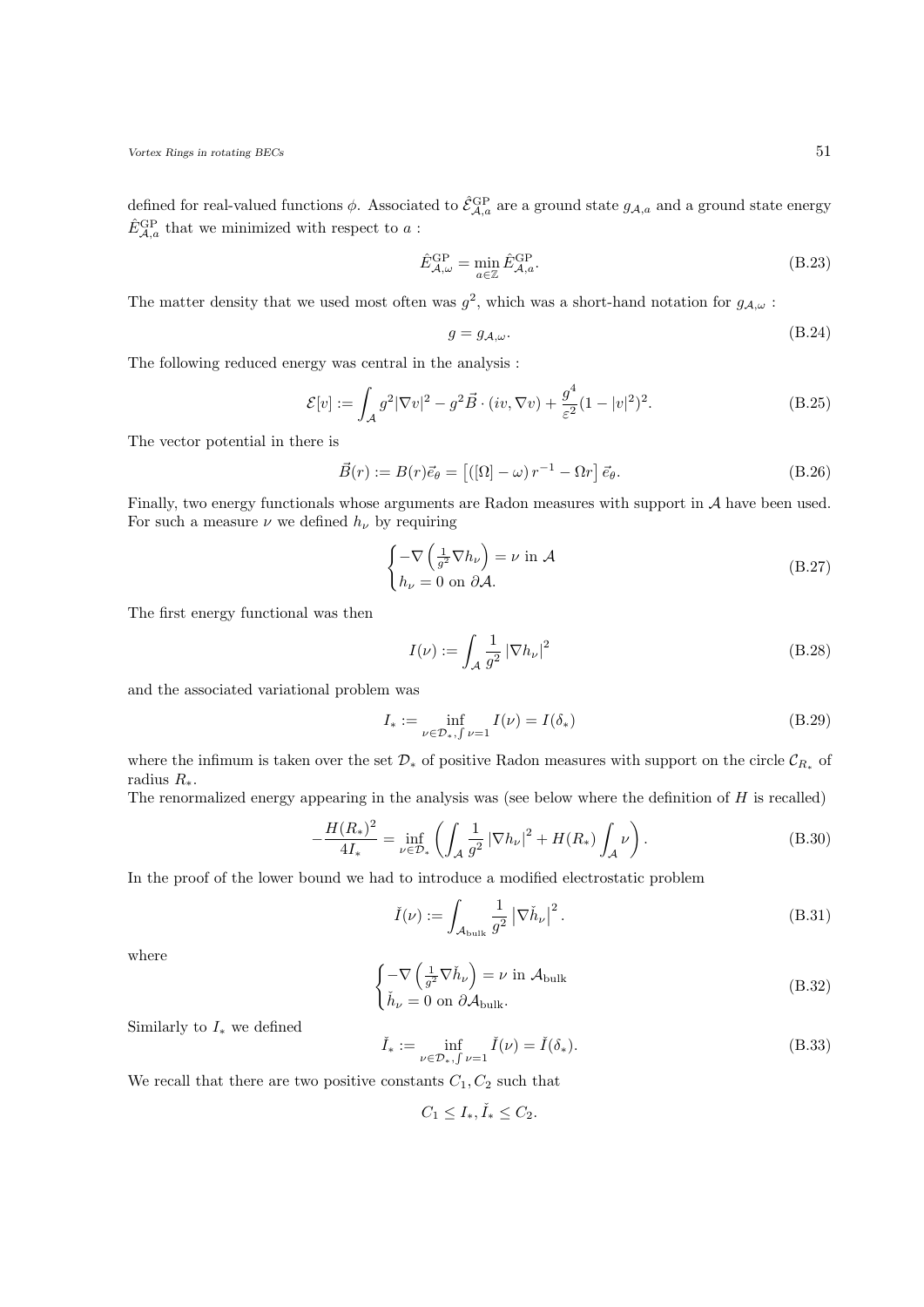### <span id="page-51-0"></span>Some Orders of Magnitude

We want to recall that typically (that is, sufficiently far from the inner boundary of the annulus)

$$
\rho^{\text{TF}}(r) \propto (\varepsilon |\log \varepsilon|)^{-1}
$$

$$
g^{2}(r) \propto (\varepsilon |\log \varepsilon|)^{-1}
$$

$$
F(r) \propto -\varepsilon^{-1}
$$

$$
H(r) \propto \varepsilon^{-1}
$$

where

$$
F(r) = \int_{R_{<}}^{r} g^{2}(s) \left( \Omega s - (\Omega) - \omega \right) \frac{1}{s} \right) ds
$$
  

$$
H(r) = \frac{1}{2} g^{2}(r) |\log \varepsilon| + F(r).
$$

The only region where H is negative is close to the radius  $R_*$  and we have

$$
H(R_*) \propto -\frac{\Omega_1}{\varepsilon}.
$$

This leads to the conclusion that

$$
\mathcal{E}[u] \propto -\frac{\Omega_1^2}{\varepsilon^2}
$$

where  $u$  is defined in  $(1.22)$ .

Finally we recall that both in the upper and lower bound proofs we used a partition of the annulus into

$$
N \propto \frac{1}{\varepsilon |\log \varepsilon|}
$$

cells of side-lengths  $\varepsilon |\log \varepsilon|$ . The trial function we constructed had

$$
M \propto \Omega_1 |\log \varepsilon|
$$

vortices per cell, and thus

$$
\mathcal{N} = MN \propto \frac{\Omega_1}{\varepsilon}
$$

vortices in total.

Acknowledgments. I thank Xavier Blanc and Sylvia Serfaty for their suggestions on the manuscript, along with Michele Correggi, Jakob Yngvason and Vincent Millot for interesting discussions. The hospitality of the Erwin Schrödinger Institute (ESI) is also gratefully acknowledged. This work is supported by  $Région$  Ile-de-France through a PhD grant.

## References

<span id="page-51-1"></span>[A] A. Aftalion, Vortices in Bose-Einstein Condensates, Progress in Nonlinear Differential Equations and their Applications 67, Birkhäuser, Basel, 2006.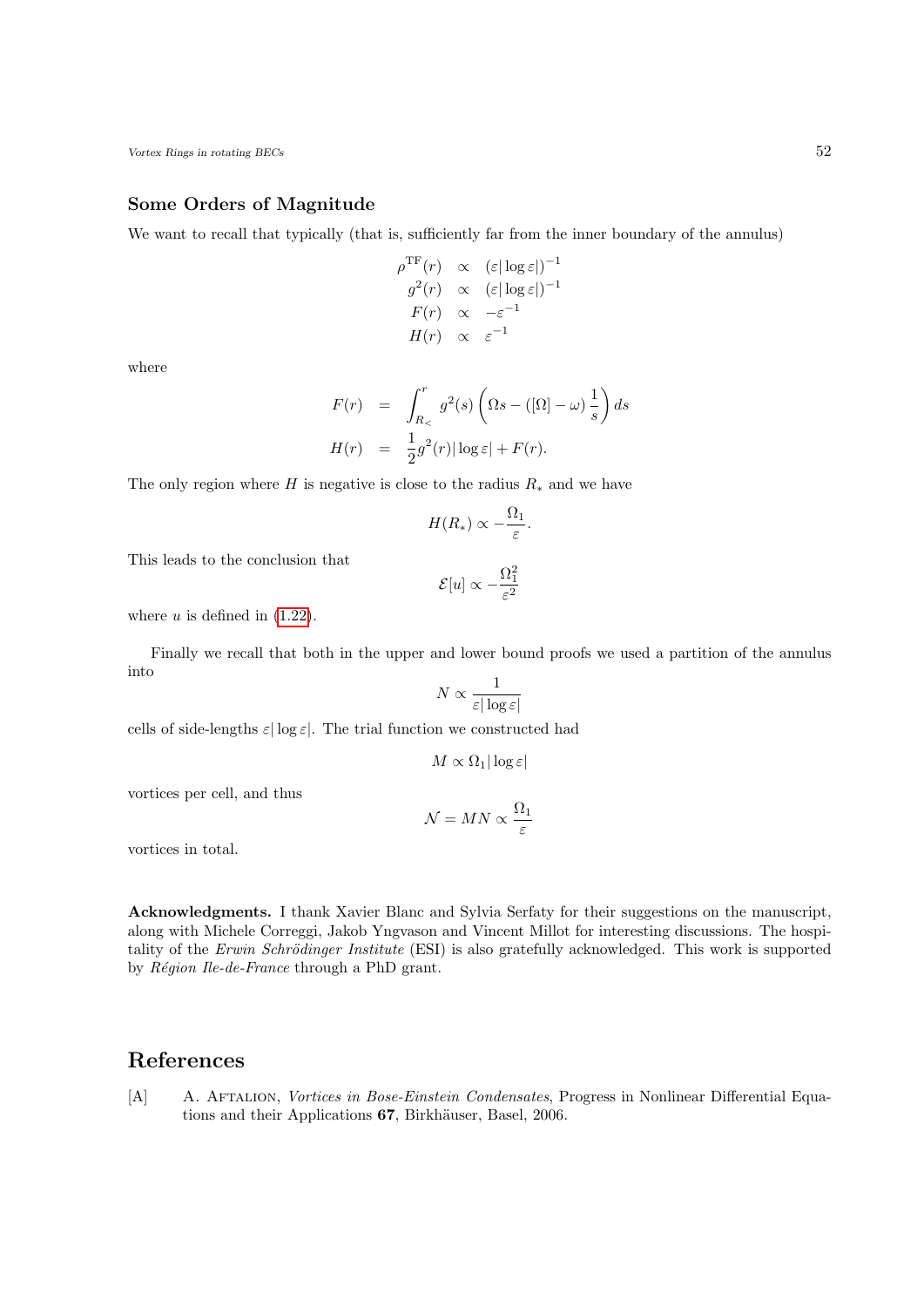- <span id="page-52-15"></span>[AAB] A. AFTALION, S. ALAMA, L. BRONSARD, Giant Vortex and the Breakdown of Strong Pinning in a Rotating Bose-Einstein Condensate, Arch. Rational Mech. Anal. 178 (2005), 247–286.
- <span id="page-52-18"></span>[ASS] A. AFTALION, E. SANDIER, S. SERFATY, Pinning phenomena in the Ginzburg-Landau model of superconductivity, *J. Maths Pures Appl.* **80**, (2001) 339-372.
- <span id="page-52-13"></span>[AB1] S. ALAMA, L. BRONSARD, Pinning effects and their breakdown for a Ginzburg-Landau model with normal inclusions, J. Math. Phys. 46 (2005), 095102.
- <span id="page-52-14"></span>[AB2] S. ALAMA, L. BRONSARD, Vortices and pinning effects for the Ginzburg–Landau model in multiply connected domains, Comm. Pure Appl. Math. 59 (2006), no. 1, 36-70.
- <span id="page-52-11"></span>[ABM] S. ALAMA, L. BRONSARD, V. MILLOT, Gamma-convergence of 2D Ginzburg-Landau functionals with vortex concentration along curves , preprint  $arXiv:0906.4862$  [math.AP] (2009).
- <span id="page-52-12"></span>[BBH] F. BÉTHUEL, H. BRÉZIS, F. HÉLEIN, *Ginzburg-Landau Vortices*, Progress in Nonlinear Differential Equations and their Applications 13, Birkhäuser, Basel, 1994.
- <span id="page-52-1"></span>[BSSD] V. BRETIN, S. STOCK, S. SEURIN, J. DALIBARD, Fast Rotation of a Bose-Einstein Condensate, Phys. Rev. Lett. 92, 050403 (2004)
- <span id="page-52-2"></span>[Co] N.R. Cooper, Rapidly Rotating Atomic Gases, Adv. Phys. 57 (2008), 539–616.
- <span id="page-52-8"></span>[CDY1] M. CORREGGI, T. RINDLER-DALLER, J. YNGVASON, Rapidly Rotating Bose-Einstein Condensates in Strongly Anharmonic Traps, J. Math. Phys. 48 (2007), 042104.
- <span id="page-52-10"></span>[CDY2] M. CORREGGI, T. RINDLER-DALLER, J. YNGVASON, Rapidly Rotating Bose-Einstein Condensates in Homogeneous Traps, J. Math. Phys. 48 (2007), 102103.
- <span id="page-52-7"></span>[CRY] M. CORREGGI, N. ROUGERIE, J. YNGVASON, The transition to a Giant Vortex Phase in A Fast Rotating Bose-Einstein Condensate, preprint arXiv:1005.0686 [math-ph] (2010).
- <span id="page-52-9"></span>[CY] M. CORREGGI, J. YNGVASON, Energy and Vorticity in Fast Rotating Bose-Einstein Condensates, J. Phys. A: Math. Theor. 41 (2008), 445002.
- <span id="page-52-0"></span>[Fe1] A.L. Fetter, Rotating Trapped Bose-Einstein Condensates, Rev. Mod. Phys. 81 (2009), 647– 691.
- <span id="page-52-3"></span>[Fe2] A.L. Fetter, Rotating Vortex Lattice in a Bose-Einstein Condensate Trapped in Combined Quadratic and Quartic Radial Potentials, Phy. Rev. A 64 (2001), 063608.
- <span id="page-52-5"></span>[FJS] A.L. Fetter, N. Jackson, S. Stringari, Rapid Rotation of a Bose-Einstein Condensate in a Harmonic Plus Quartic Trap, Phys. Rev. A 71 (2005), 013605.
- <span id="page-52-4"></span>[FB] U.R. Fischer, G. Baym, Vortex States of Rapidly Rotating Dilute Bose-Einstein Condensates, Phys. Rev. Lett. 90 (2003), 140402.
- <span id="page-52-6"></span>[FZ] H. Fu, E. Zaremba, Transition to the Giant Vortex State in a Harmonic-plus-quartic Trap, Phys. Rev. A 73 (2006), 013614.
- <span id="page-52-16"></span>[IM1] R. Ignat, V. Millot, The Critical Velocity for Vortex Existence in a Two-dimensional Rotating Bose-Einstein Condensate, J. Funct. Anal. 233 (2006), 260–306.
- <span id="page-52-17"></span>[IM2] R. IGNAT, V. MILLOT, Energy Expansion and Vortex Location for a Two Dimensional Rotating Bose-Einstein Condensate, Rev. Math. Phys. 18 (2006), 119–162.